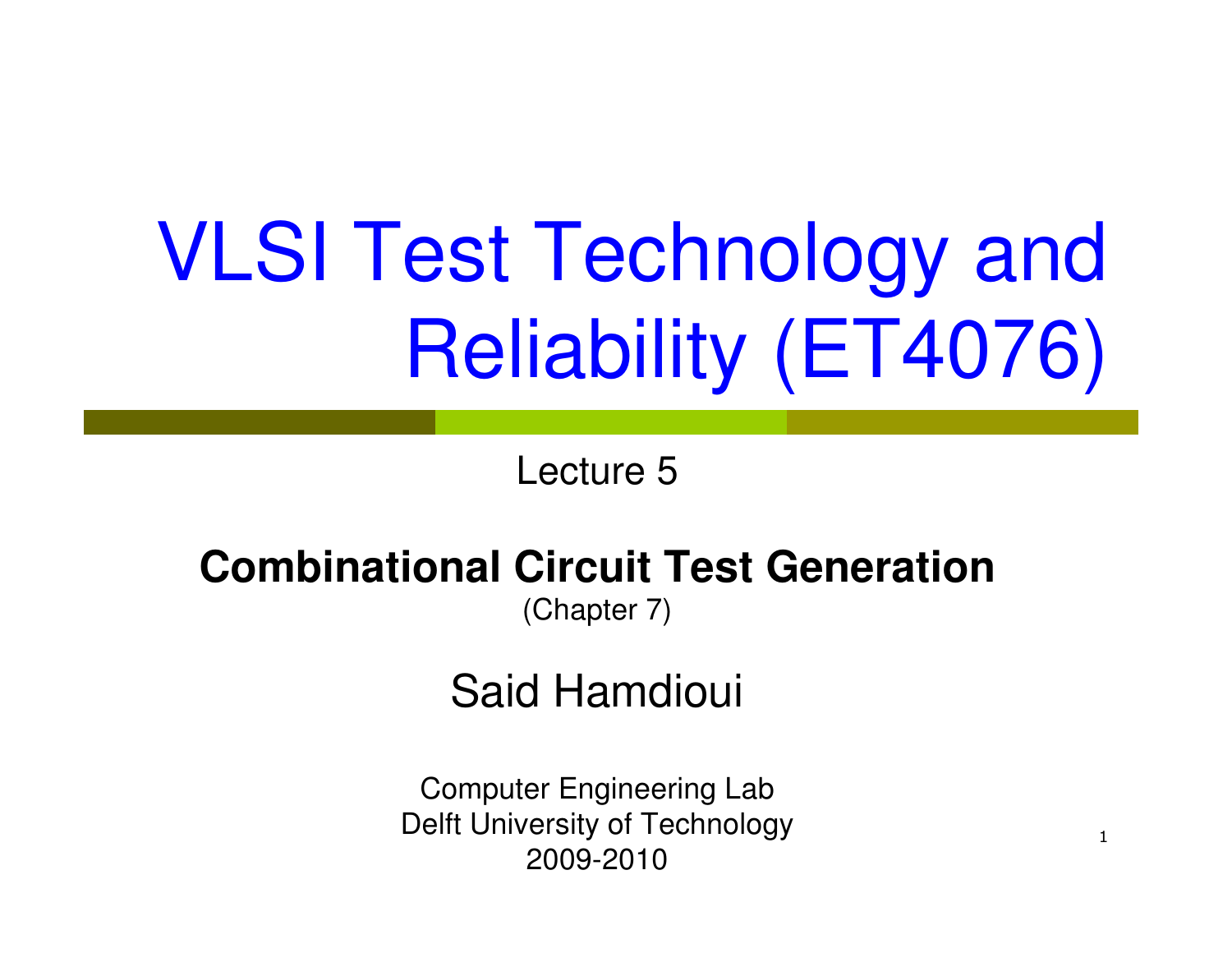### Learning aims of today's lecture

### **Be able to**

- Define the different types of ATPG (concept, advantages, disadvantages)
- **E** Apply ATPG algorithms on combinational circuits
- **Explain the difference between the different path** sanitization ATPG algorithms (D, PODEM, FAN)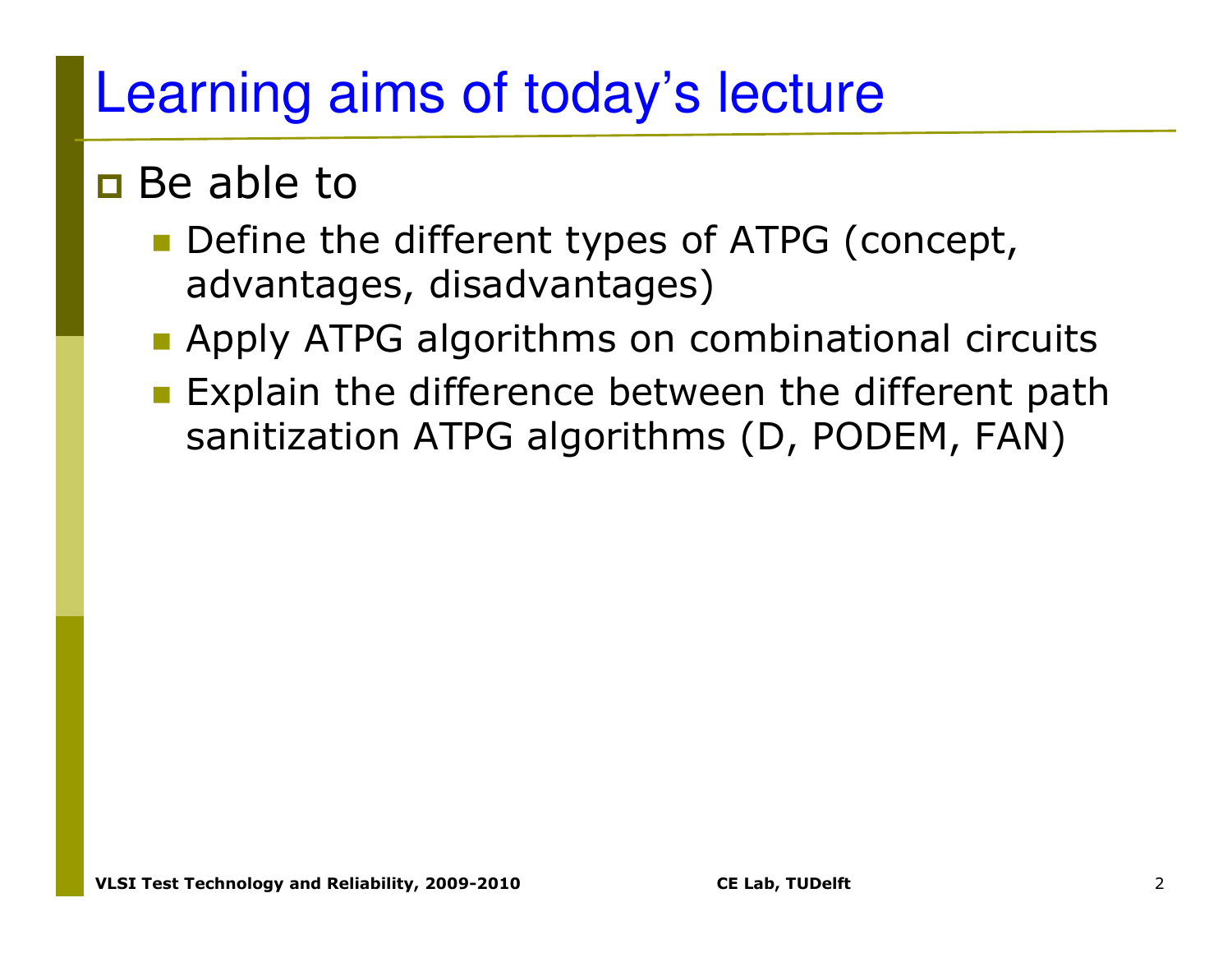### **Contents**

### **Q** Algorithms and representations

- **Structural vs. functional test**
- -Definition of ATPG
- Search spaces
- Algorithm completeness
- ATPG algebra
- **Types of Algorithms**
- n Redundancy Identification
- $\Box$ Testing as a global problem
- n ATPG algorithms
	- -D-Calculus & D-Algorithm
	- $\mathbb{R}^3$ PODEM Algorithm
	- **E** FAN algorithm
- n Advanced algorithms
- **O** Test compaction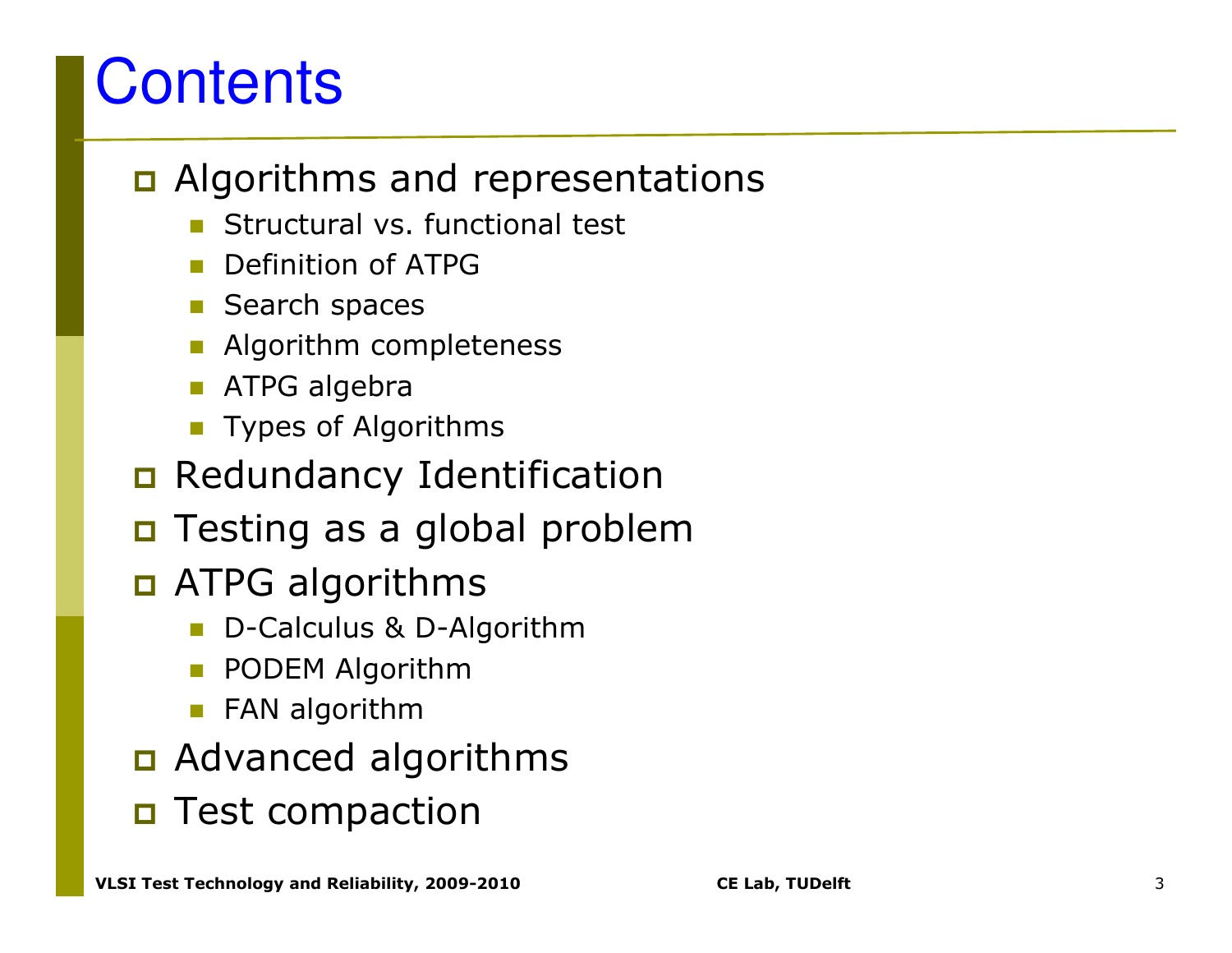### Functional vs. Structural ATPG

**Adder with 129 inputs and 65 outputs** 



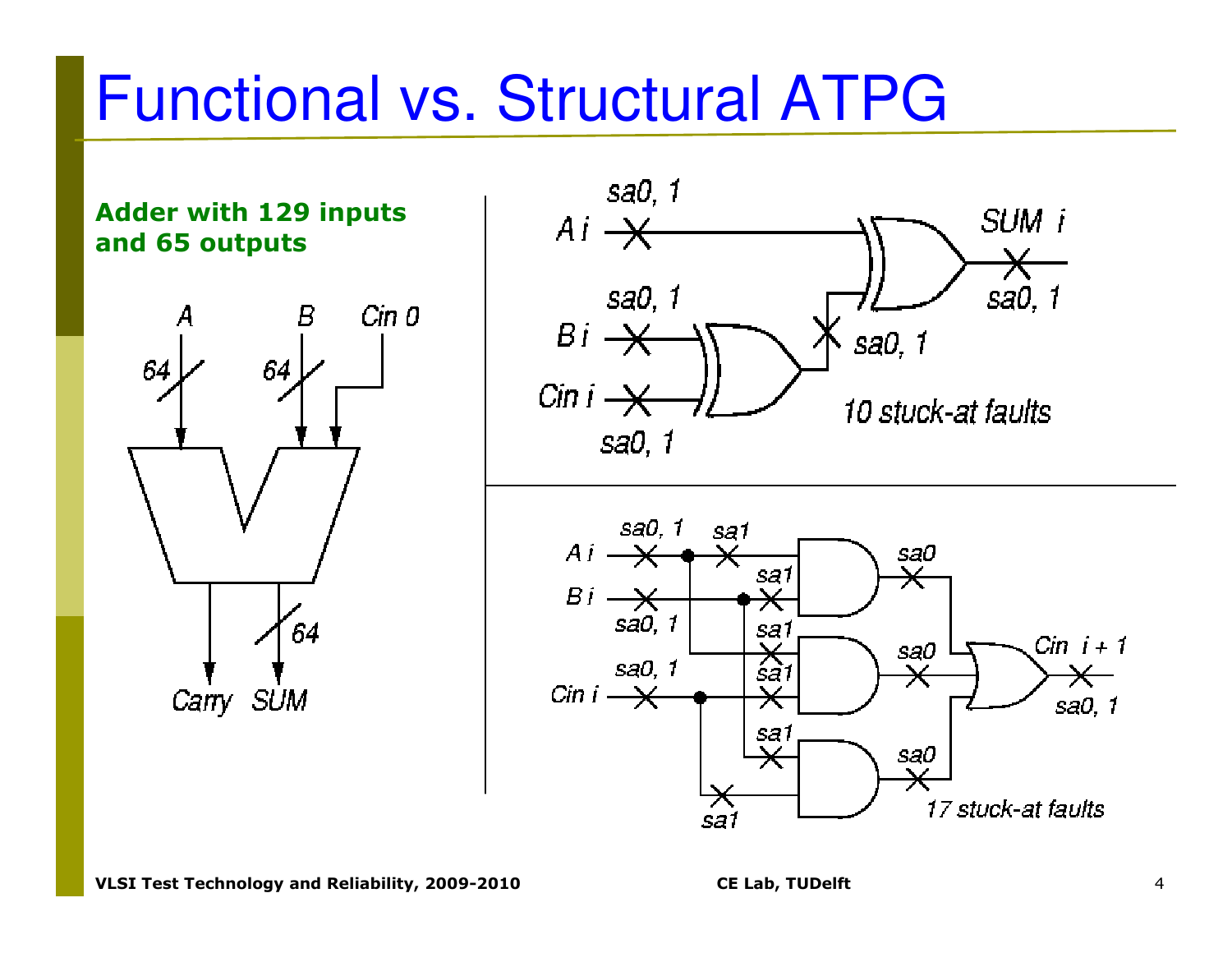### Functional vs. Structural (Continued)

- **Functional ATPG** generate complete set of tests<br>for circuit innut-output combinations for circuit input-output combinations
	- **129 inputs, 65 outputs:**
	- $\blacksquare$  2 $^{129}$  = 680,564,733,841,876,926,926,749,214,863,536,422,912 patterns
	- **Using 1 GHz ATE, would take 2.15 x 10<sup>22</sup> years**
	- => Not practical

### **Structural test**:

- **No redundant adder hardware, 64 bit slices**
- **Each with 27 faults (using fault equivalence)**
- **E** At most **64 x 27 = 1728** faults (at the most 1728 tests)
- Takes **0.000001728** s on 1 GHz ATE
- п Designer gives small set of functional tests ( $\sim$  70% FC)
	- Augment with structural tests to boost coverage to 98+ %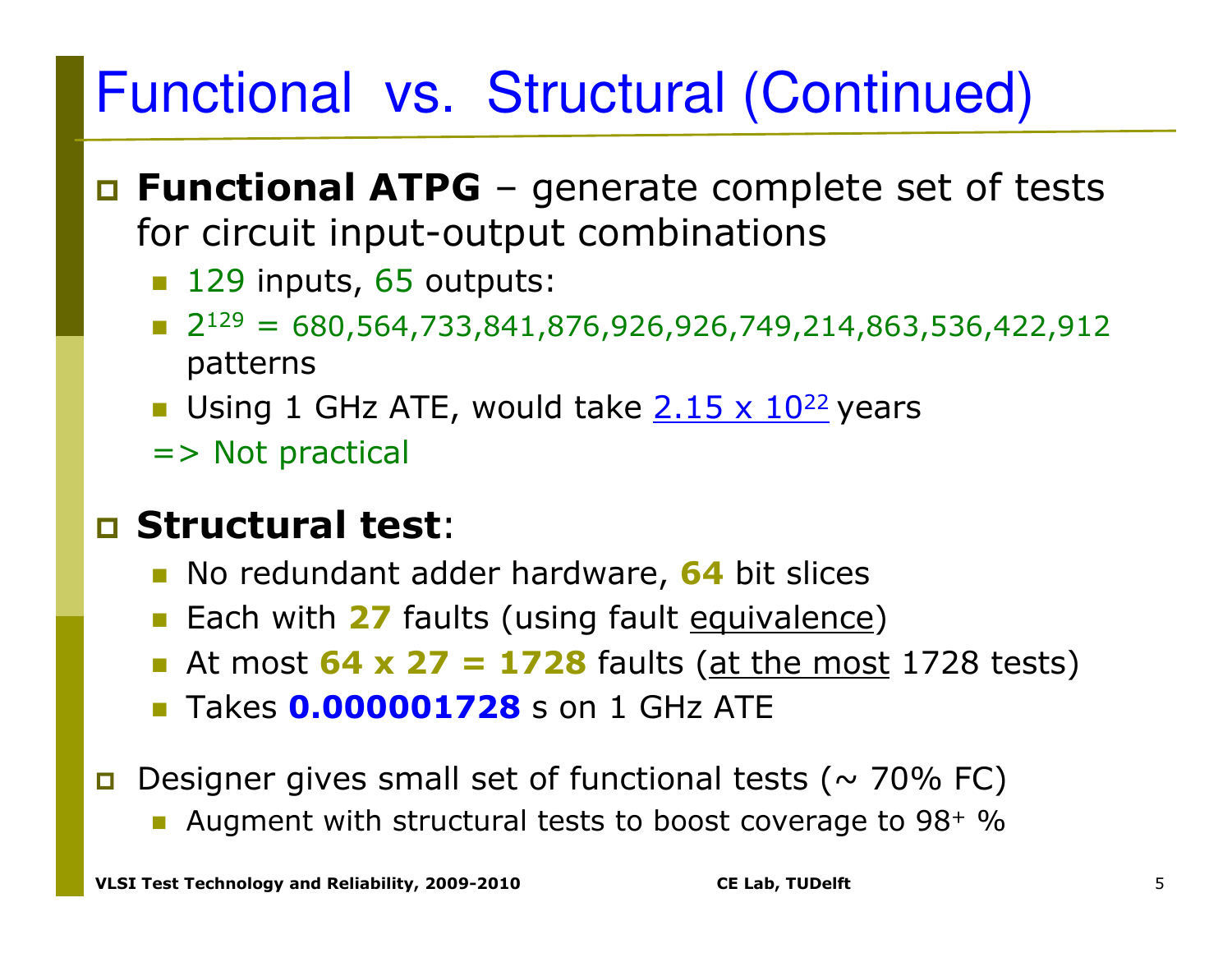## **Definitions**

### ATPG: Automatic Test pattern generator

- **Operations on digital hardware:**
- **EXTENCE THE INTERCT IN EXTENCE THE INTERCT EXTENCE THE INTERCTANCE IN EXTENCITE IN EXTENCITE IN EXTENCITE IN E**
- Use various ways to activate and propagate fault effect through hardware to circuit output
- **Output flips from expected to faulty signal**

### *Electron-beam*(*E-beam*) *test*

- Observes internal signals "picture" of nodes charged to 0 and 1 in different colors
- No need to propagate the fault effect to the PO
- Too expensive

### *Scan design*

- **Add test hardware to all FFs to make them a shift Register**<br>**Can shift state in scan state out (test mode)**
- Can shift state in, scan state out (test mode)
- **Nidely used: makes sequential test combinational**
- Costs: 5 to 20% chip area, circuit delay, extra pin, longer test sequence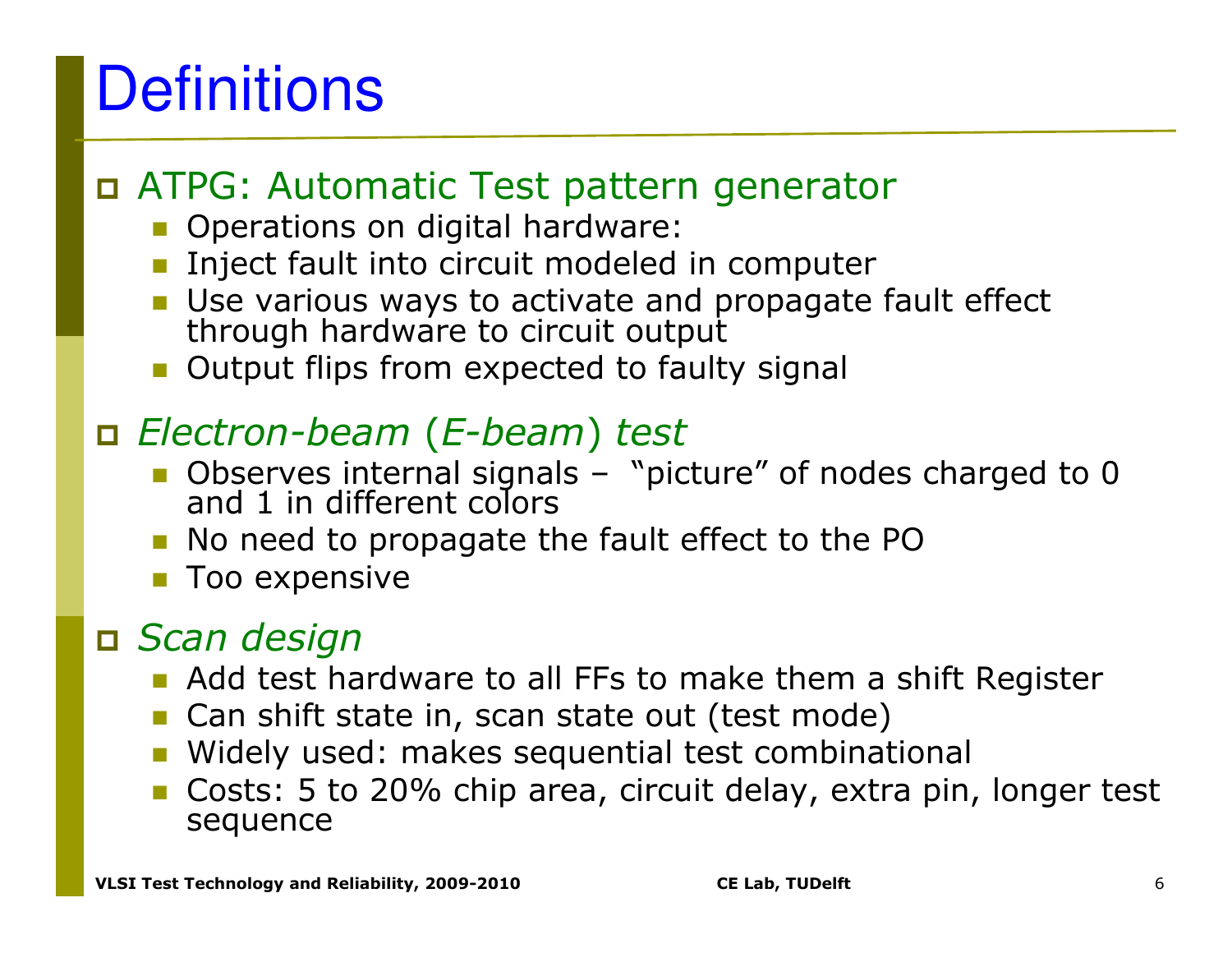### Search space abstractions

#### Binary Search tree



#### ◘ The corresponding **binary tree**

- Gives all possible input patterns
- Leaf: labeled with good output
- ATPG implicitly search the tree to find test pattern
- **Norst case: complete examination** 
	- **Exponential rise**
	- $\overline{\blacksquare}$  # of leaves: 2<sup>#PI</sup>

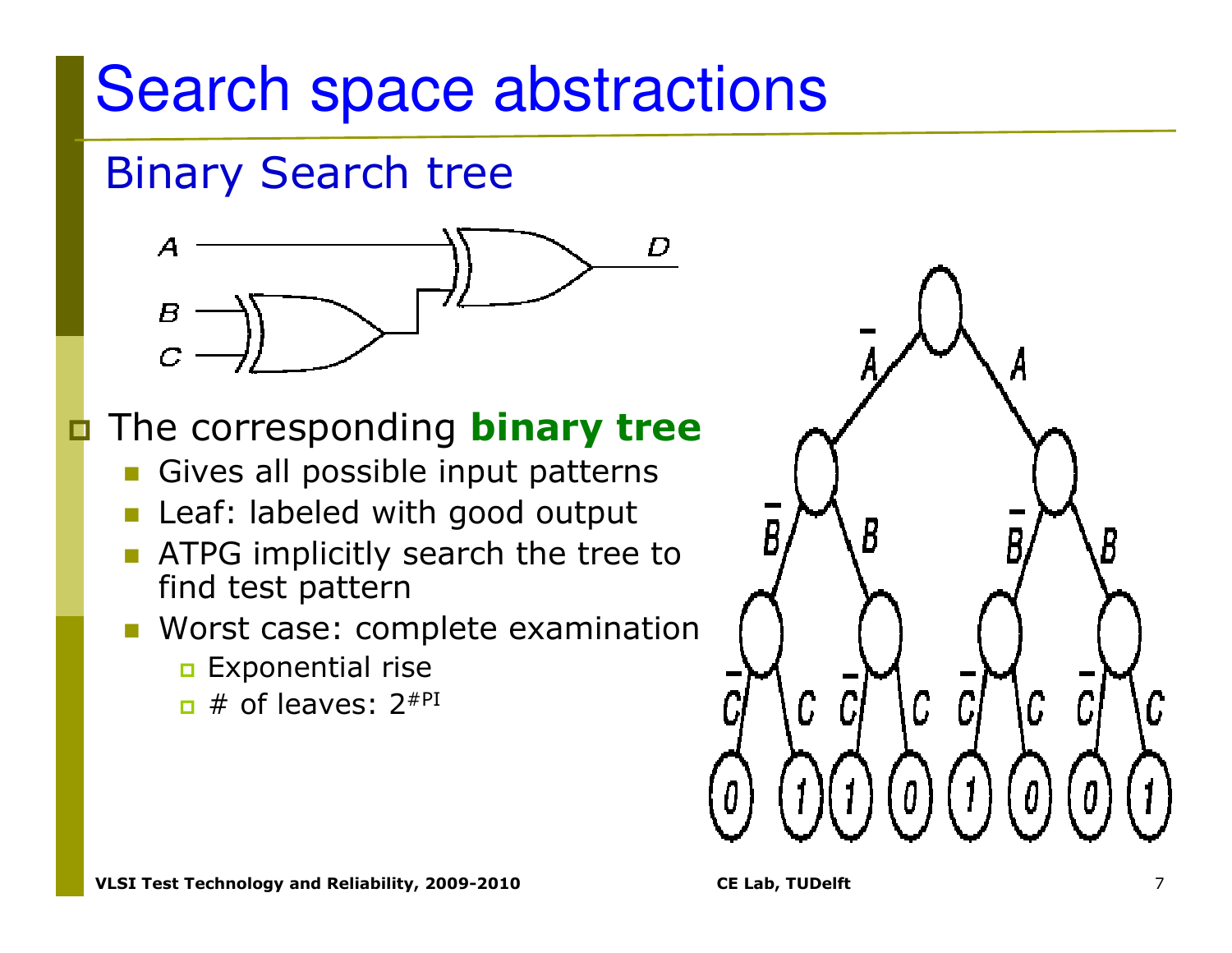### Search space abstractions

#### Binary decision tree



#### $\Box$ **Binary decision tree**

- **EXTEND Follow path from root/source to sink** node – product of literals along path gives Boolean value at sink
- **Rightmost path:**  $A B^* C^* = 1$
- -Leftmost path: *A\*B\*C\** = 0
- Problem: Size varies greatly with variable order

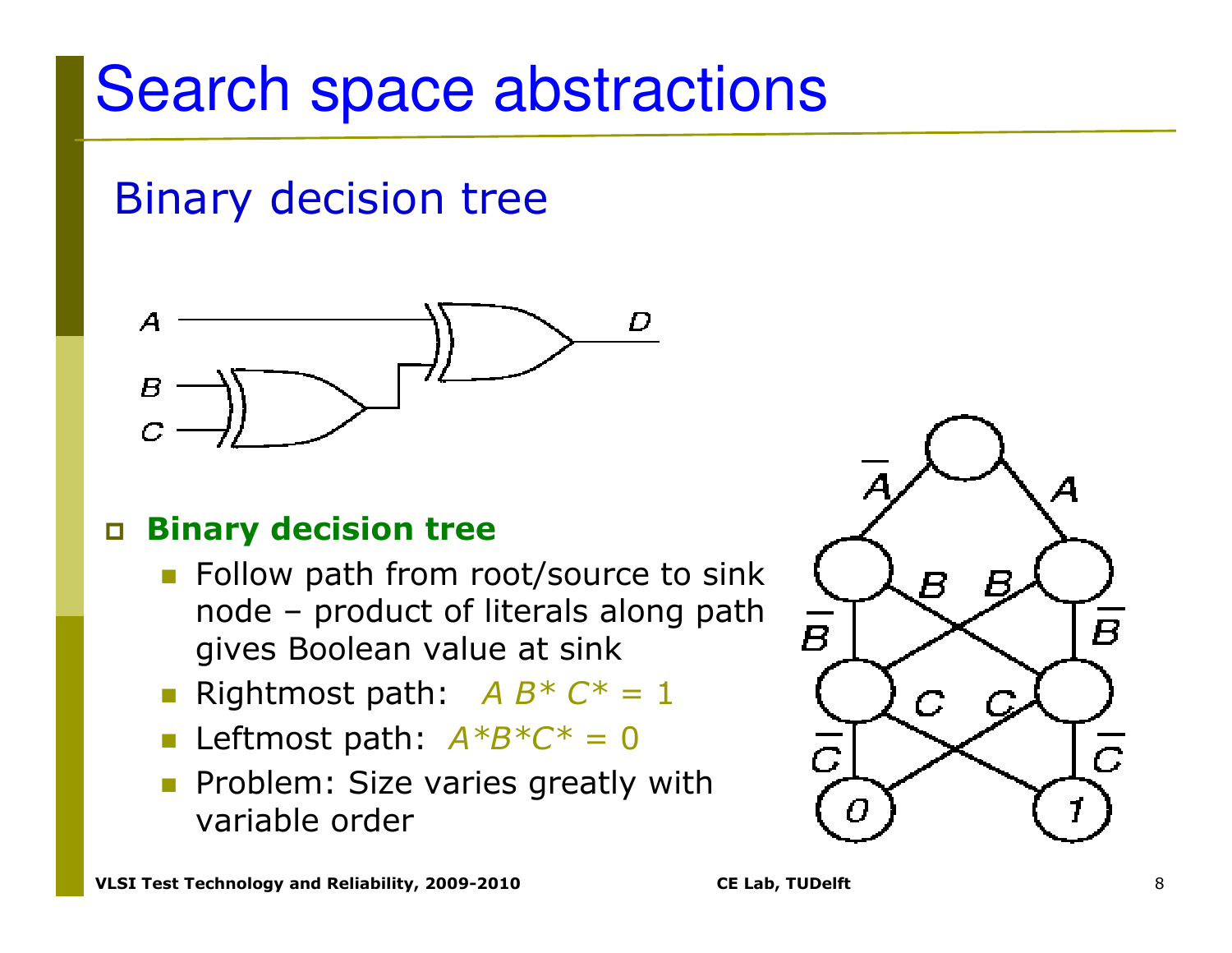### Algorithm Completeness

- An algorithm is **c***omplete* if it ultimately can search entire binary decision tree, if needed, to generate a test
	- **EXPENDIATE: Completeness is important, otherwise ATPG may** not achieve the required fault coverage
- *Untestable fault* no test for it even after entire tree searched
	- **Thus circuit behaves correct** even in the presence of the fault
- Combinational circuits only untestable faults are<br>**Fedundant** showing the presence of unnecessary *redundant,* showing the presence of unnecessary hardware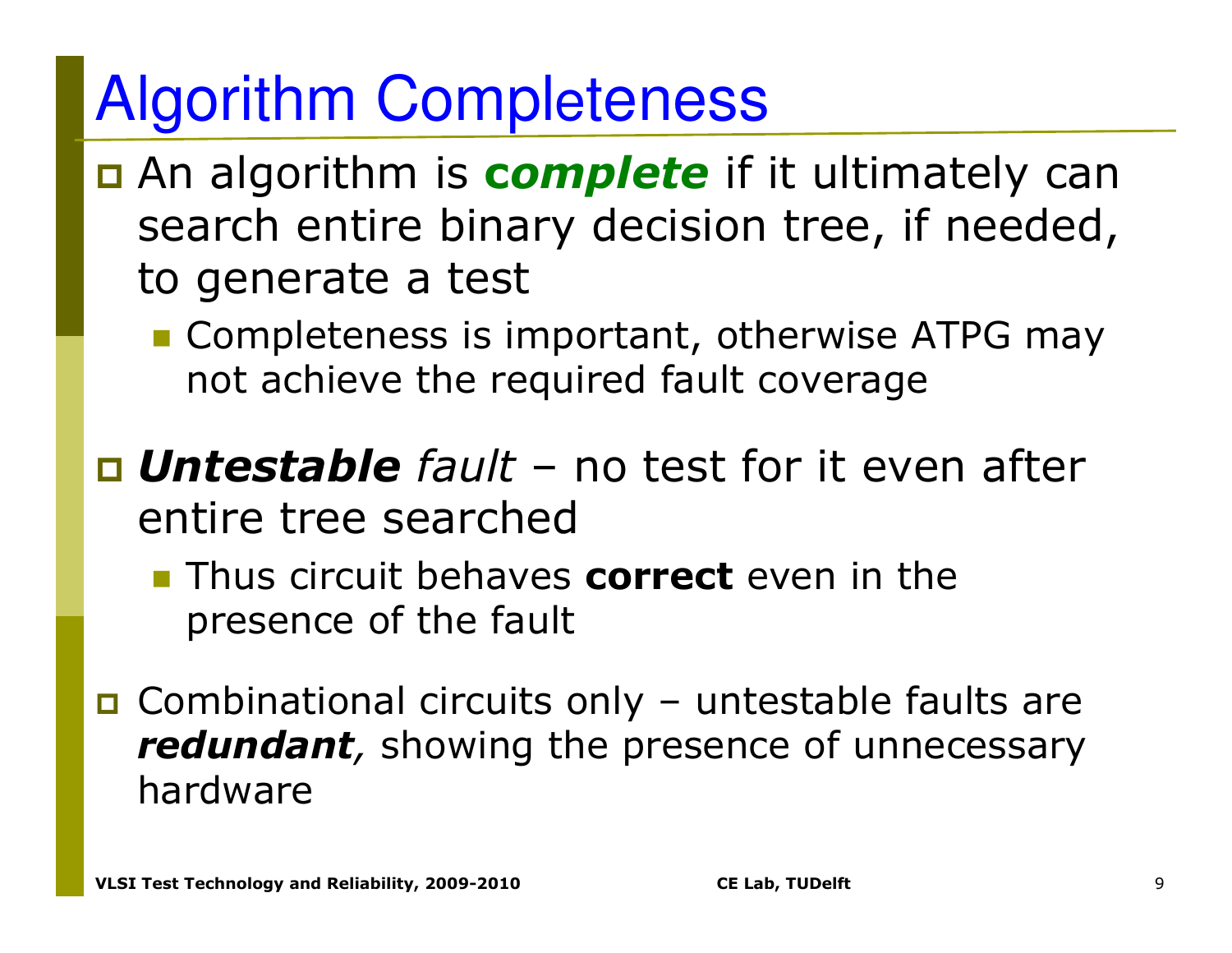## ATPG Algebra

- Roth's 5-Valued and Muth's 9-Valued
- $\Box$  ATPG algebra: higher order Boolean set of notation to presents both **good**and **failing** circuit **simultaneously**

| Symbol           |     |   | Meaning Good machine Failing machine |                              |  |
|------------------|-----|---|--------------------------------------|------------------------------|--|
| D                | 1/0 |   | $\mathbf{O}$                         |                              |  |
| $\overline{D^*}$ | 0/1 |   | 1                                    |                              |  |
|                  | 0/0 |   |                                      | Roth's Algebra<br>[5 values] |  |
|                  | 1/1 |   | $\mathbf{1}$                         |                              |  |
| $\mathsf{X}$     | X/X | X | X                                    |                              |  |
| G <sub>0</sub>   | 0/X |   | X                                    |                              |  |
| G <sub>1</sub>   | 1/X |   | $\overline{\mathsf{X}}$              | <b>Muth's additions</b>      |  |
| F <sub>0</sub>   | X/0 | X | $\bf{O}$                             | <b>[Extended unknowns]</b>   |  |
| F1               | X/1 |   |                                      |                              |  |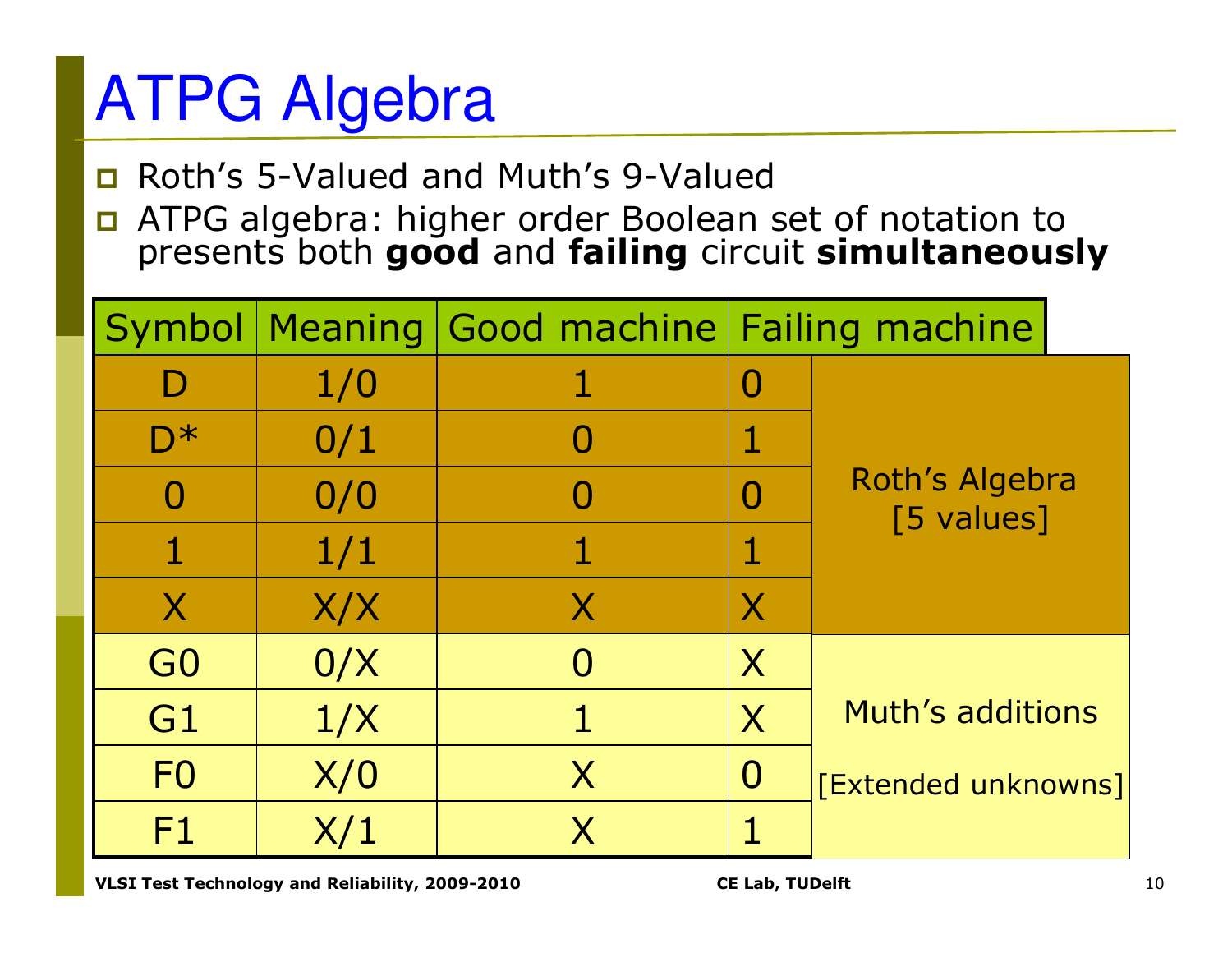### ATPG Algebra

#### Roth's and Muth's Higher-Order Algebras

- $\Box$  Represent two machines, which are simulated simultaneously by a computer program:
	- Good circuit machine (1<sup>st</sup> value)
	- **Bad circuit machine (2<sup>nd</sup> value)**
- Better to represent both in the algebra:
	- **Need only 1 pass of ATPG to solve both**
- n Needed for complete ATPG:
	- Combinational: Roth Algebra, Multi-path sensitization,
	- **Sequential: Muth Algebra -- good and bad machines may**<br>have different initial values due to fault have different initial values due to fault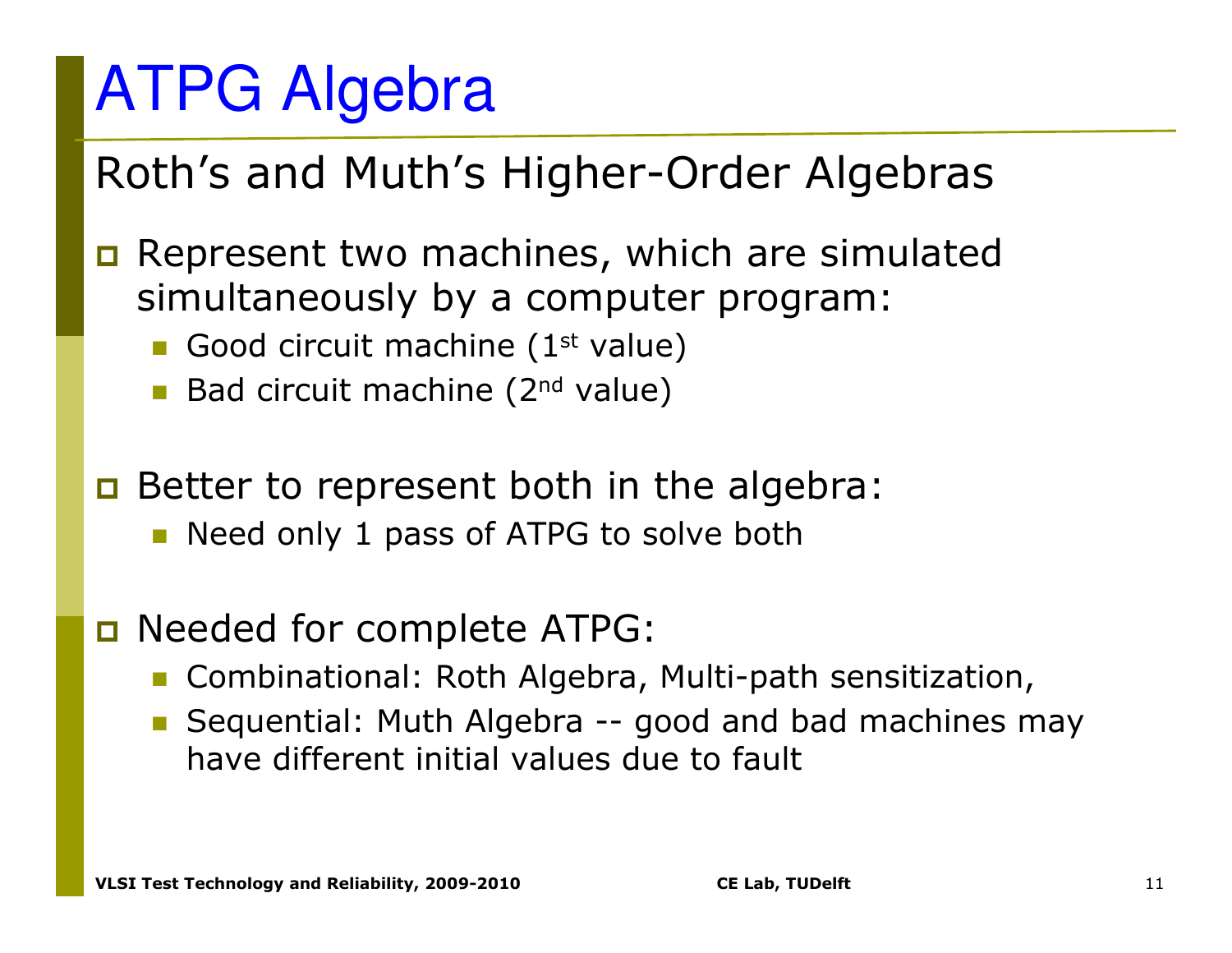### Type of algorithms

### Exhaustive

- $\blacksquare$  Expensive
- **Not practical, unless circuit partitioned**

### Random-Pattern Generation

- **Easy to implement**
- **Does not realize higher fault coverage**

### Path Sensitization Method

**E** Preferred ATPG method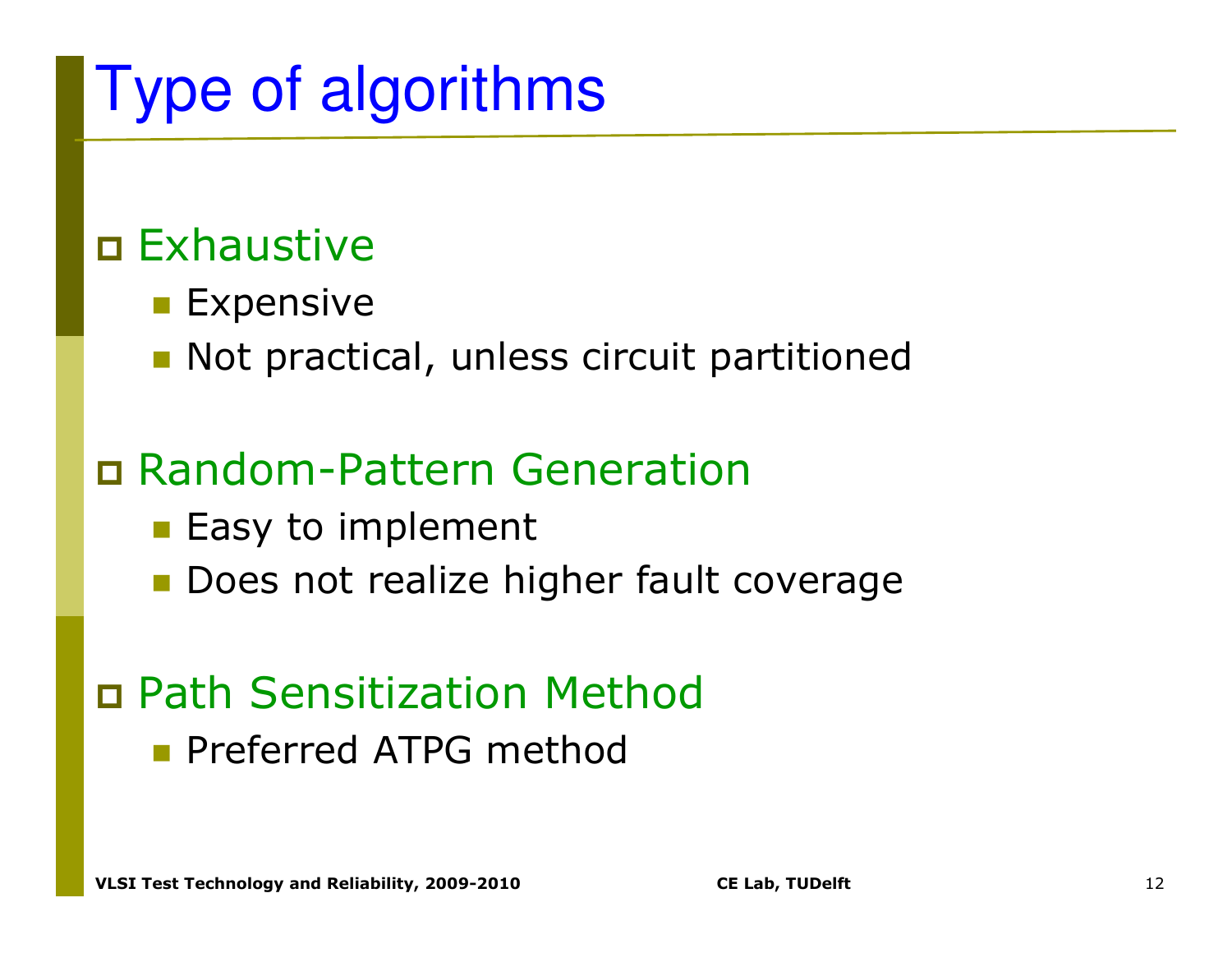### Type of algorithms…. Exhaustive

- For *n*-input circuit, generate all *2n* input patterns
- Infeasible, unless circuit is **partitioned** into cones of logic, with  $\leq 15$  inputs
	- **Perform exhaustive ATPG for each cone**
	- **Misses faults that require specific activation** patterns for multiple cones to be tested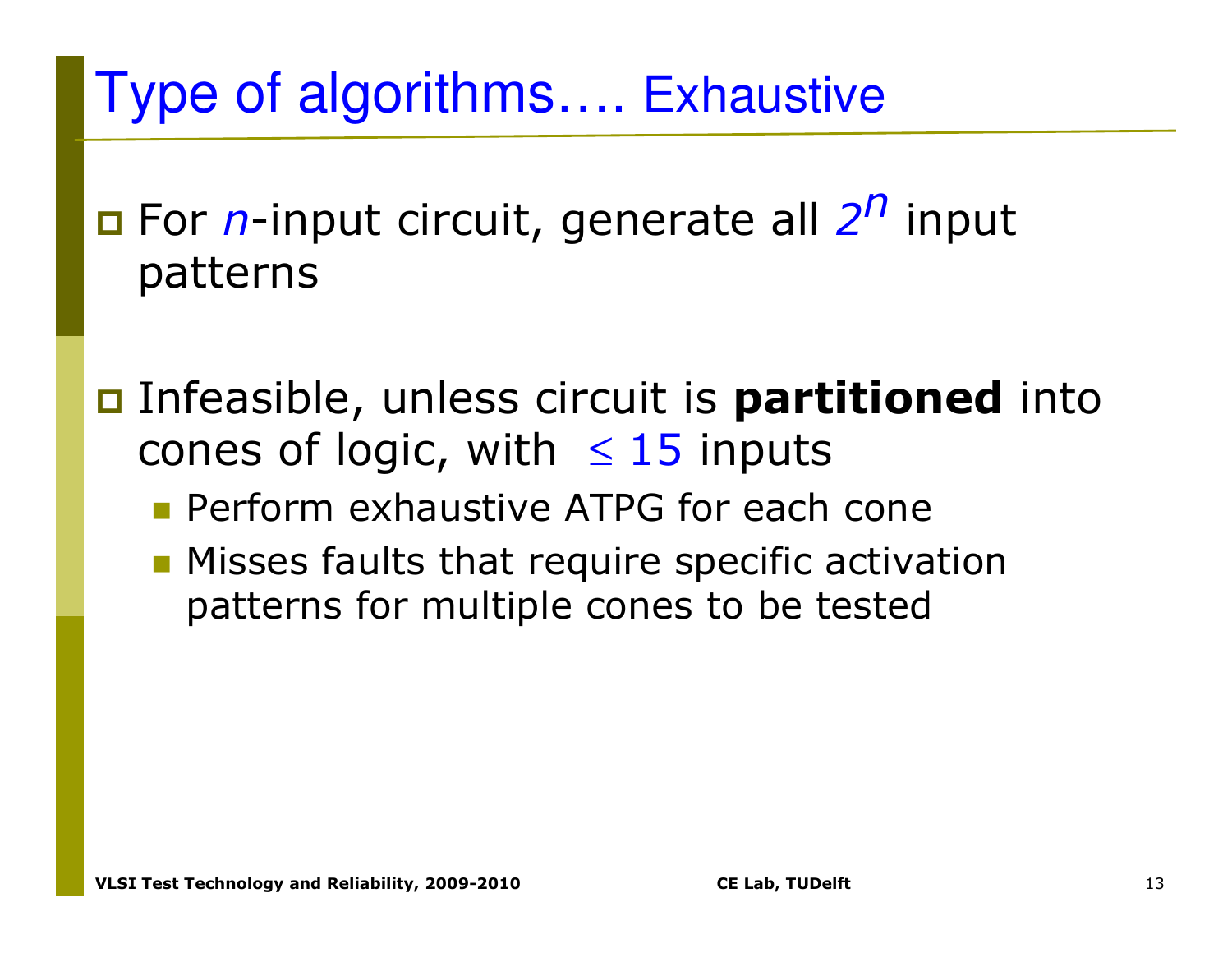### Type of algorithms….Random-Pattern Generation

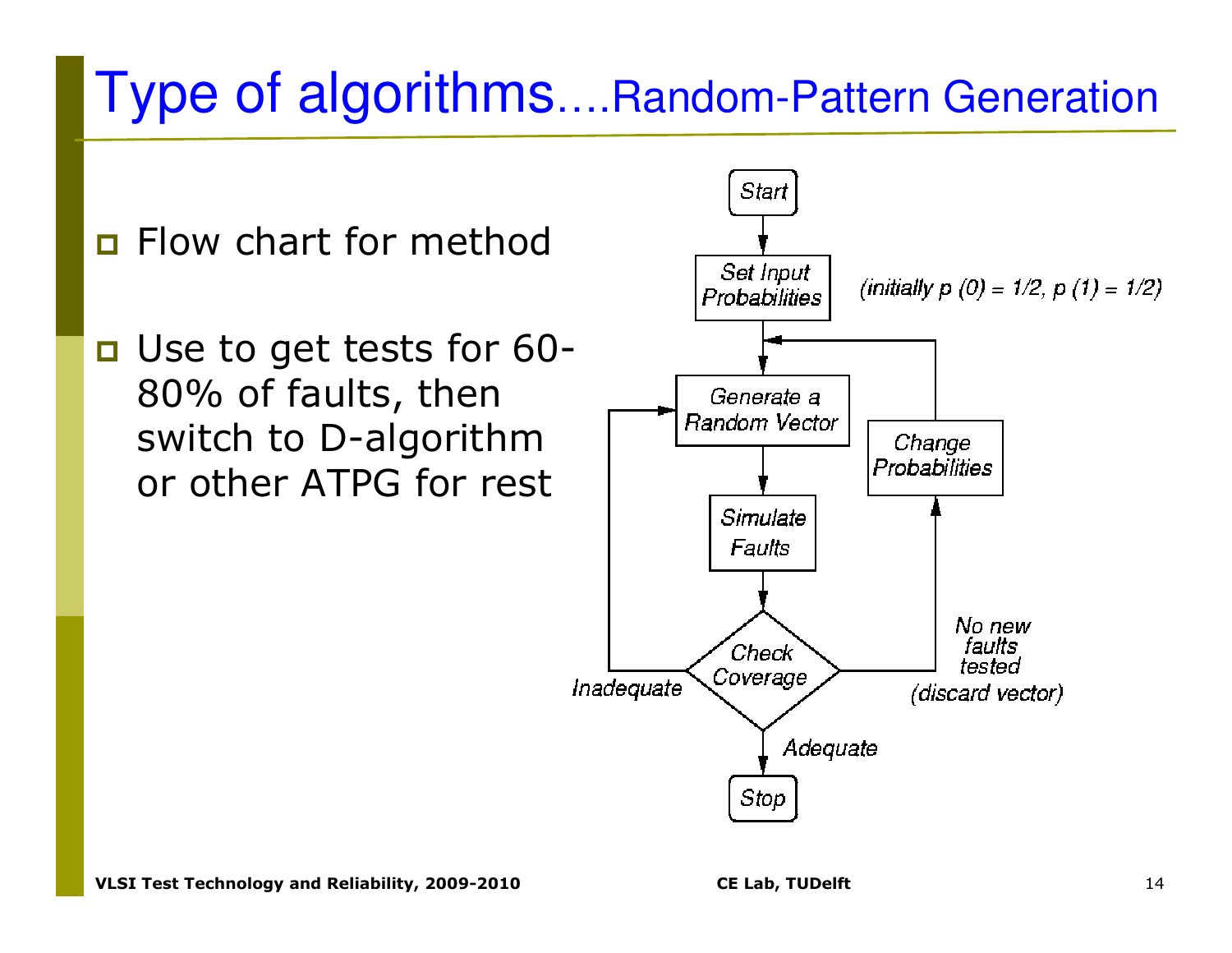- $\Box$ Is the preferred ATPG method
- $\Box$ Approach based on **three** steps

#### **1. Fault sensitization**

- **u** Line SAF is activated by forcing it to an opposite value from the П fault value
- Also known as **Fault activation**, **fault excitation**

#### **2. Fault propagation**

- **n** Fault effect is to be propagated through one or more paths to  $\Box$ PO
- Also known as **path sensitization**

#### **3. Line justification**

- **D** Justify the sensitized fault by setting the PI of the circuits п
- **E** Steps 2 and 3 may find a **conflict** 
	- $\Box$ ATPG has to **backup** or **backtrack**
	- **n** i.e., discard previously made signal assignment and make an **alternative assignment**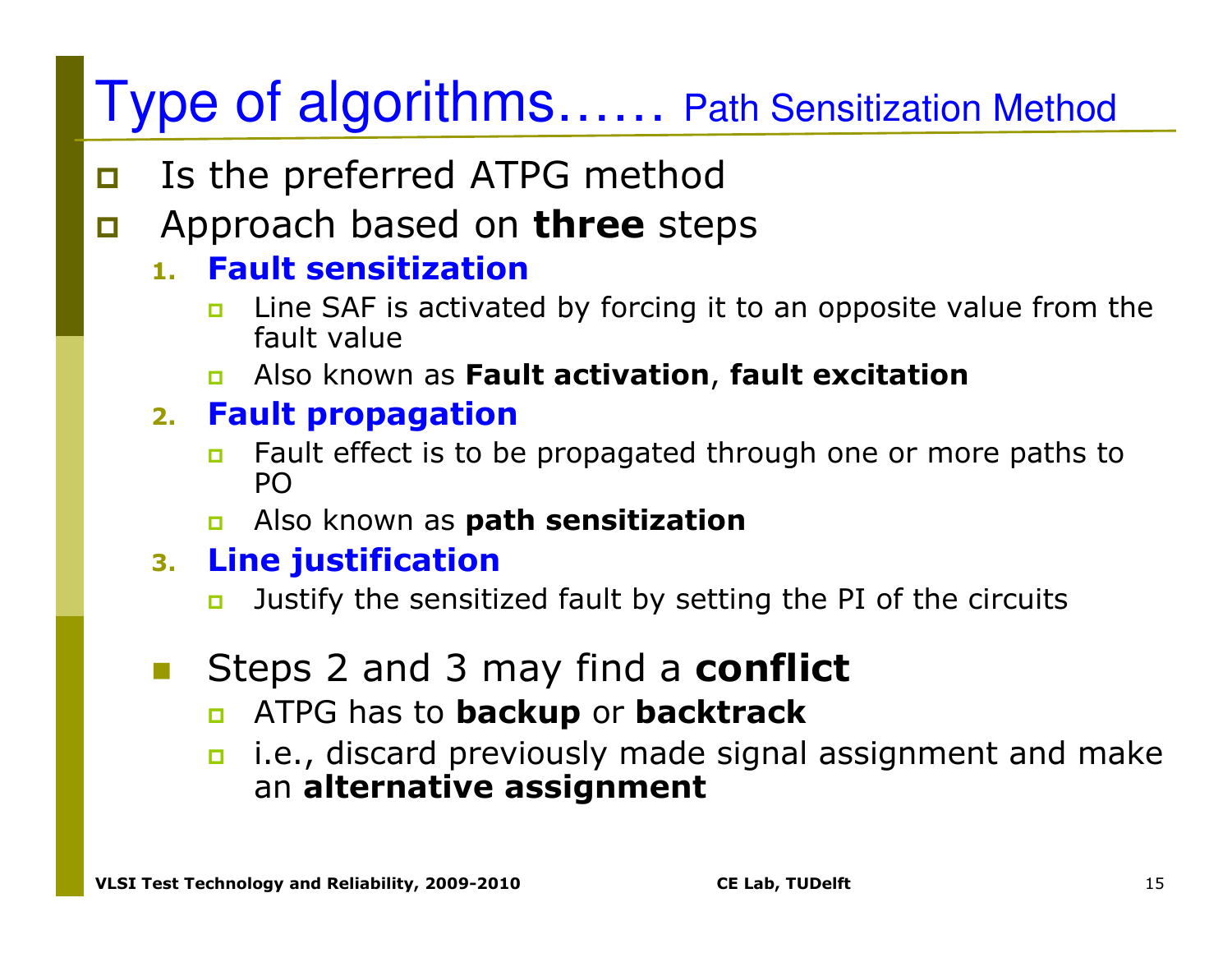### **o** Example:

**Example 1 Fault sensitization**: set B to 1

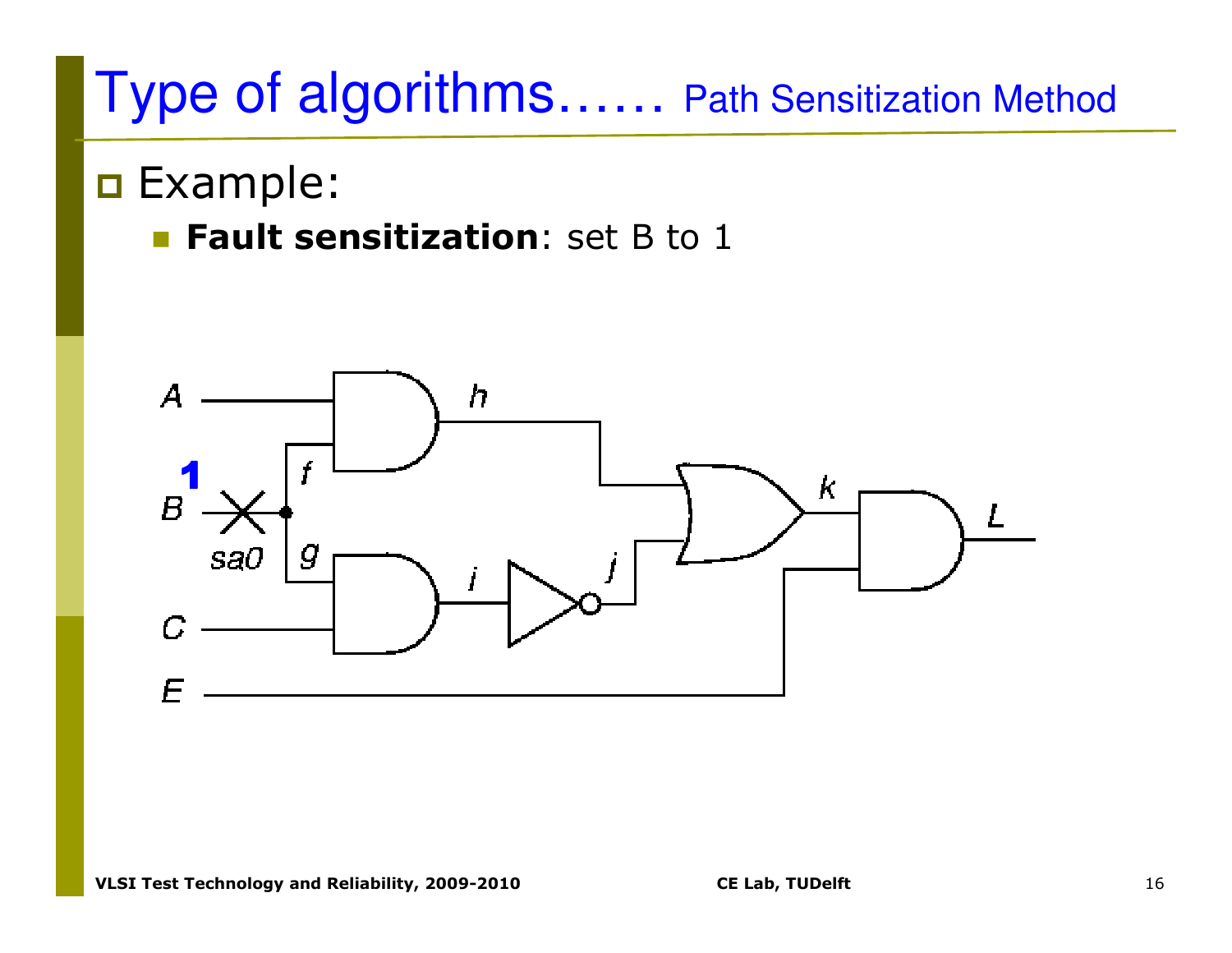### **o** Example:

- **Fault sensitization**: set B to 1
- **Example 1 Fault propagation:** Try path  $f h k L$ <br> **Example:** Finalist continues There is no work to just
- **Line justification:** There is no way to justify the 1 on i ⇒**Conflict**
- ⇒ $\Rightarrow$  Backtrack

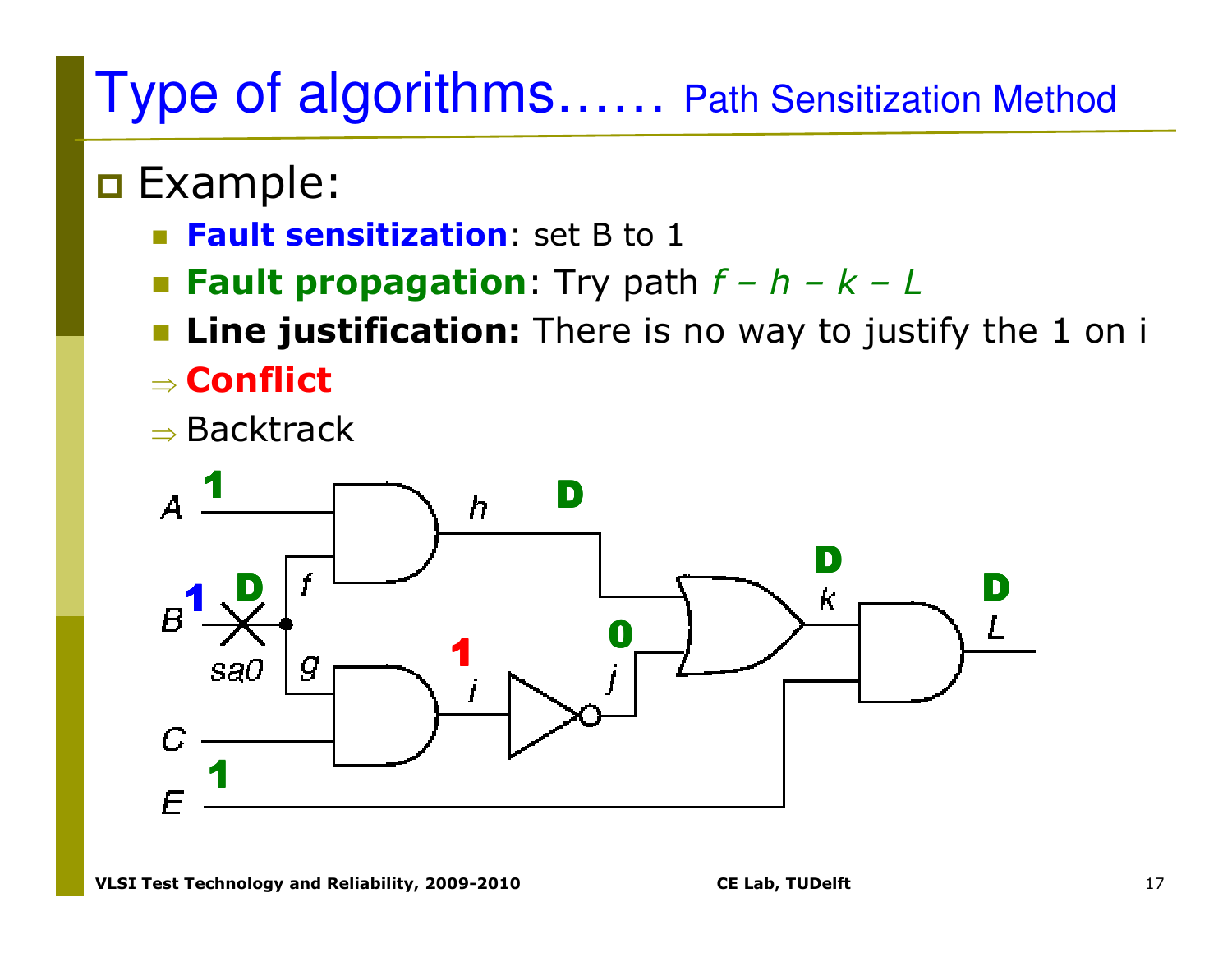### **o** Example:

- **Fault sensitization**: set B to 1
- **Fault propagation**:
	- Try simultaneous paths *f – h – k – <sup>L</sup>* and *g – i – j – k – <sup>L</sup>*
	- Blocked at *k* because *D-frontier* (*D* or *D\**) **disappears**

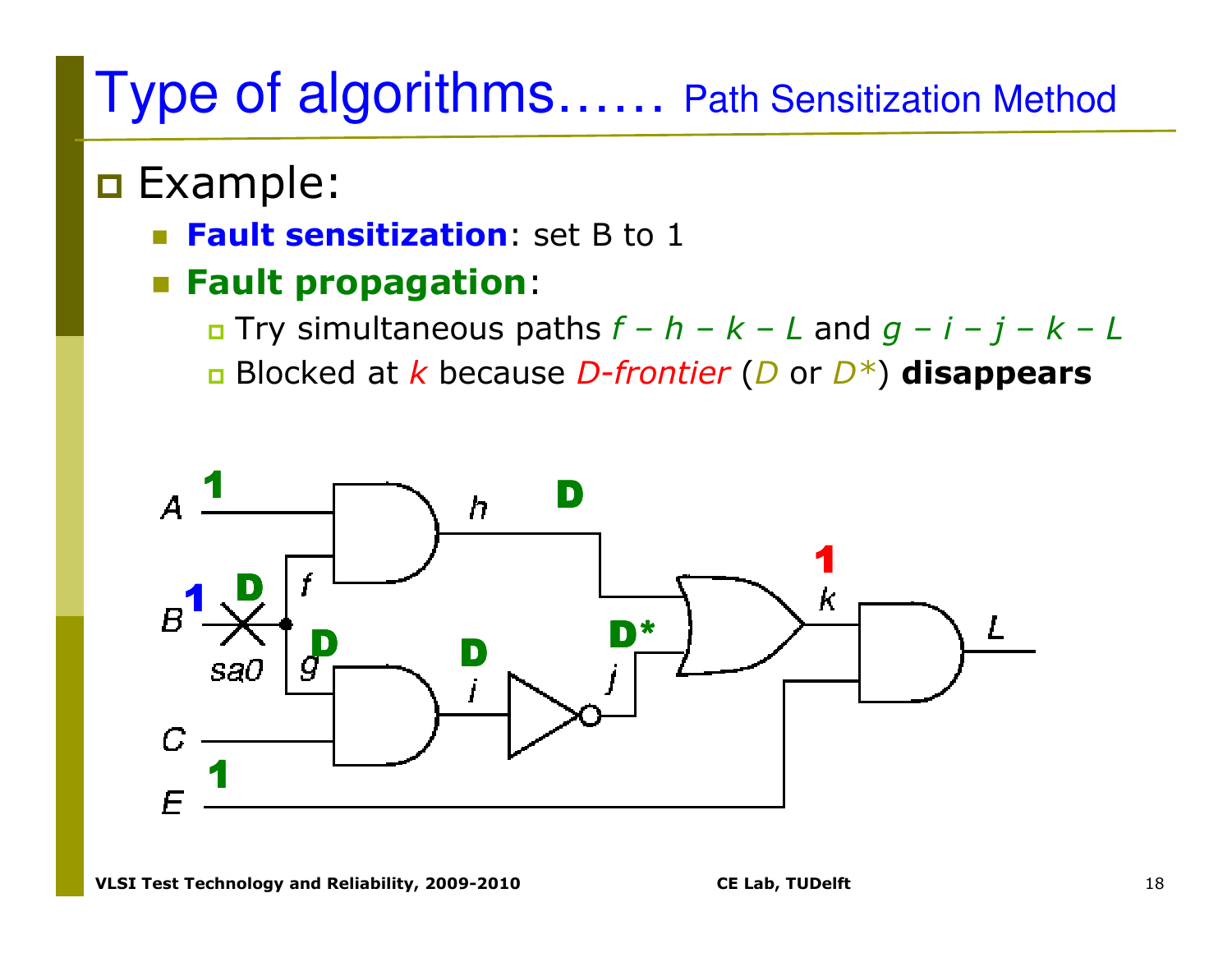### **o** Example:

- **Fault sensitization**: set B to 1
- **Example 1 and the Fault propagation:** Try path  $g i j k L$ <br> **Example:** Fine instification: set A to 0.
- **Example 2 Line justification:** set A to 0
- **=> Test found and fault detected**

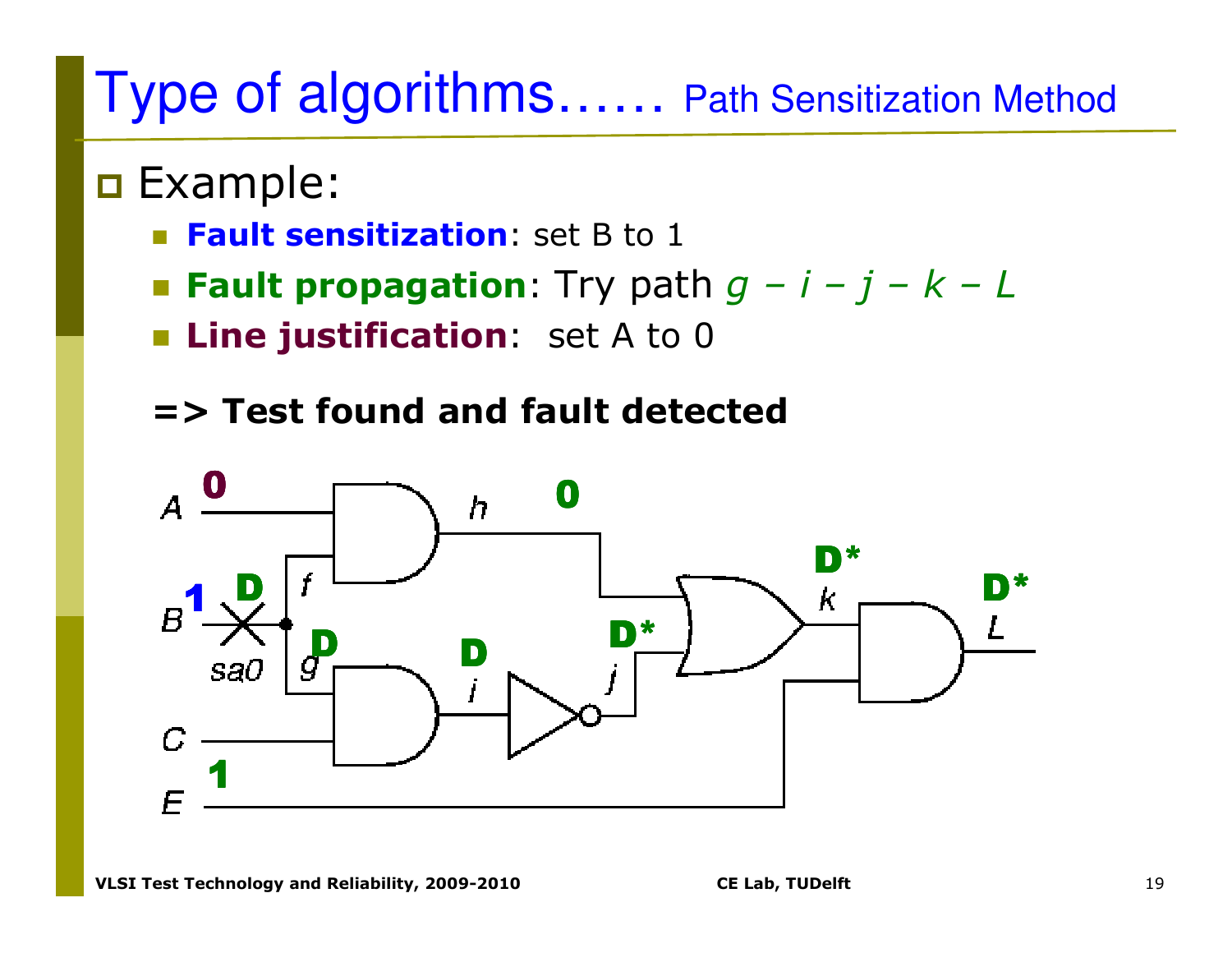### ATPG Computational Complexity

#### Ibarra and Sahni analysis [1975]<br>No polynomial expression found for –*NP-Complete*

- No polynomial expression found for compute time, presumed to be exponential
- **□** Worst case:
	- *no\_pi* inputs, <sup>2</sup>*no\_pi* input combinations
	- *no\_ff* flip-flops, <sup>4</sup>*no\_ff* initial flip-flop states□ (good machine 0 or 1 x bad machine 0 or 1)
	- **u** work to forward simulate or reverse simulate all logic gates *n* rises proportional with *n*
	- Complexity: O(*n*  x 2*no\_pi* x 4*no\_ff* )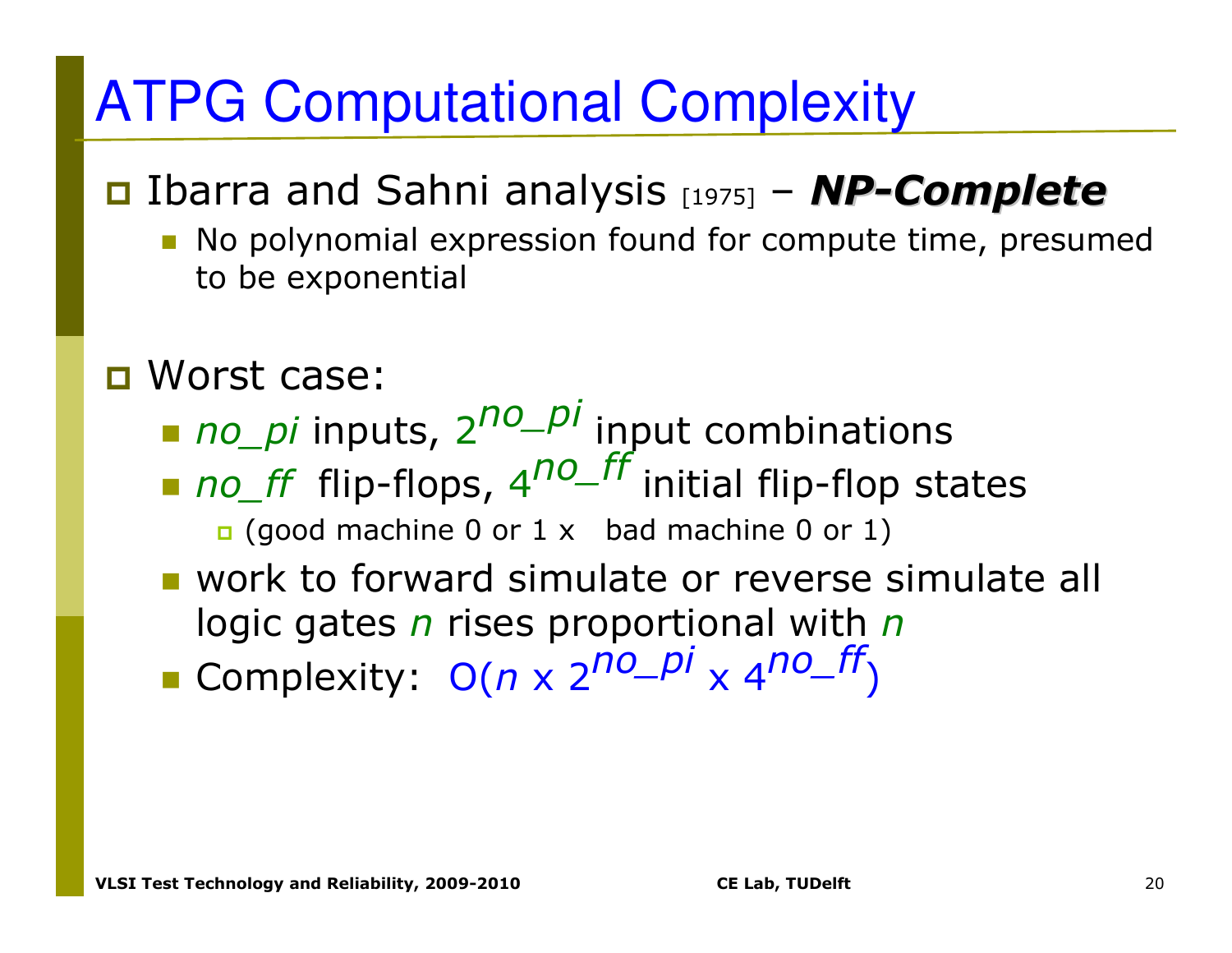### ATPG Computational Complexity (Cnt)

### History ATPG

**IMPROVE heuristic algorithms & procedures to:** -

- n Find all necessary signal assignments as early as possible
- Search as little as possible of the decision space
- Worst case complexity: O( *n*x 2*no\_pi* x 4*no\_ff* )

### n Fault simulation

- **For combinational circuits:**  $O(n^2)$
- For sequential circuits: estimated between  $O(n^2)$  and  $O(n^3)$ 
	- n Based on empirical measurements
- ⇒ whenever possible use fault simulation to avoid ATPG computations
- E.g.,
- Use RPG and fault simulation to get tests
- Use ATPG for hard-to-test faults

**VLSI Test Technology and Reliability, 2009-2010 CE Lab, TUDelft** <sup>21</sup>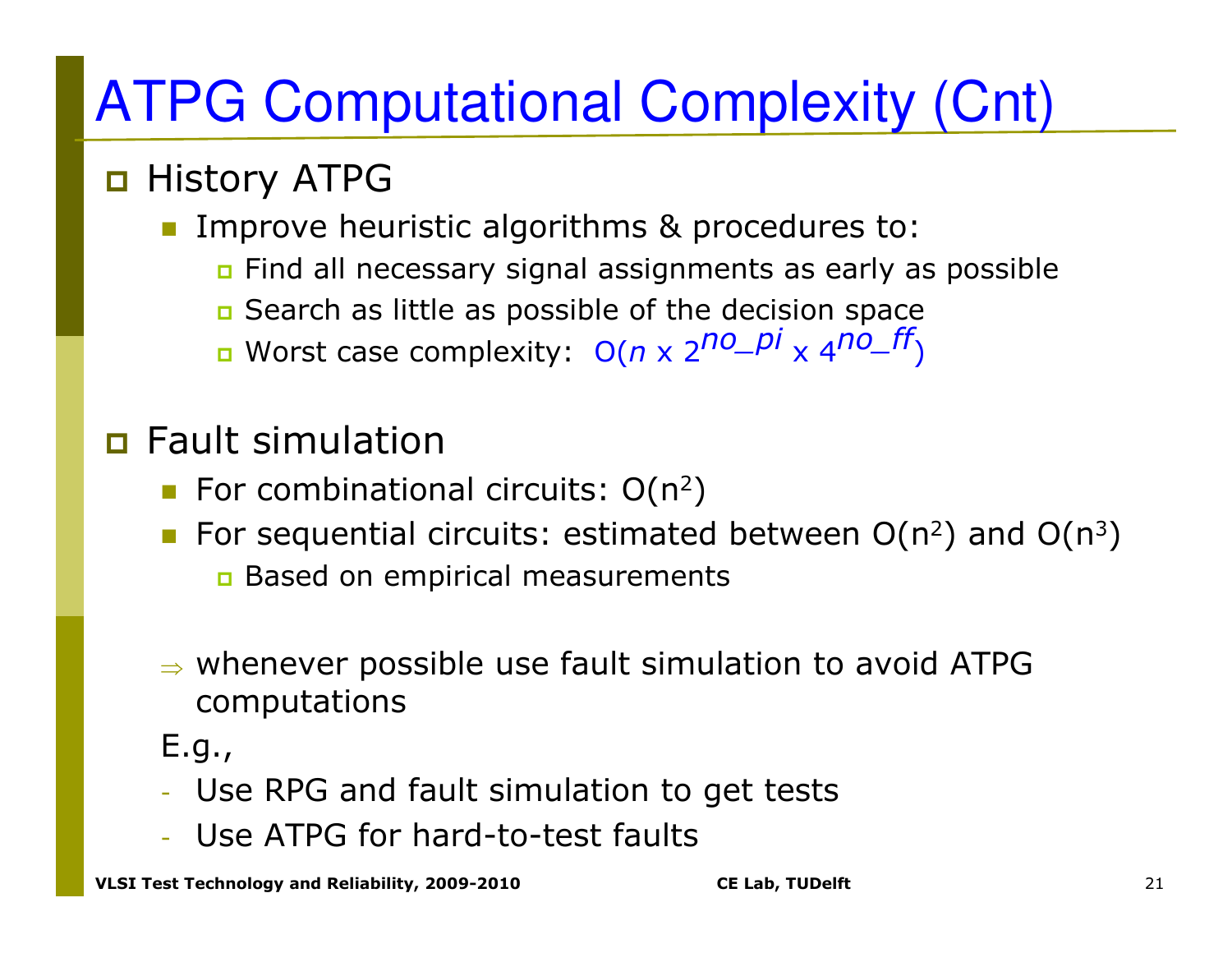### ATPG Computational Complexity\* (Cnt)

ATPG for analog:

Analog Fault Modeling Impractical for Logic ATPG

- $\Box$  Problems with modeling actual defects in analog circuits
	- -Huge # of different possible analog faults in digital circuit
	- Exponential complexity of ATPG algorithm a 20 flip-flop circuit can take days of computingCannot afford to go to a lower-level model
	- - Most test-pattern generators for digital circuits cannot even model at the transistor switch level
		- More complex
		- □ (see textbook for 5 examples of switch-level ATPG)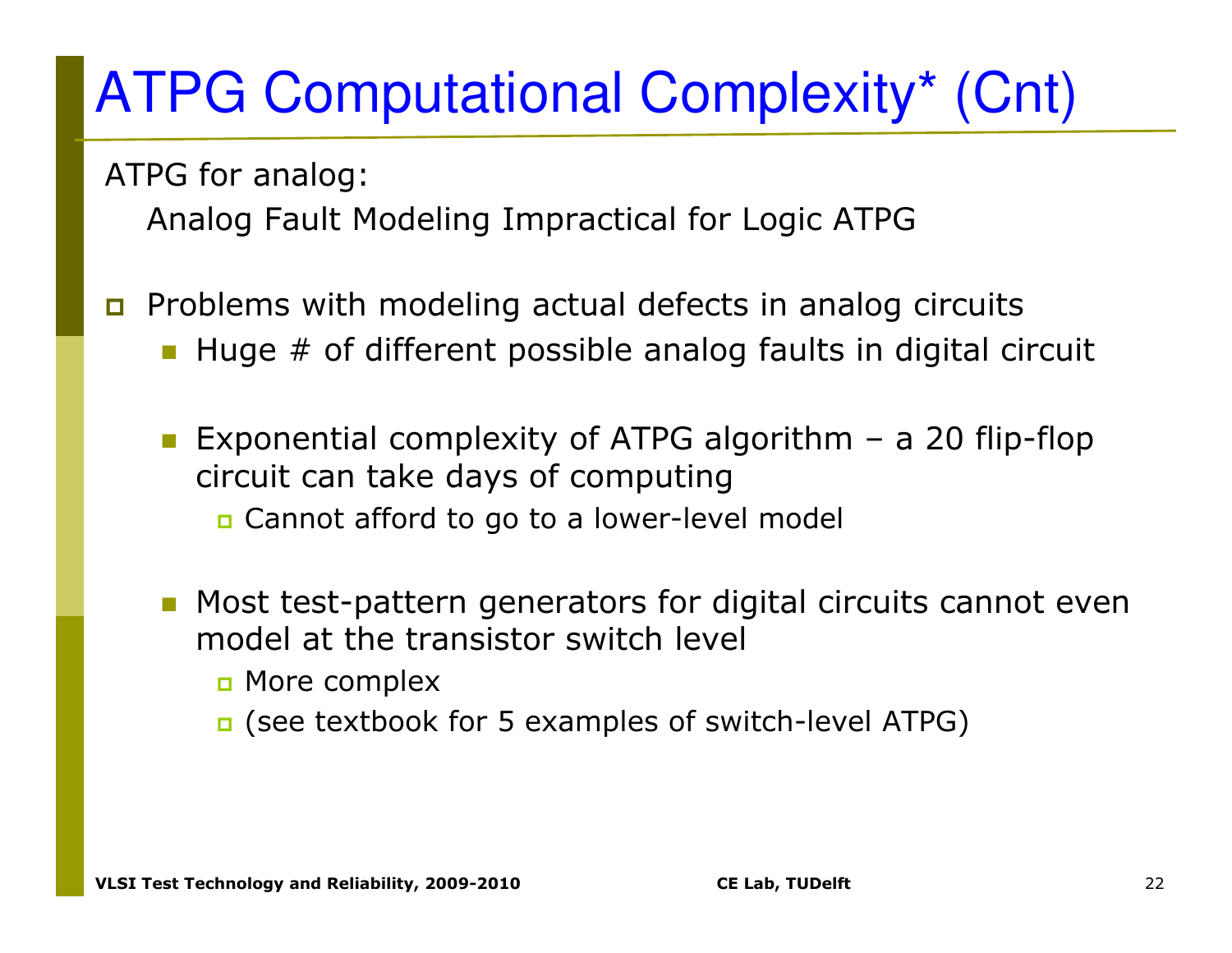#### Redundancy identification…Untestable faults(1)

- **Q** Combinational ATPG can find redundant (unnecessary) hardware
- П Untestable faults in combinational circuits indicates redundant hardware



- n All faults are testable
- $\blacksquare$  Therefore, these faults are not redundant

**VLSI Test Technology and Reliability, 2009-2010 CE Lab, TUDelft** <sup>23</sup>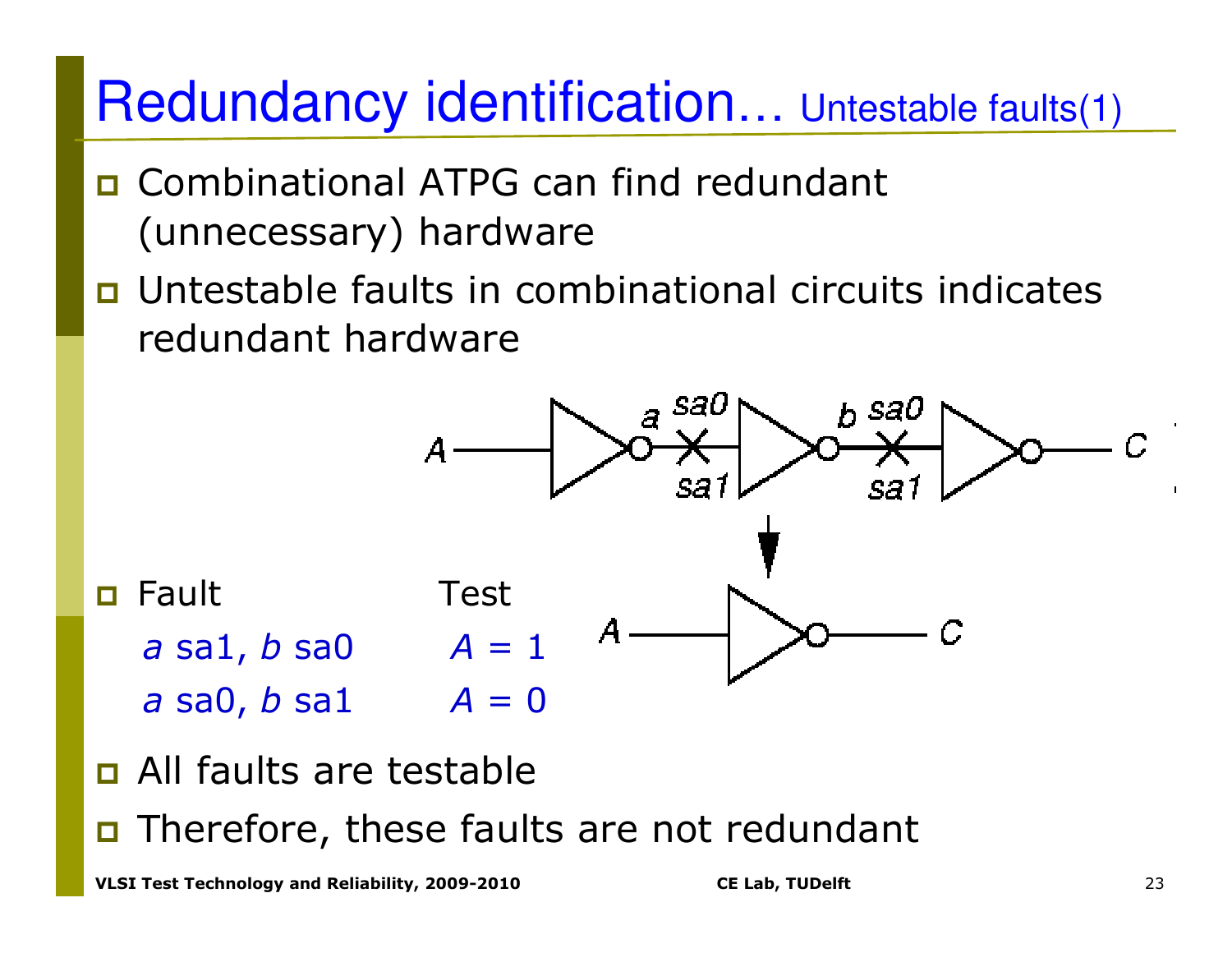#### Redundancy identification…... Untestable faults(2)

Test fault: s-a-0 on line d

- Set A & B to 1
- **n** However, E will be 1
- **n** Fault cannot be propagated to the output
	- => Untestable fault
	- => Redundant Hardware
- m. Remove the redundant hardware
	- d always 0: ground it permanently
	- Remove OR gate and replace with a wire
	- **And discard AND gate and** input A

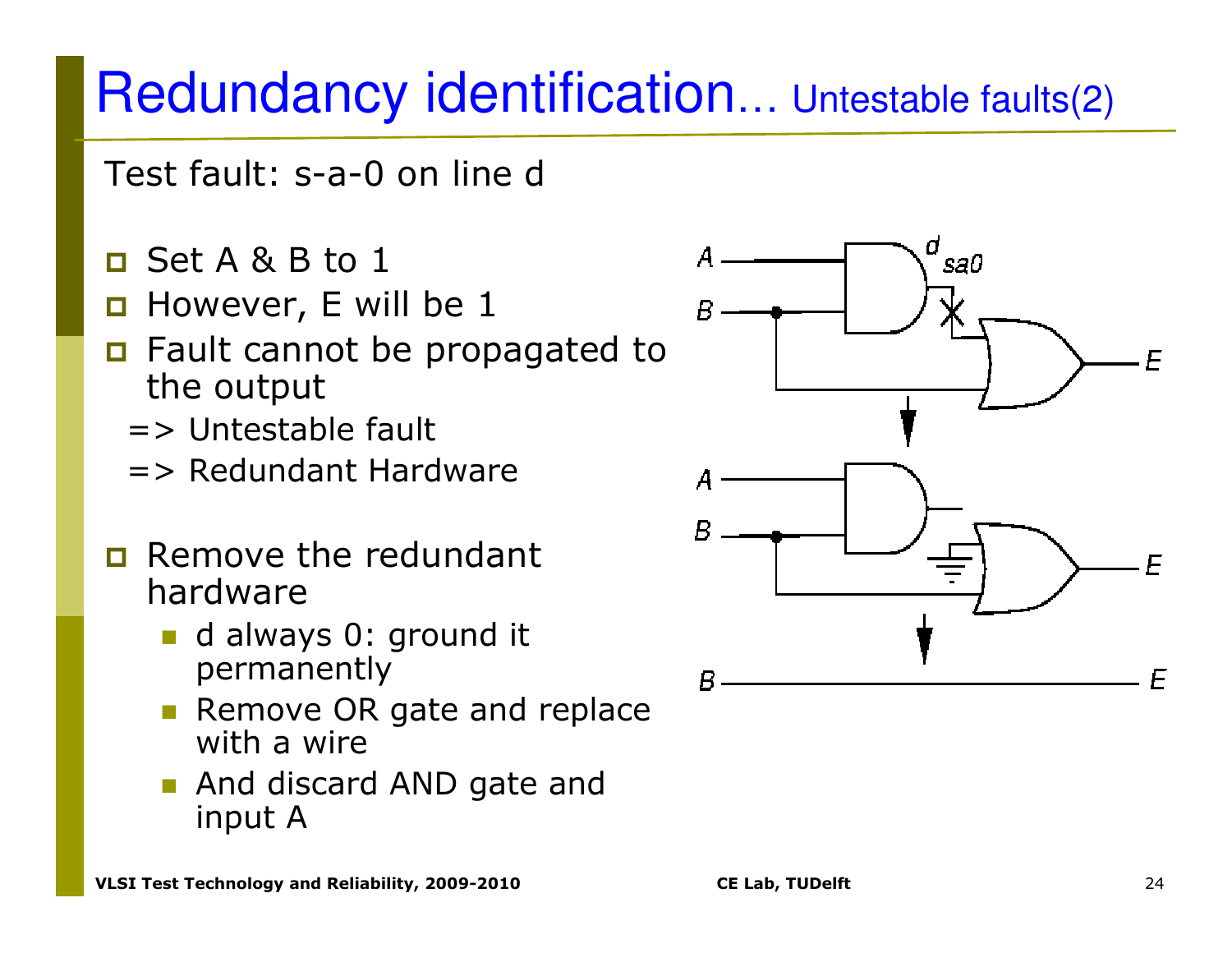#### Redundancy identificationn .... Untestable faults(3)

- □ Test fault q s-a-1
	- **Eault sensitization: set q to 0**
	- Fault propagation: set A to 1 and **s to 1**
	- Line justification: set B to 0 and C to 0 -
	- ⇒⇒ Conflict at s<br>Ne\_ether.pess

No other possible alternative assignments ⇒**Redundant fault**

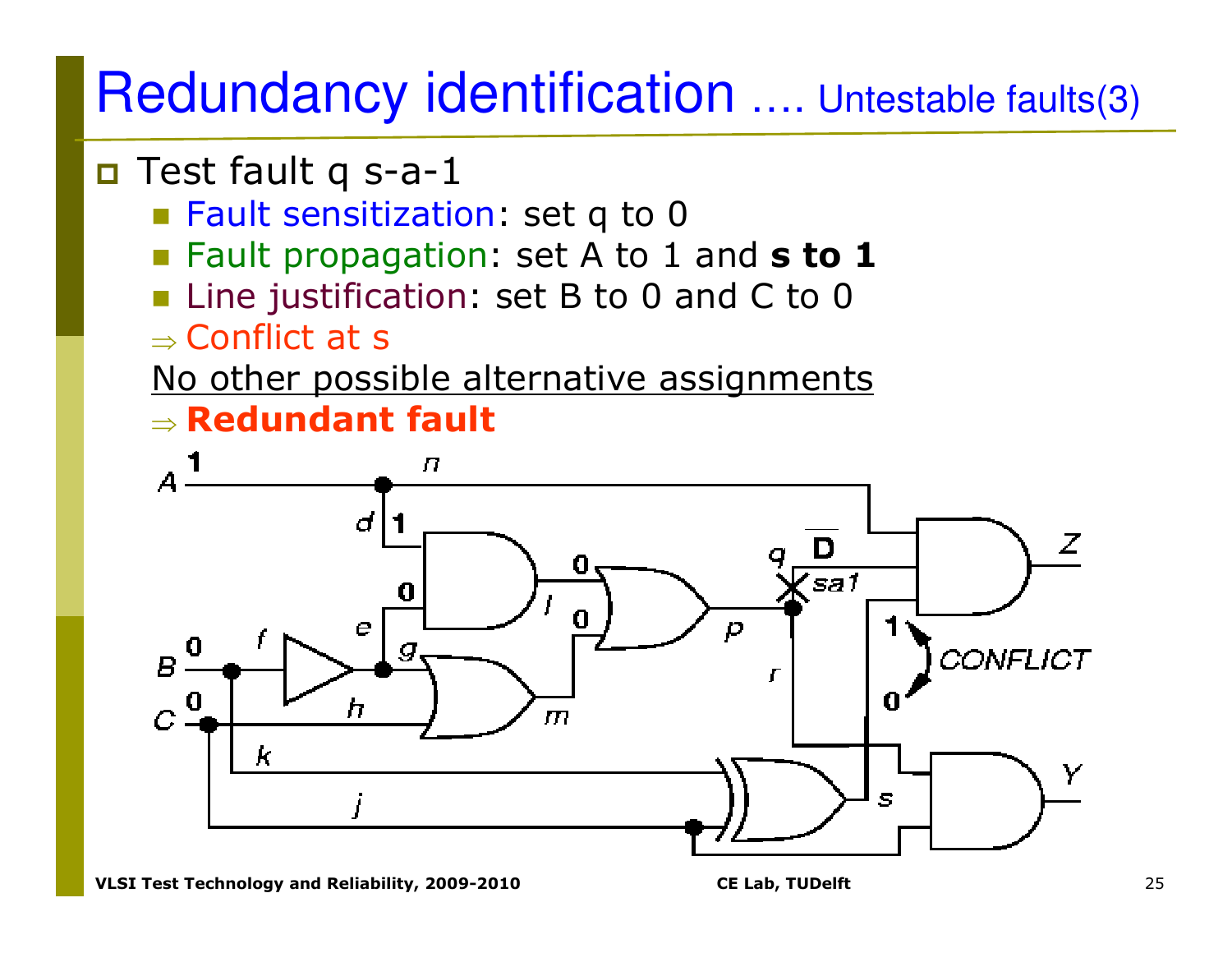#### Redundancy identification…. Fault masking (1)

### *f* s-a-0 tested when fault *q* s-a-1 **not** there

- **Example 1 Fault sensitization: set f to 1**
- Fault propagation (via felqz): set d to 1, m to 0, s to 1, n to 1
- $\left\vert \cdot\right\vert$ Line justification: **set A to 1, B to 1 and C to 0**
- $\Rightarrow$  Fault detected at Z

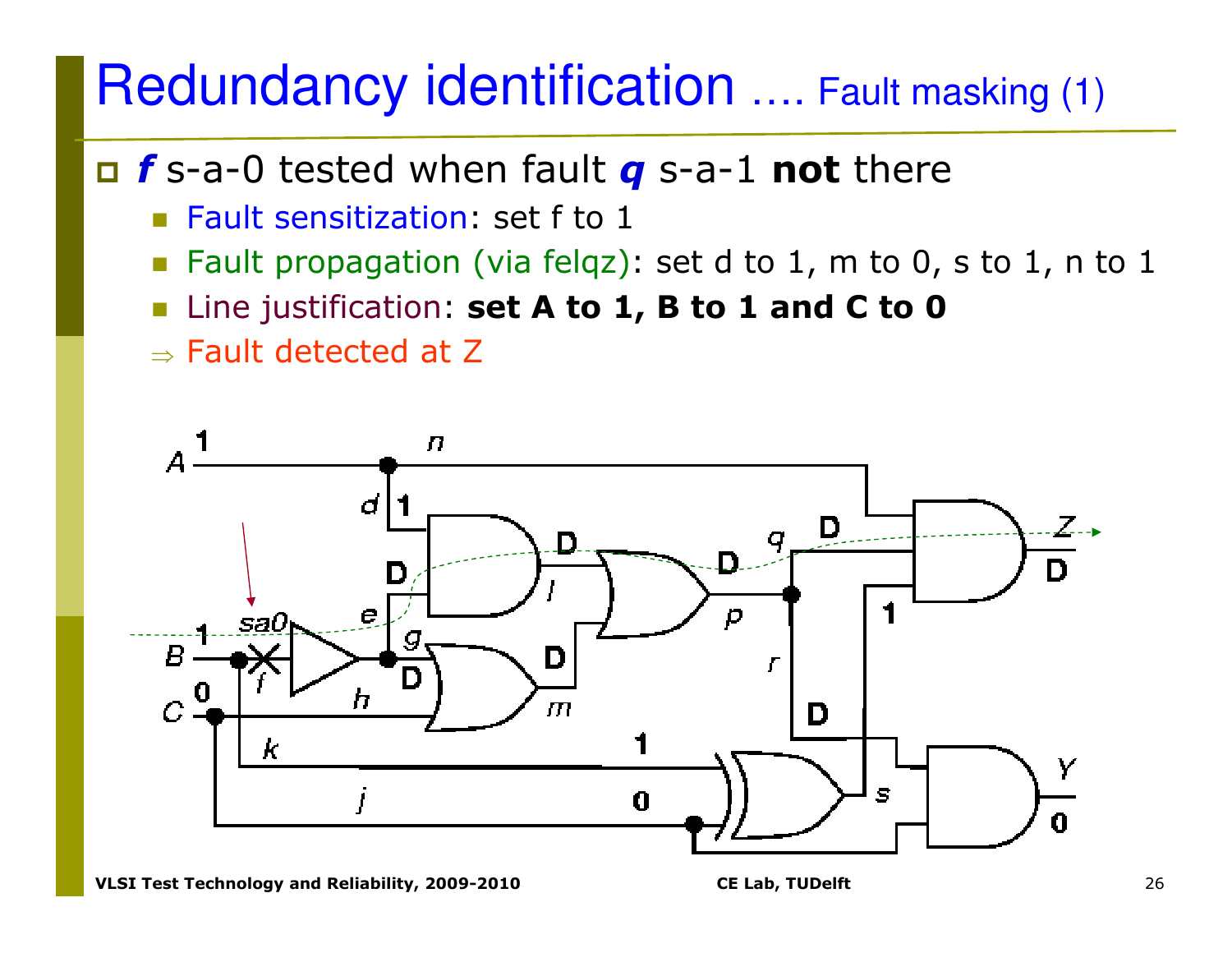#### Redundancy identification…. Fault masking (2)

*f* s-a-0 tested when fault *q* s-a-1 also **present**

- **Example 1 Fault sensitization: set f to 1**
- Fault propagation (via felqz): set d to 1, m to 0, ... **Blocked** by q s-a-1 => Fault can **NOT** be detected
- ⇒**q s-a-1 (redundant)** *masks* **f s-a0**

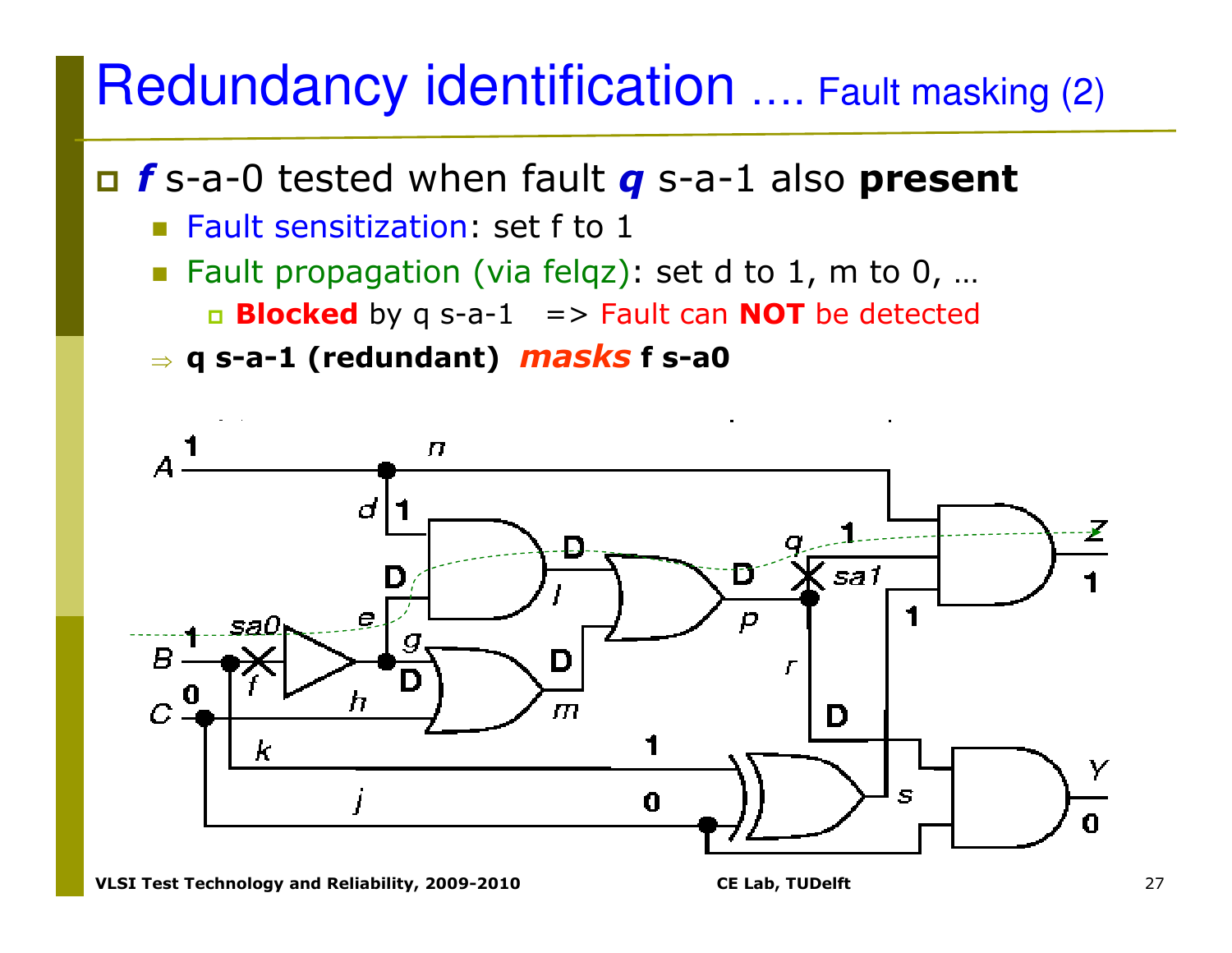#### Redundancy identificationn ……… Hazards

### Eliminates **hazards** in circuit output

- $\Box$  $OUT0=A.B+A*.C (+B.C)$ 
	- **B.C** is added to prevent hazards (when  $A$  0  $\rightarrow$  1)
- Redundant fault s-a-0 on line e
	- **No effect on the function**
	- **But masks** any testable fault using line e to propagate to OUT
	- **Additional area and power due to redundancy**

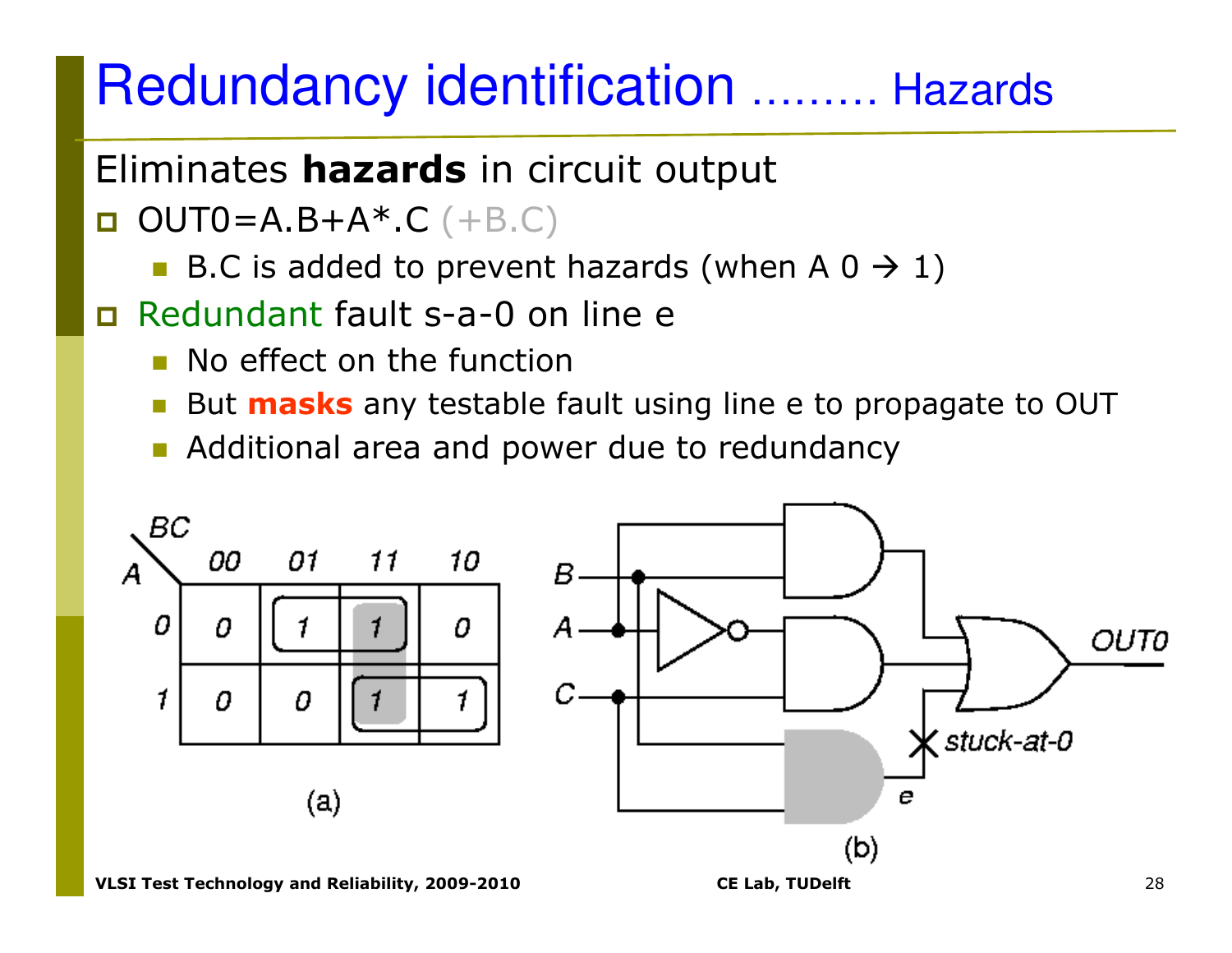## Redundancy identification ………Impact

- B Redundancy impacts:
	- Performance
	- **Power consumption**
	- Area overhead
	- **E** Reliability
		- A redundant fault can **mask** the presence of other testable faults
		- n Unwanted in systems critical to human safety or wealth!!
- **D** How to deal with it?
	- -Impossible to do that manually (e.g., Millions of gates)
	- - Commercial tools
		- Synthesis moderately-sized designs to irredundant hardware
		- Big designs have to be partitioned before synthesis
			- May introduce redundant hardware
			- ATPG is one of the best ways to find this redundancy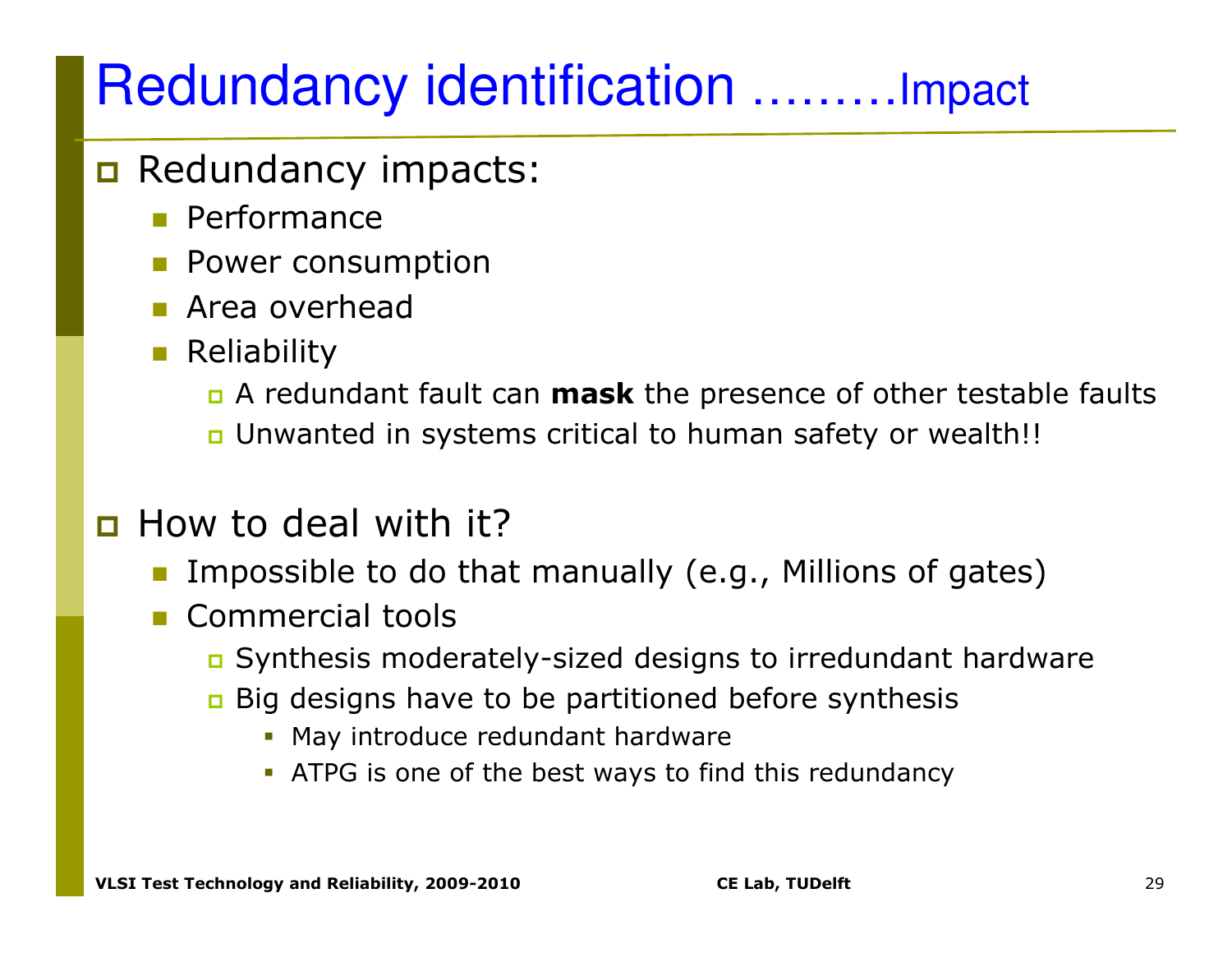### Testing as a global problem

## Testing is a **global problem**

#### Combination of **fully testable** modules in a logic circuit are

- **Rot** necessary fully testable
- **-** May be not be testable with the same patterns that would test the modules individually

#### Example

 $\Box$ Module 1

- Requires AB= 11 for d s-a-0
- **n** The test cannot be used for the  $\Box$ entire circuit

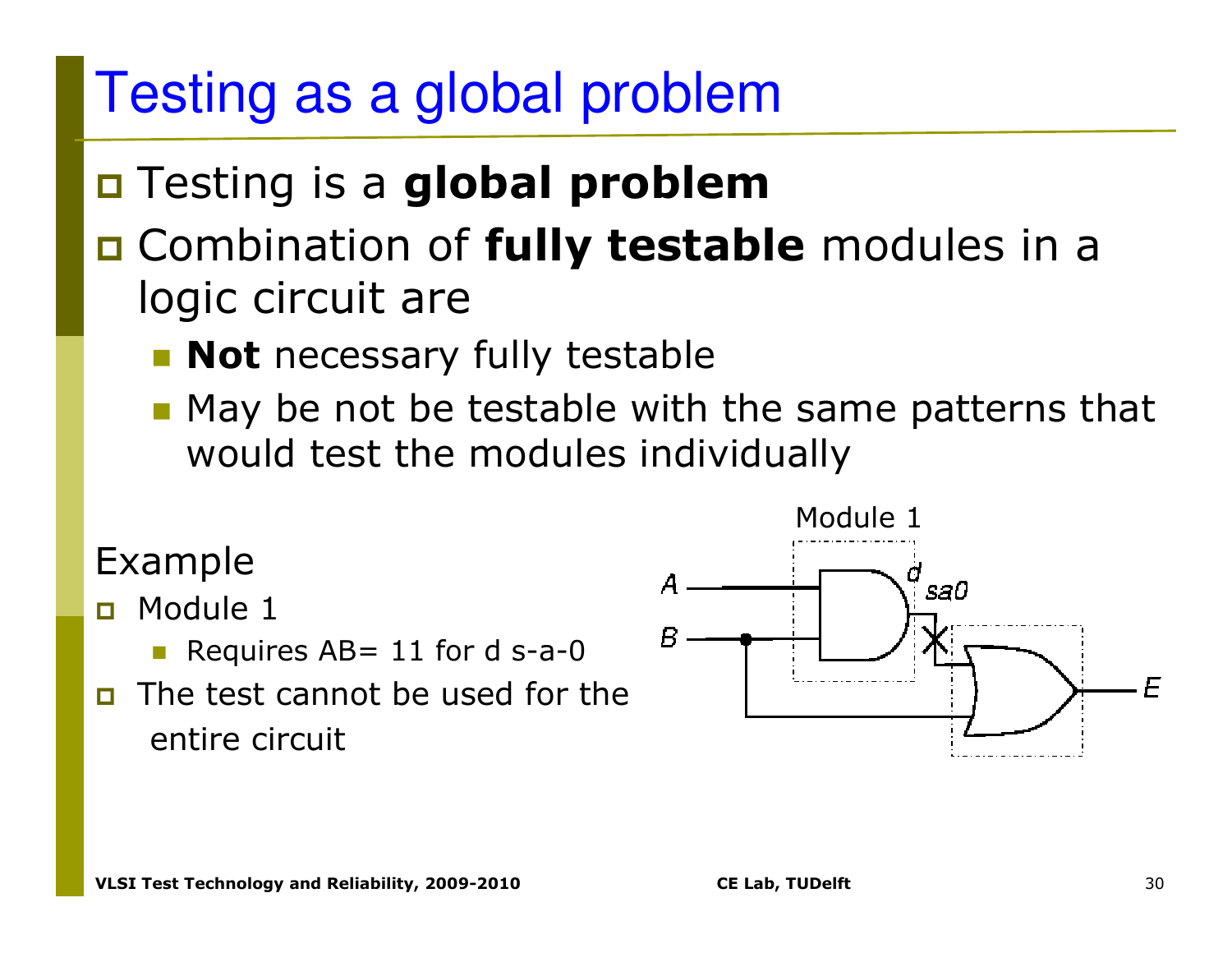### ATPG algorithms

**o** Definitions

# D-Algorithm (Roth) -- <sup>1966</sup>

- D-cubes
- **R** Bridging faults
- **E** Logic gate function change faults
- **0 PODEM (Goel) -- 1981<br>Real X-Path-Check** 
	- X-Path-Check
	- **Backtracing**

<mark>□</mark> Summary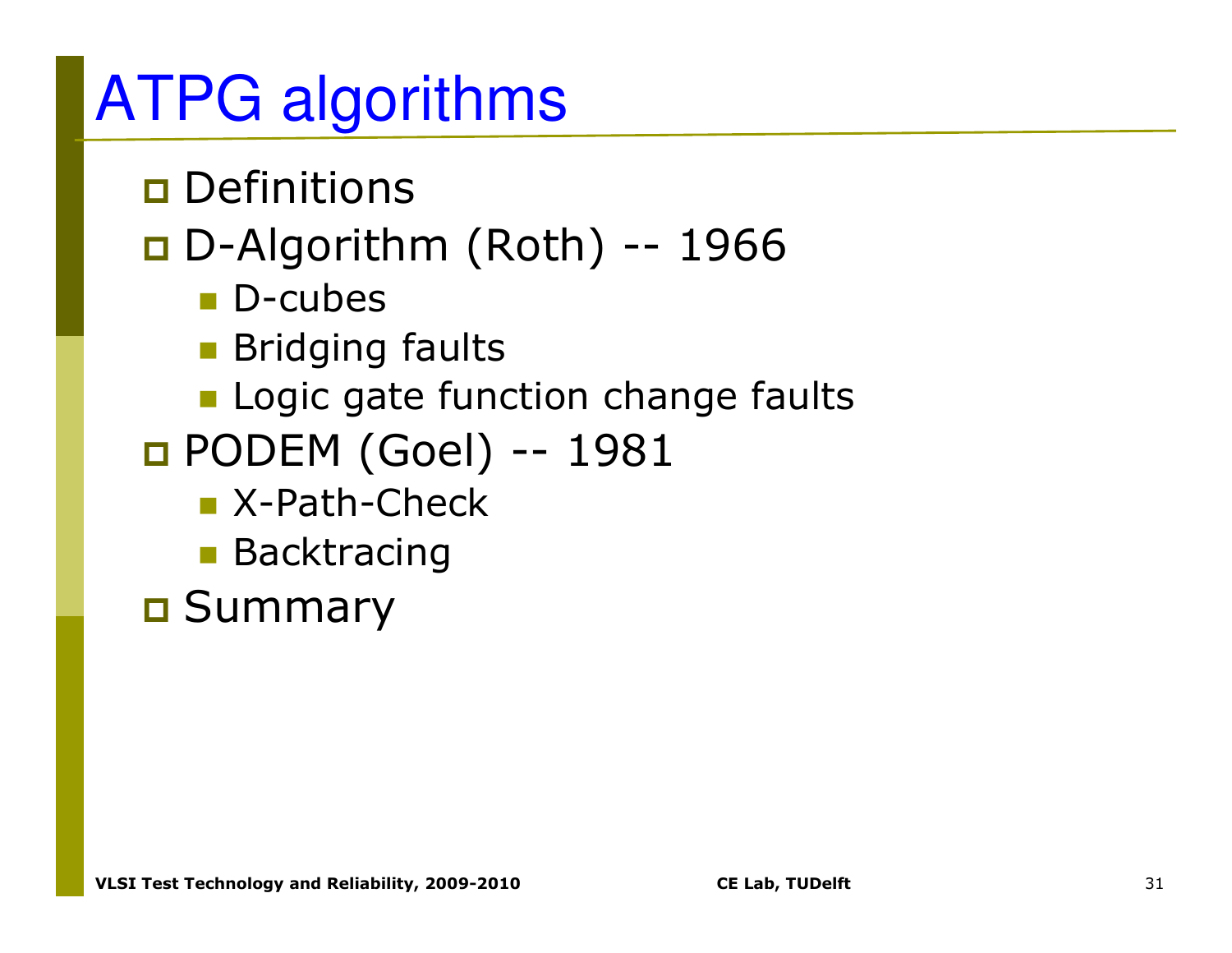# ATPG algorithms… History & Speedups

| Algorithm                 | Est. speedup | Year               |      |
|---------------------------|--------------|--------------------|------|
|                           | over D-ALG   |                    |      |
| D-ALG                     | 1            |                    | 1966 |
| <b>PODEM</b>              | 7            |                    | 1981 |
| <b>FAN</b>                | 23           |                    | 1983 |
| <b>TOPS</b>               | 292          |                    | 1987 |
| <b>SOCRATES</b>           | 1574         | <b>ATPG System</b> | 1988 |
| Waicukauski et al.        | 2189         | <b>ATPG System</b> | 1990 |
| <b>EST</b>                | 8765         | <b>ATPG System</b> | 1991 |
| <b>TRAN</b>               | 3005         | <b>ATPG System</b> | 1993 |
| <b>Recursive learning</b> | 485          |                    | 1995 |
| Tafertshofer et al.       | 25057        |                    | 1997 |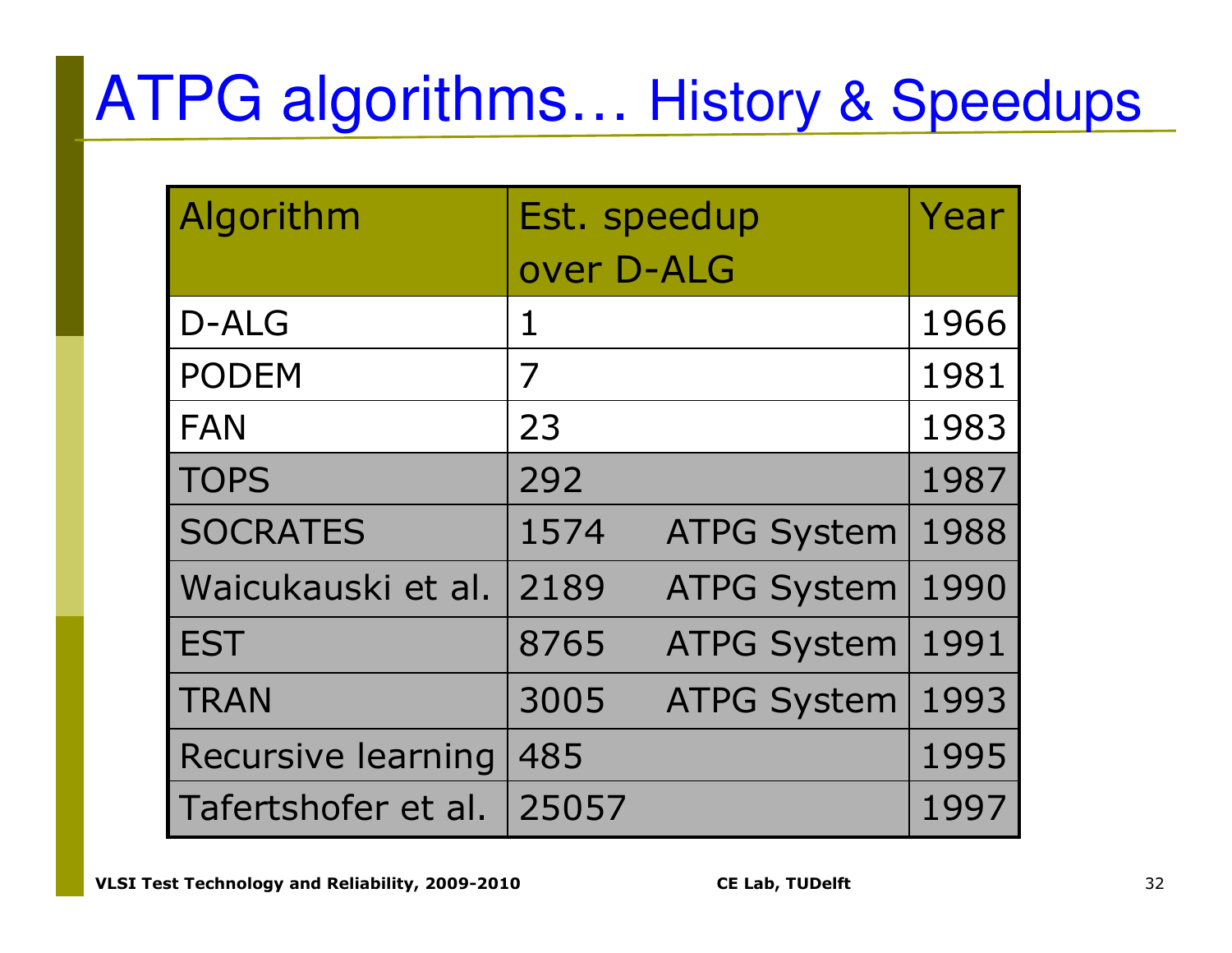### ATPG algorithms………Definitions (1)

#### **Fault Cone and D-frontier**

- *Fault Cone***:** Set of hardware affected by fault
- *D-frontier*: Set of all gates with D or D\* at inputs and X at the output

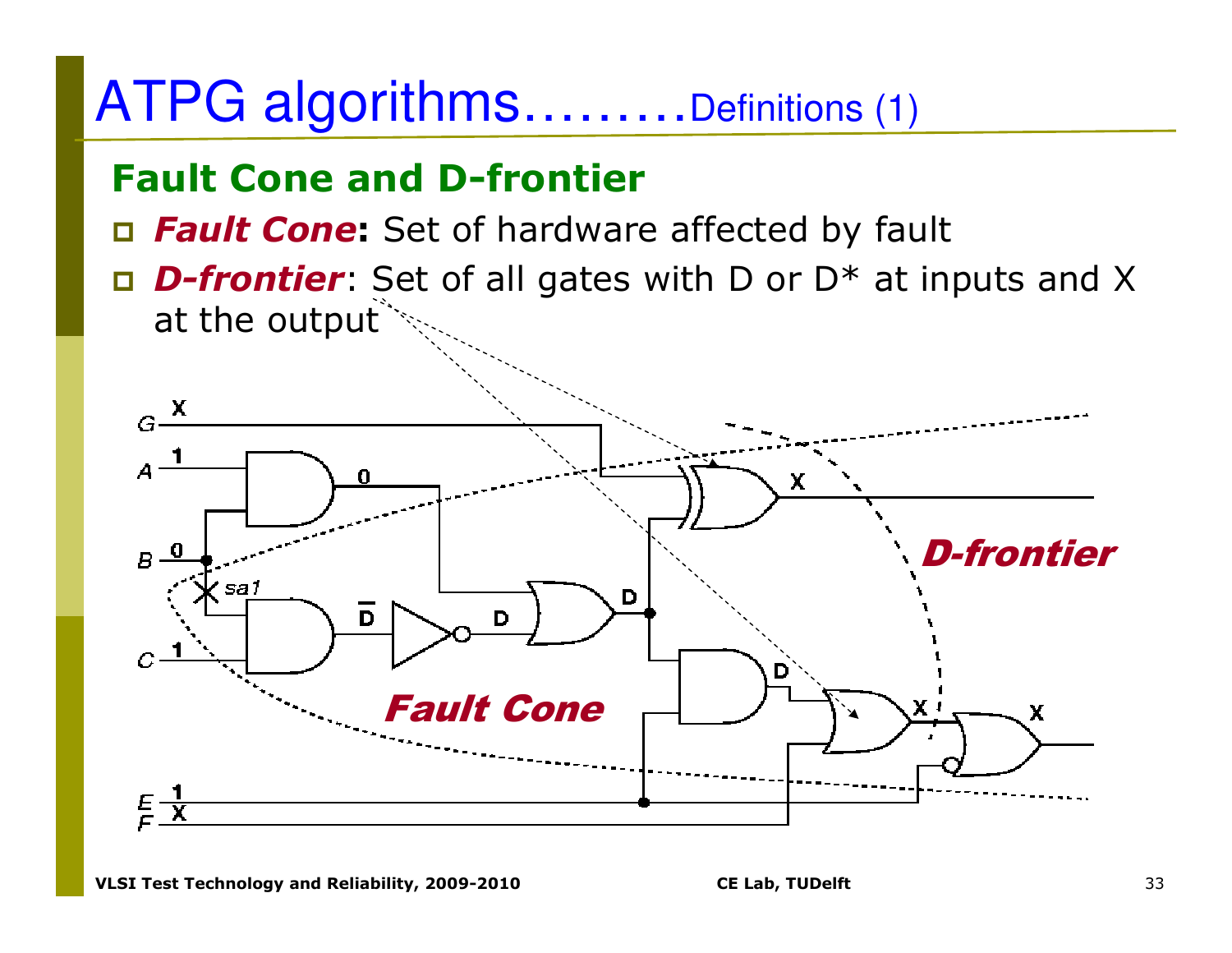### ATPG algorithms………Definitions(2)

### **Forward Implication**

 $\Box$  Results in logic gate inputs that are significantly labeled so that output is *uniquely* determined

**o** Example:

**• AND gate forward implication table:** 





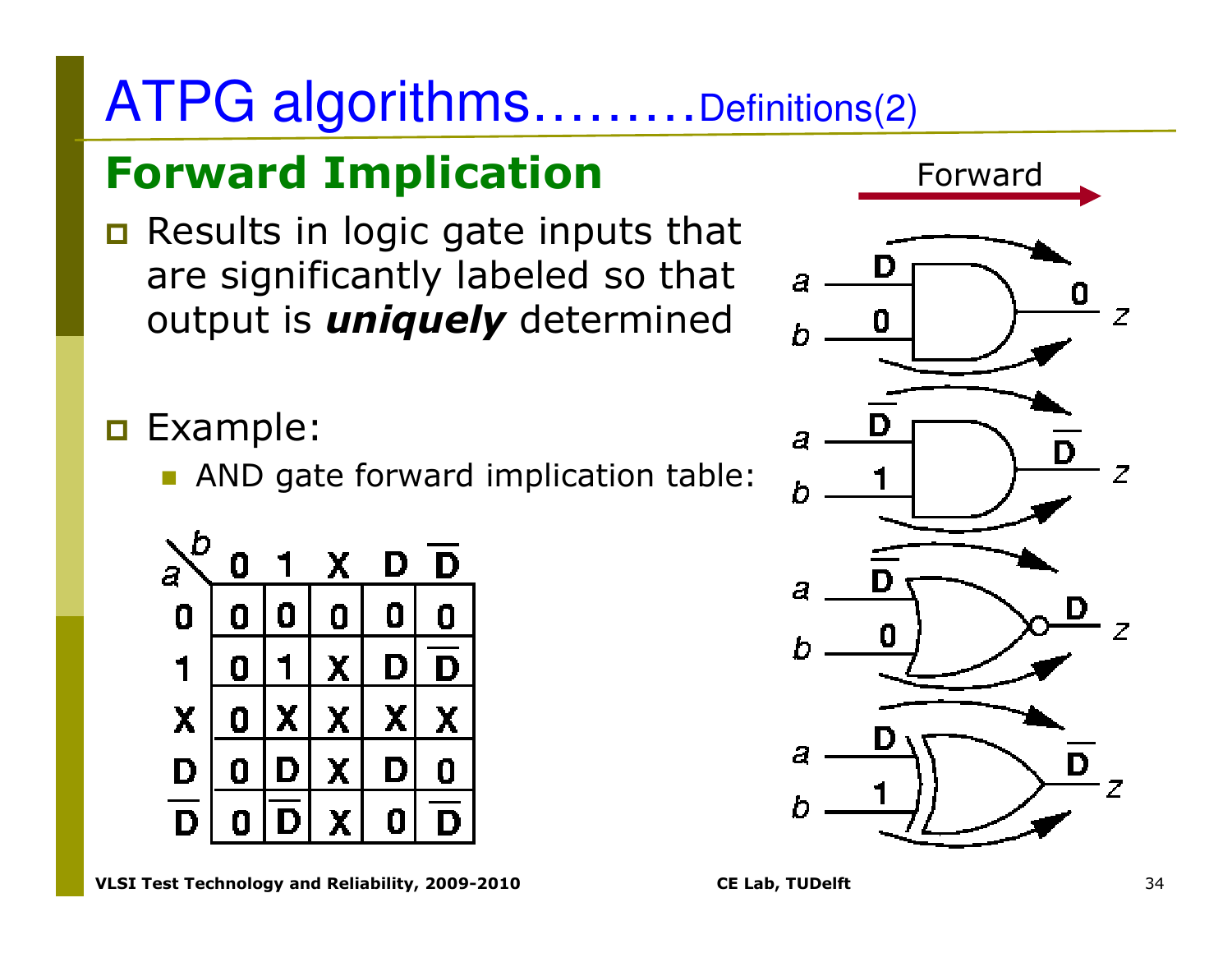### ATPG algorithms………Definitions(3)

#### **Backward Implication**

**u Unique** determination of all gate inputs when the gate output and *some* of the inputs are given

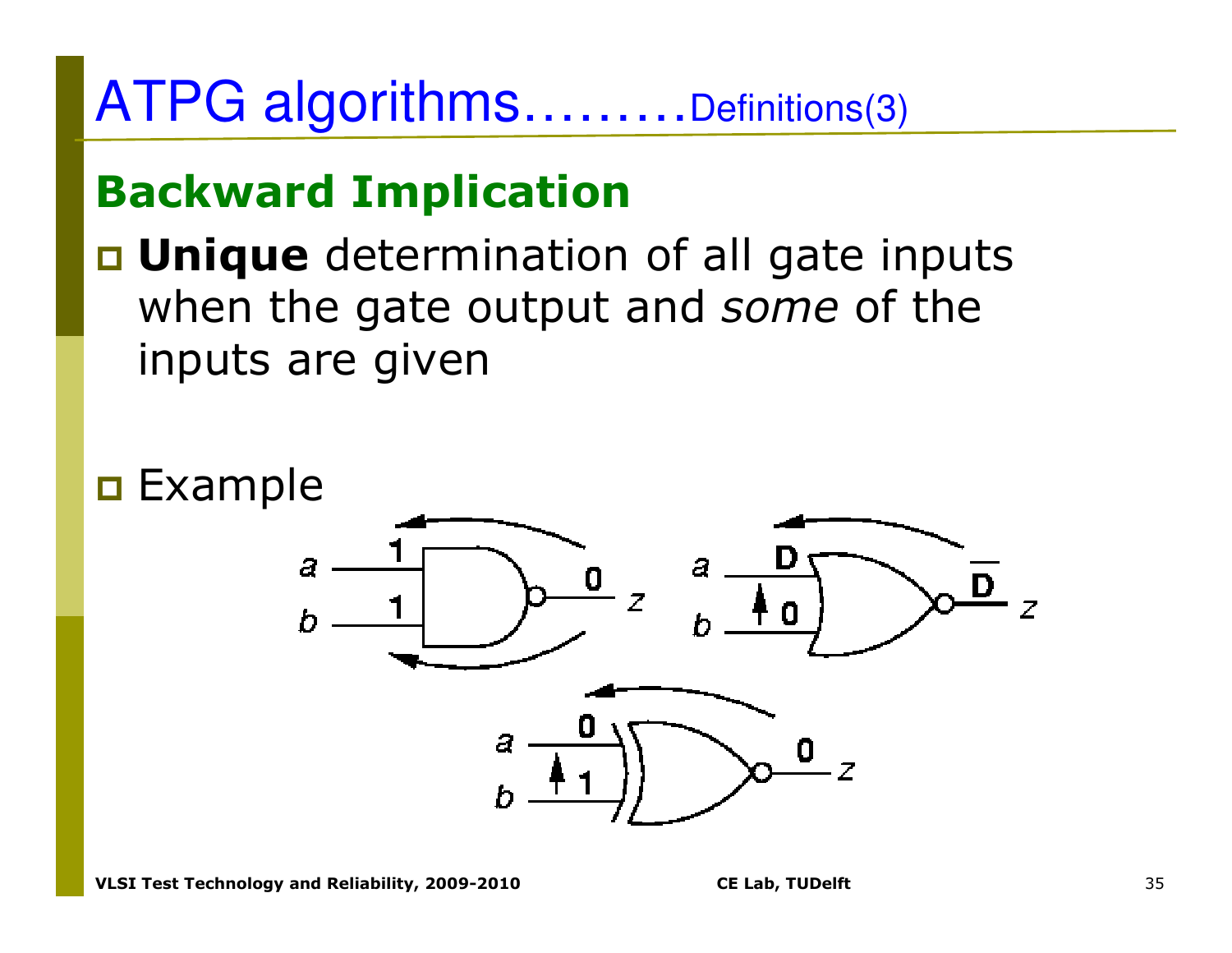### ATPG algorithms………Definitions(4)

### **Implication Stack**

### It is a Push-down stack; it records:

- **Each signal set in circuit by ATPG**
- **Whether alternate signal value already tried**
- **Portion of binary search tree already searched**

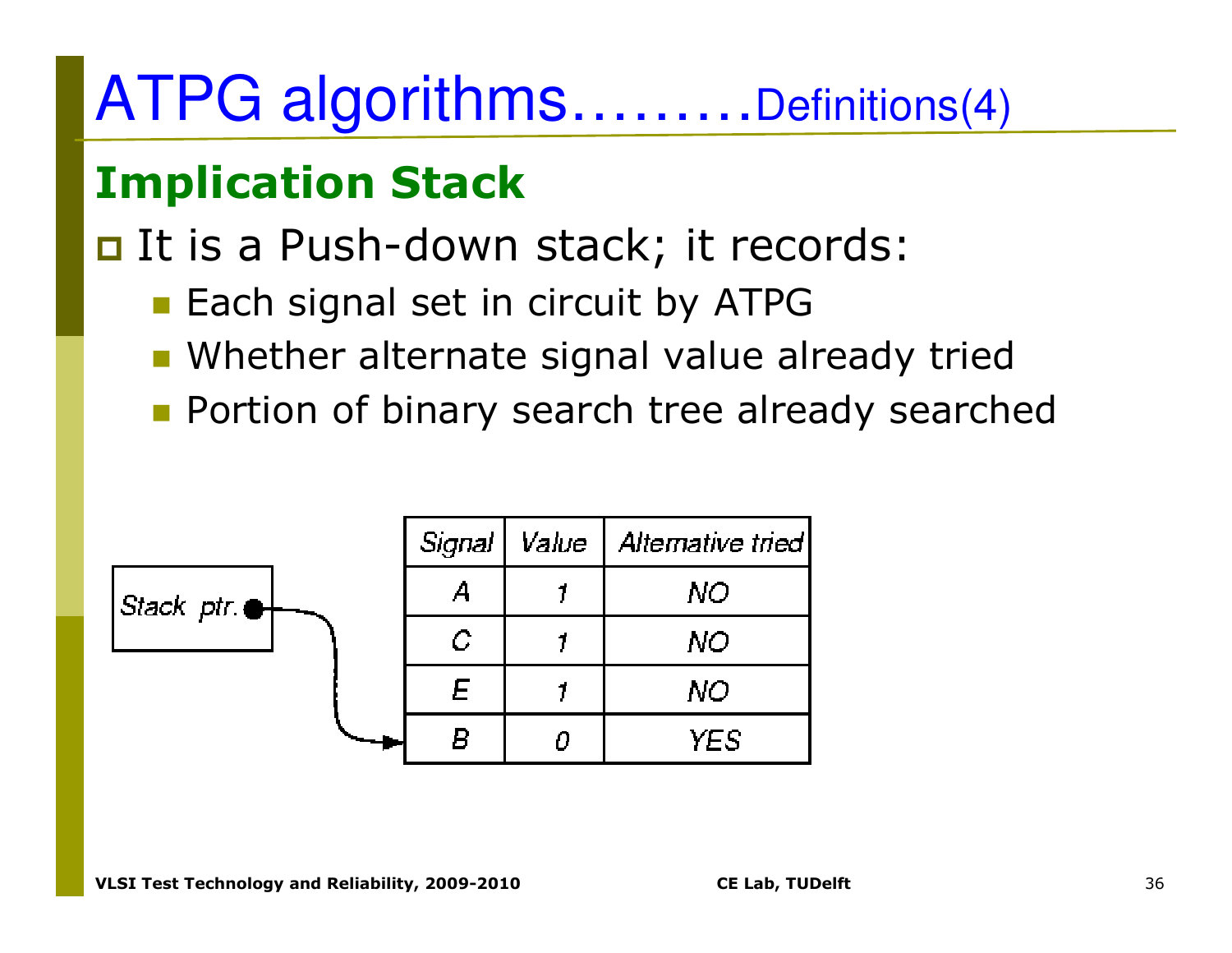### ATPG algorithms………Definitions(5)

Implication Stack after backtrack

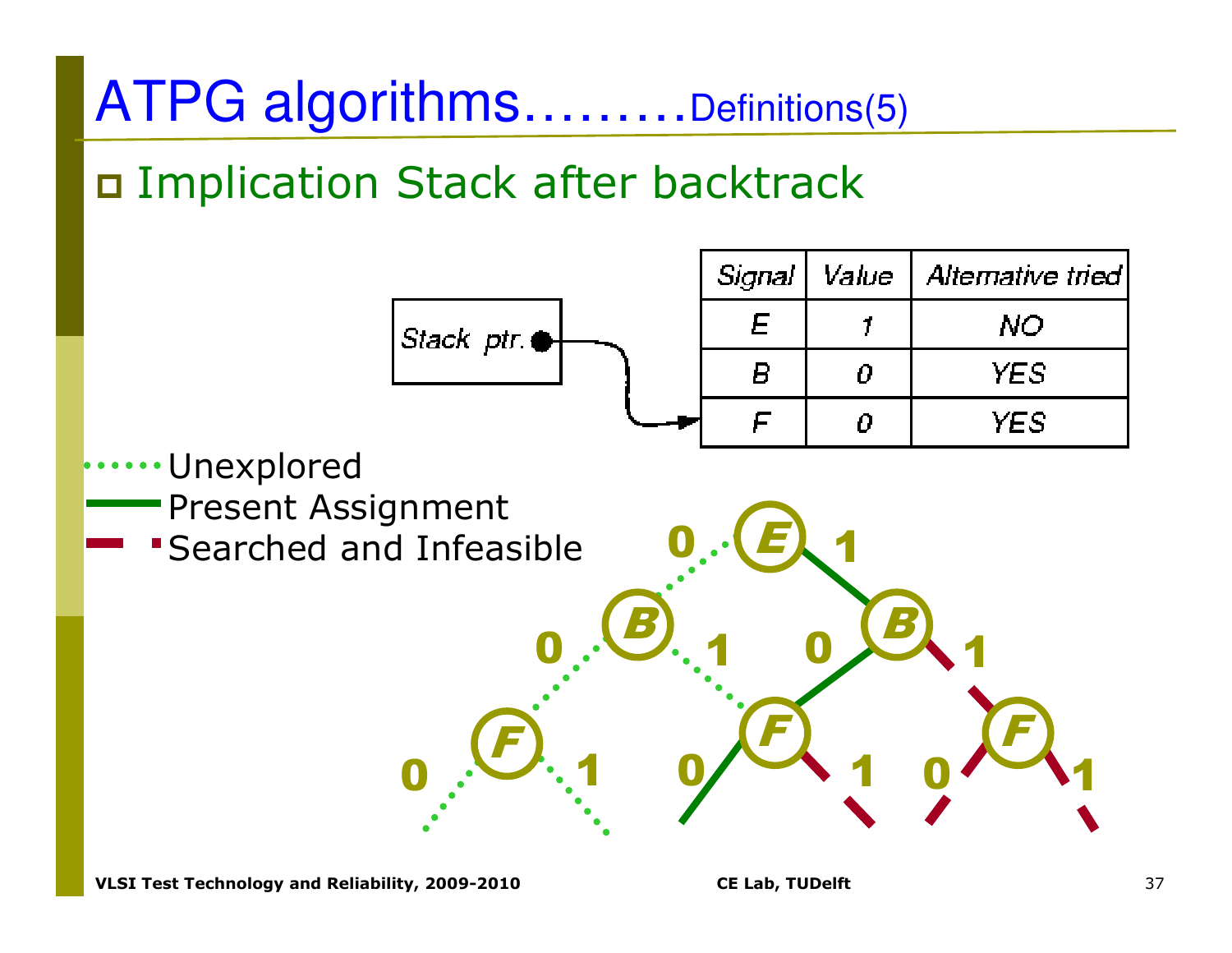## ATPG algorithms………Definitions(6)

#### *ATPG Objective*

- -Desired signal value to be achieved
- **E** Guides it away from infeasible/hard solutions

#### *Backtrace*

- **Determines which primary input and value to set to** achieve objective
- **Use testability measures**

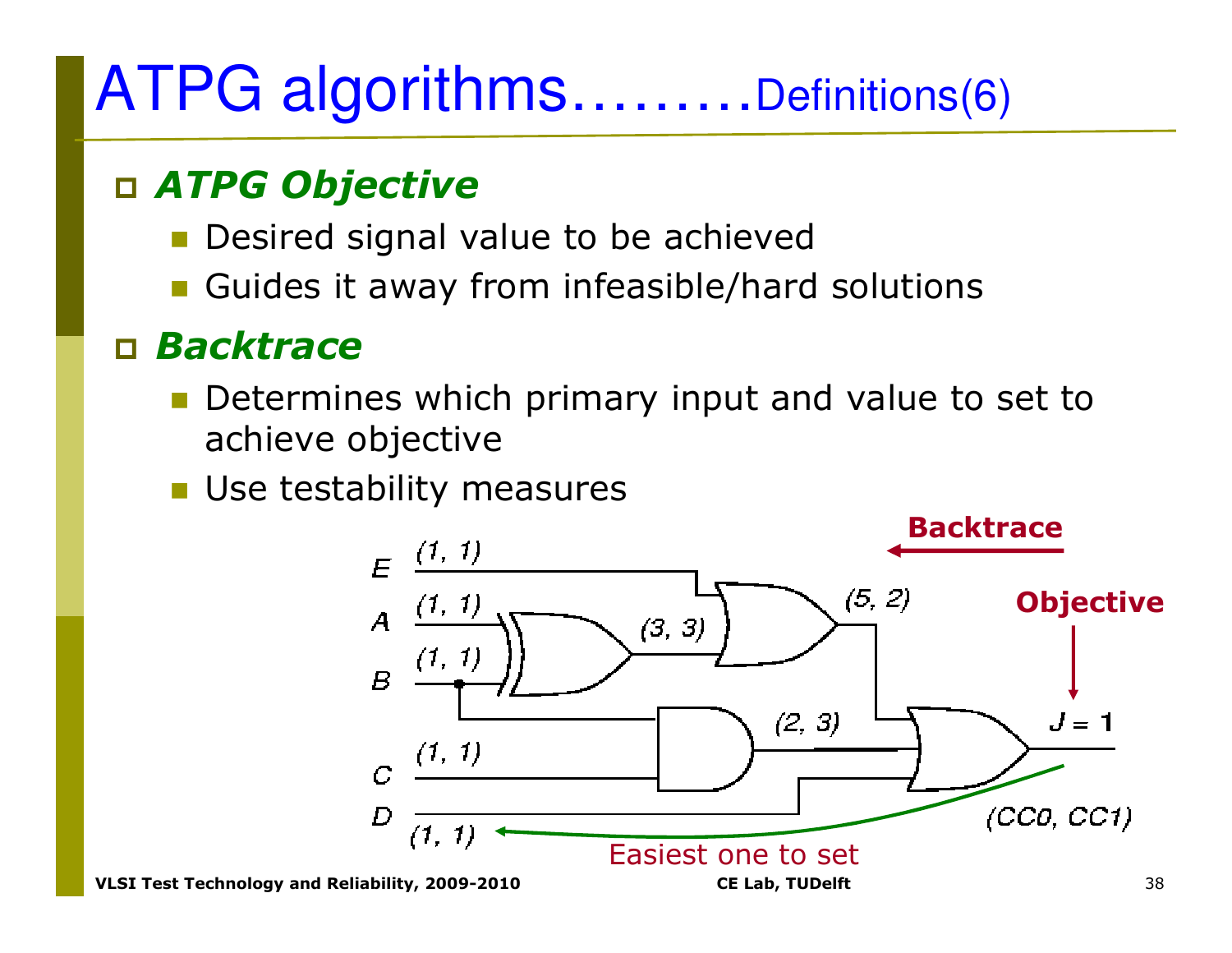### ATPG algorithms………Definitions(7)

#### **Branch-and-Bound Search**

## **Efficiently searches binary search tree**

- **Branching** At each tree level, selects which<br>innut variable to set to what value input variable to set to what value
- **Bounding** Avoids exploring large tree portions<br>hy artificially restricting search decision choices by artificially restricting search decision choices**O** Complete exploration is impractical
	- Uses *heuristics*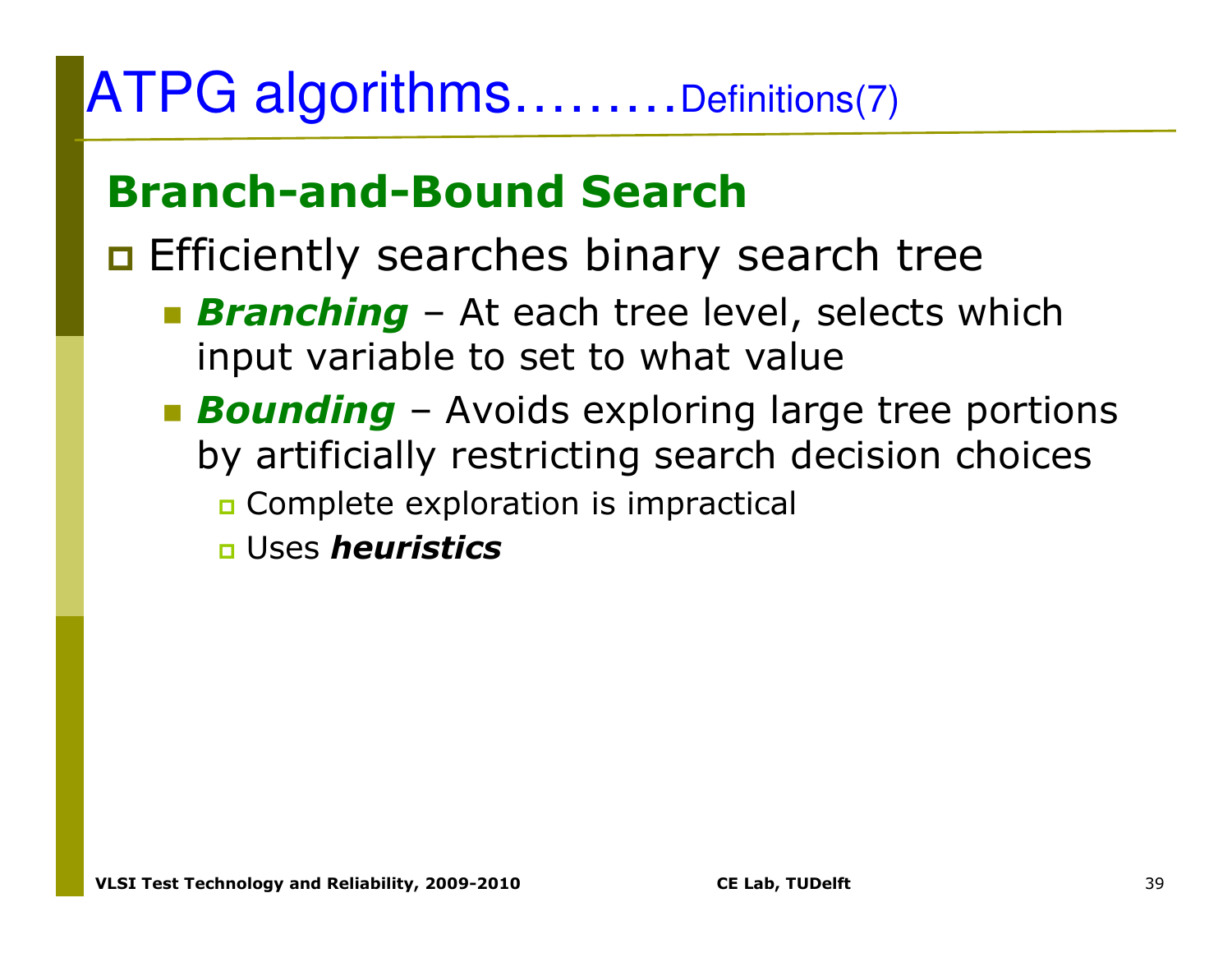## D-Algorithm….. Roth IBM (1966)

**O** Fundamental concepts invented:

- **Exercise First complete ATPG algorithm**
- *D-Cube*
- *D-Calculus*
- *Implications* forward and backward
- $\blacksquare$  *Implication stack*
- *Backtrack*
- **Test Search Space**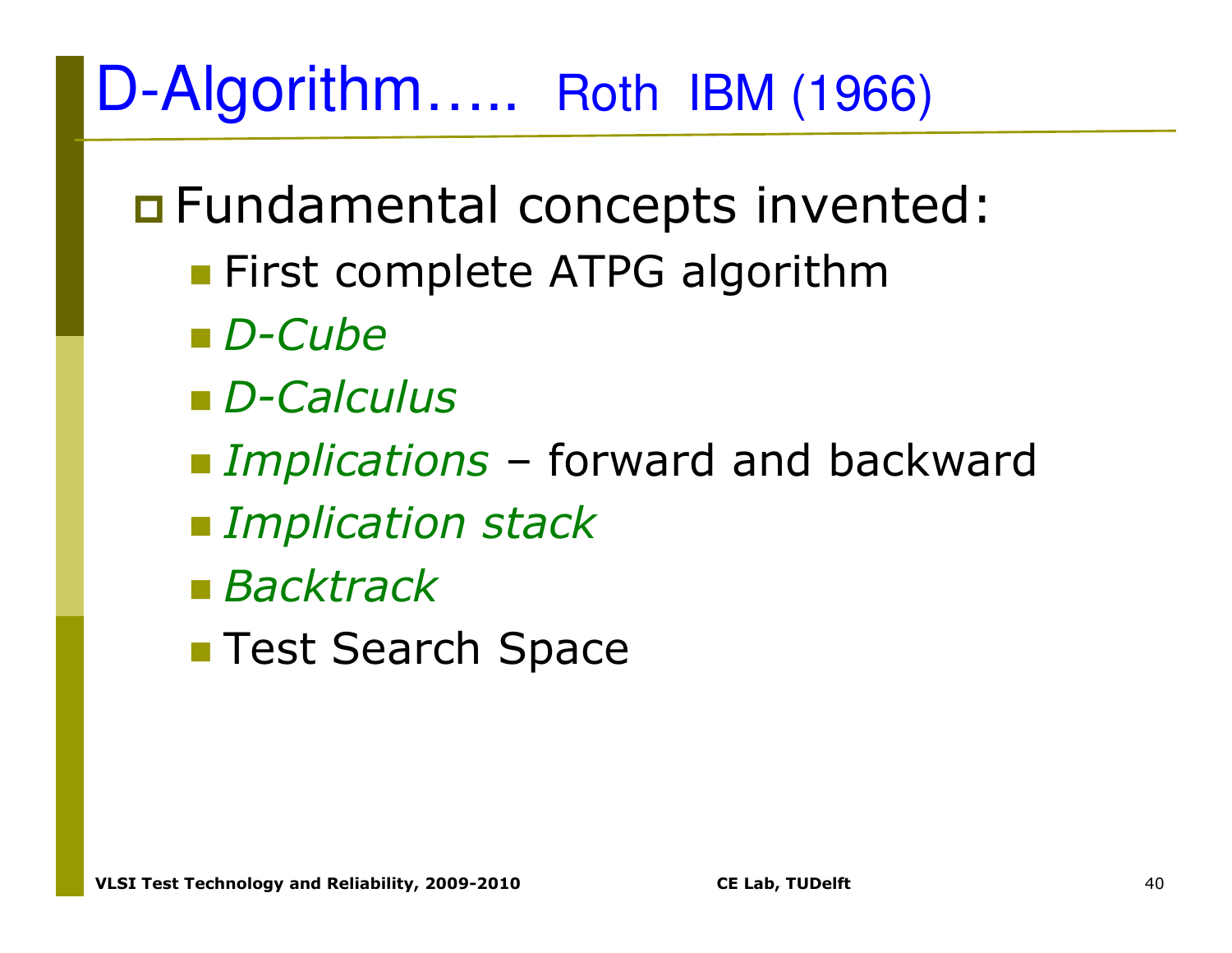### D-Algorithm………….. Definitions(1)

# **Singular Cover:**

### *Minimal* set of logic signal assignments to show *essential prime implicants* of *Karnaugh map*

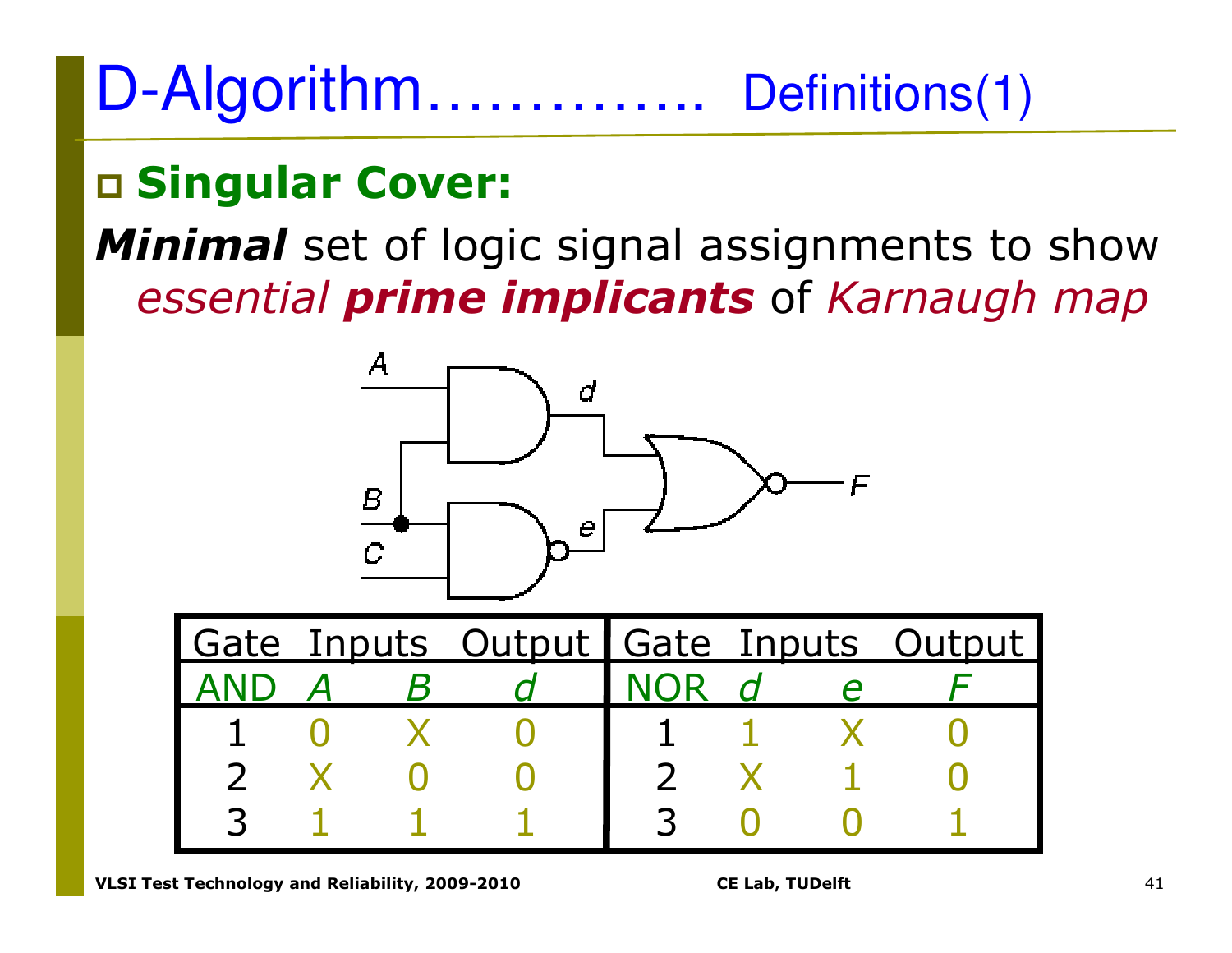D-Algorithm…………... Definitions(2)

**D-Cube**: Collapsed truth table entry to characterize logic block

■ Use Roth's 5-valued algebra

■ Can change all D's to D<sup>\*</sup>'s and D<sup>\*</sup>'s to D's (do both)

## Example: AND gate **propagation** :

| Combine rows 3 (good) & 1(faulty)                              | ID |  |
|----------------------------------------------------------------|----|--|
| <b>Reverse inputs 1</b>                                        |    |  |
| And two cubes D                                                |    |  |
| Interchange D and D <sup>*</sup> D <sup>*</sup> D <sup>*</sup> |    |  |
|                                                                |    |  |
|                                                                |    |  |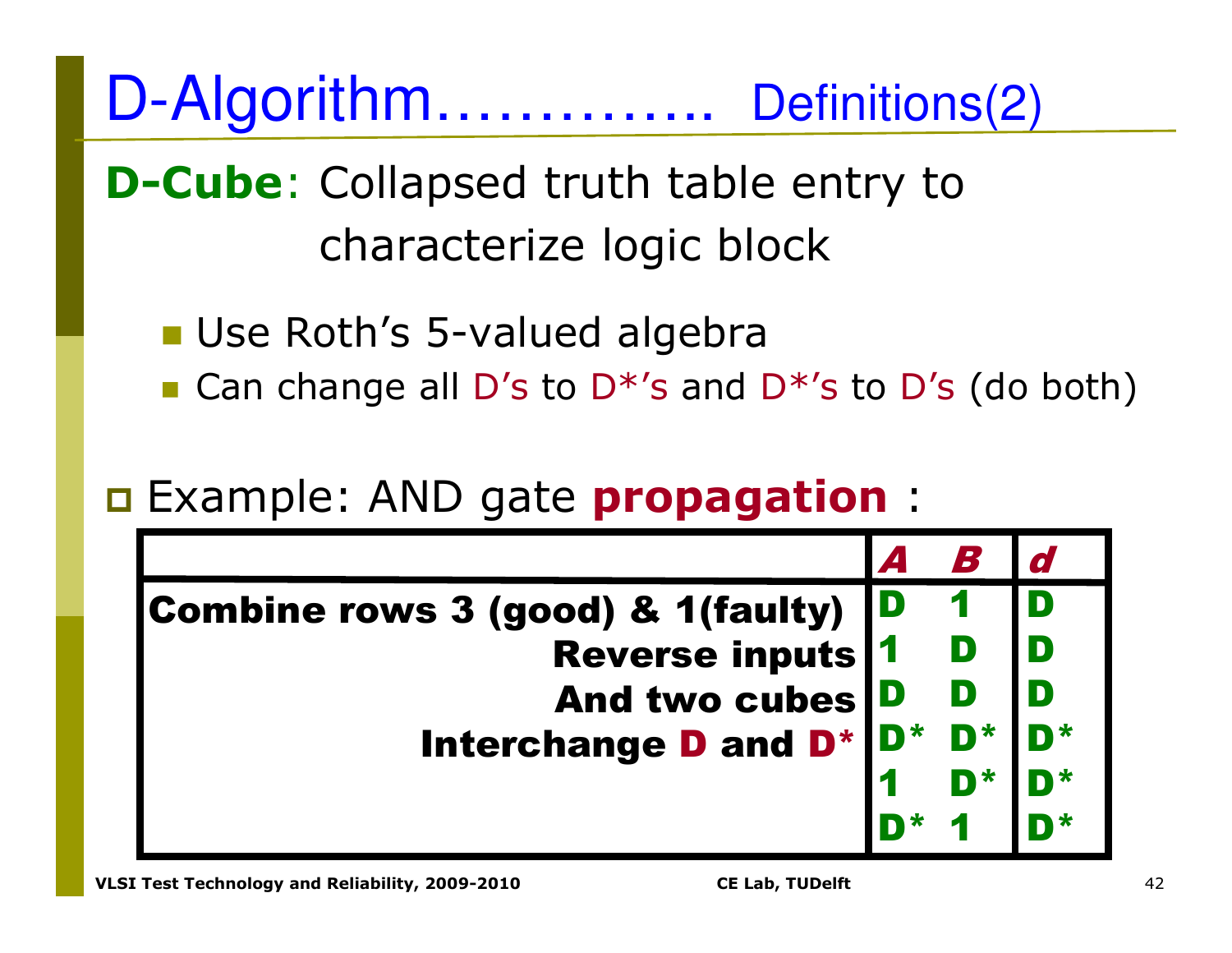D-Algorithm………….. Definitions(3)

#### **D-Cube Operation of D-Intersection** *D-intersection***: 0** <sup>∩</sup> **0 = 0** <sup>∩</sup> **X = X** <sup>∩</sup> **0 = 0 1** ∩ **1 = 1** <sup>∩</sup> **X = X** <sup>∩</sup> **1 = 1 X** ∩ **X = X**

- $\Box \Psi$  undefined (same as  $\phi$ )<br> $\Box$  If both u and 2 occur than
- If both  $\mu$  and  $\lambda$  occur, then cubes incompatible
- If only <sup>µ</sup> occur, then D∩D=D and D\*∩D\*=D\*
- If only <sup>λ</sup> occur, then inverse D and D\* in second cube

#### *D-containment:*

Cube *a* contains Cube *<sup>b</sup>*if *<sup>b</sup>*is a subset of*a*

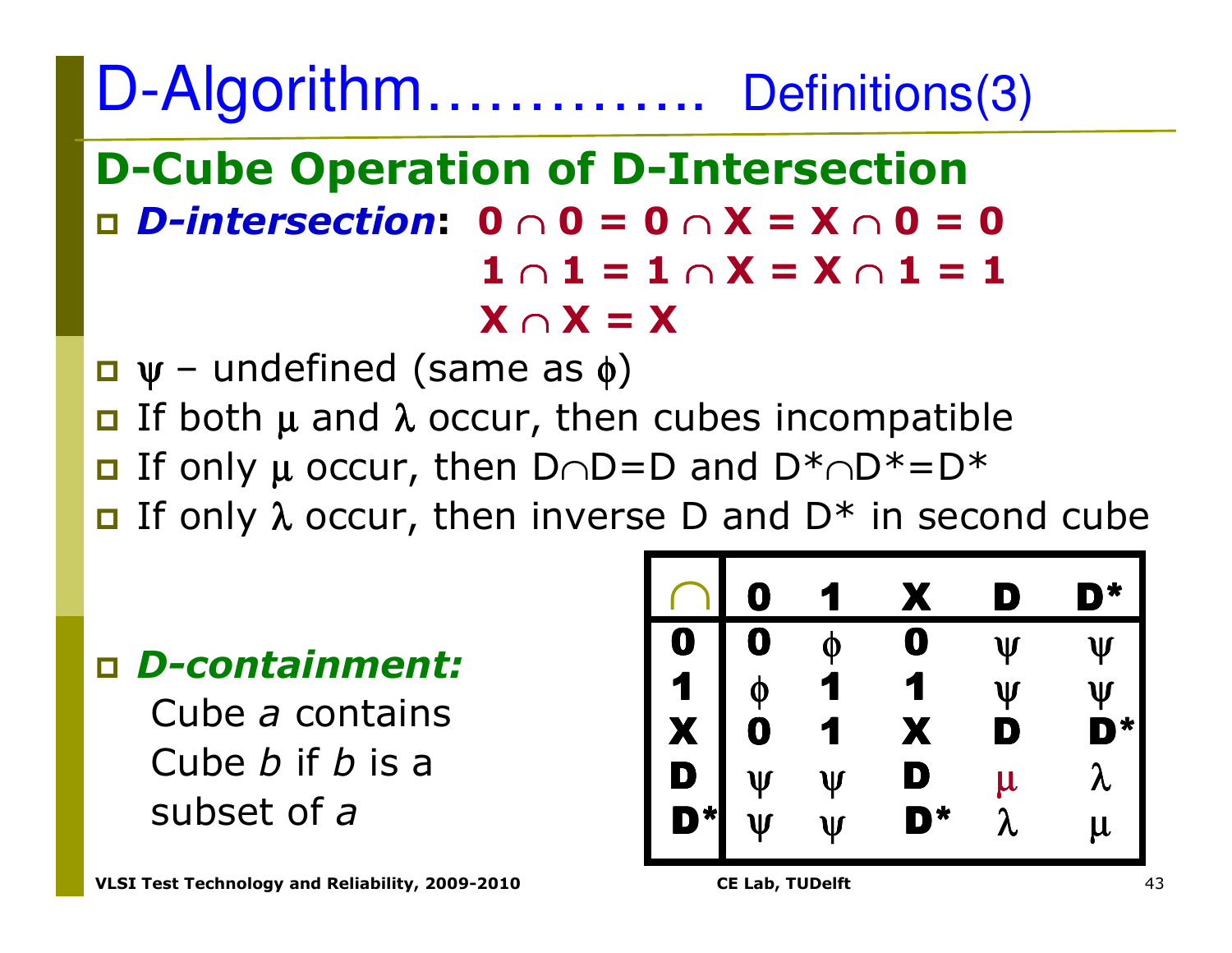#### D-Algorithm..... ....... Definitions(4)

#### **Primitive D-Cube of Failure**

**n** Models circuit faults:

- *Stuck-at-0*
- *Stuck-at-1*
- **Bridging fault (short circuit)**
- **E** Arbitrary change in logic function
- **n** AND Output sa0: "1 1 D"
- AND Output sa1: "0 X D\*" and "X 0 D\* "
- Wire sa0: " D"; Wire sa1: "D\*";

#### **Test cube:**

 Refers to the set of PI, intermediate, and PO circuit signals that are set to get a test for the fault

**Propagation D-cube:** models conditions under which fault effect propagates through gate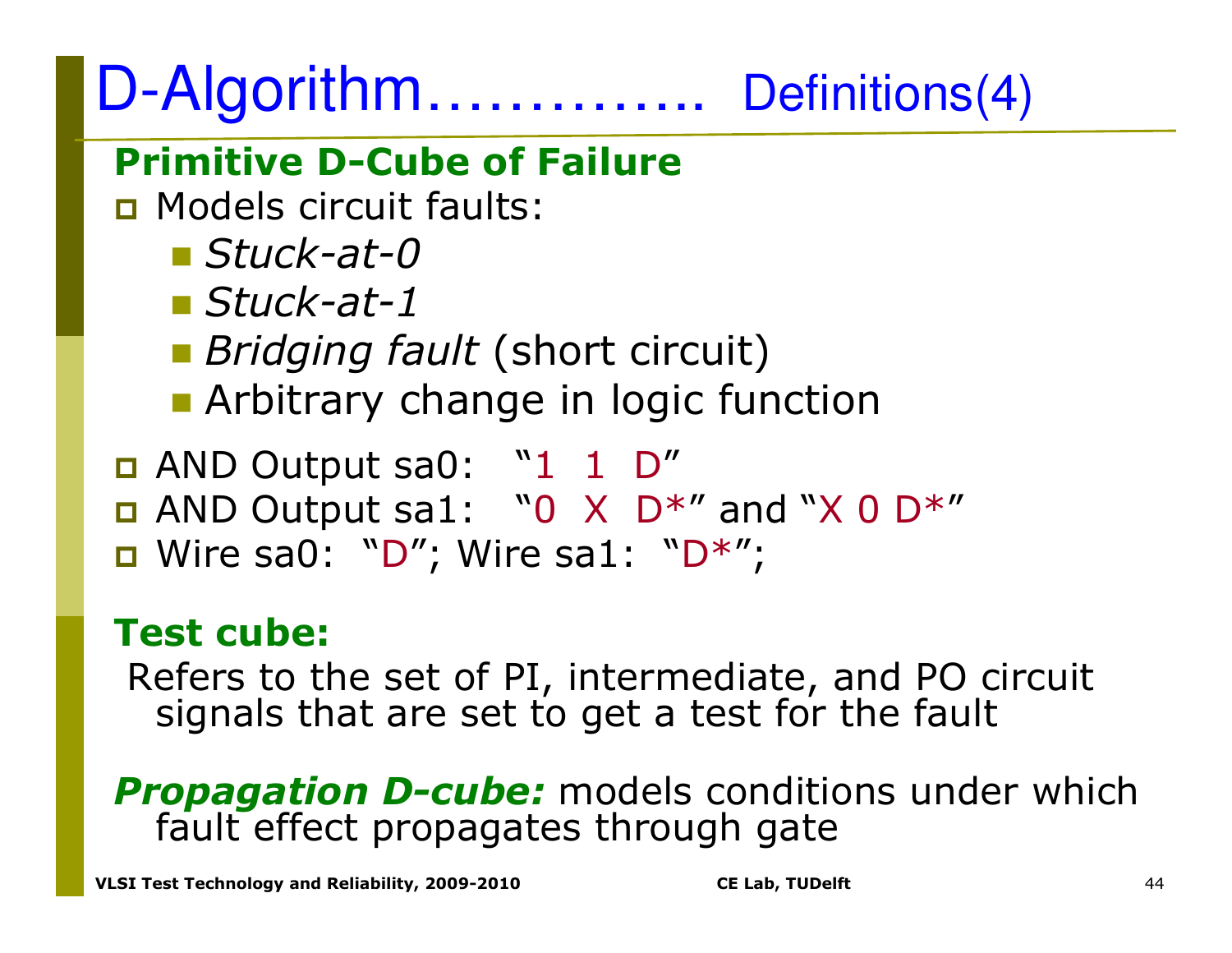#### D-Algorithm... ......... Definitions(5)

#### **Implication Procedure**

- 1. Model fault with appropriate *primitive D-cube of failure* (PDF)
- 2. Select *propagation D-cubes* to propagate fault effect to a circuit output (*D-drive* procedure)
- 3. Select *singular cover* cubes to justify internal circuit signals (*Consistency* procedure)
	- - If Cube intersection fail, back up to the last decision point and select an alternative cube
- $\Box$ Put signal assignments in *test cube*
- $\Box$  Regrettably, cubes are selected very **arbitrarily** by D-ALG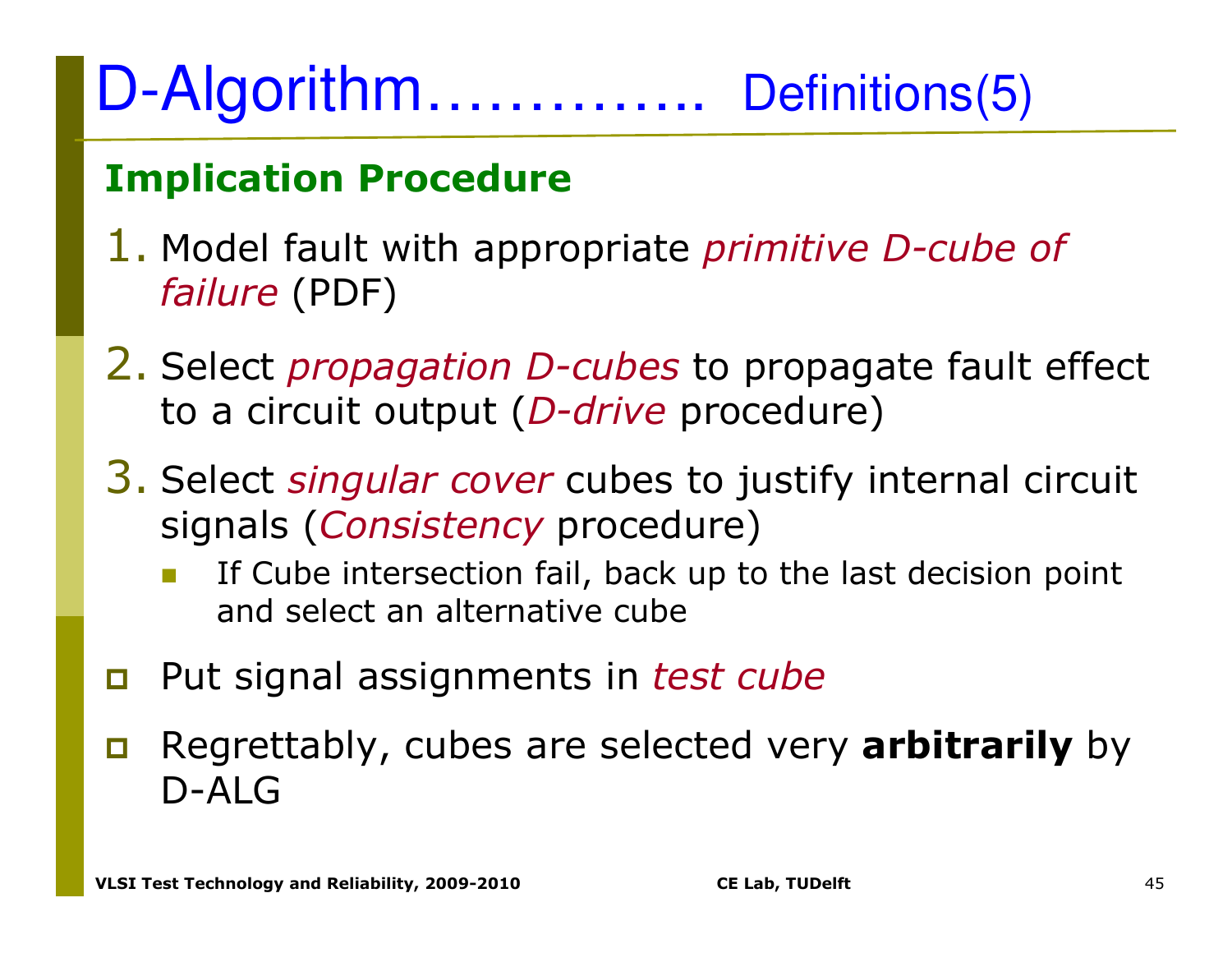## D-Algorithm ……..Top Level

- 1. Number all circuit lines in increasing level order from PIs to POs;
- 2. Select a primitive D-cube of the fault to be the *test cube*;
	- Put logic outputs with inputs labeled as  $D(D^*)$ <br>onto the **D-frontier**: onto the *D-frontier*;

//[provoke the fault and D-cube]

3. *D-drive*

- //[Propagate D or  $D^*$  to PO]
- 4. Consistency ();  $\qquad$  //[Tracking backwards to PI]
- 

5. return ();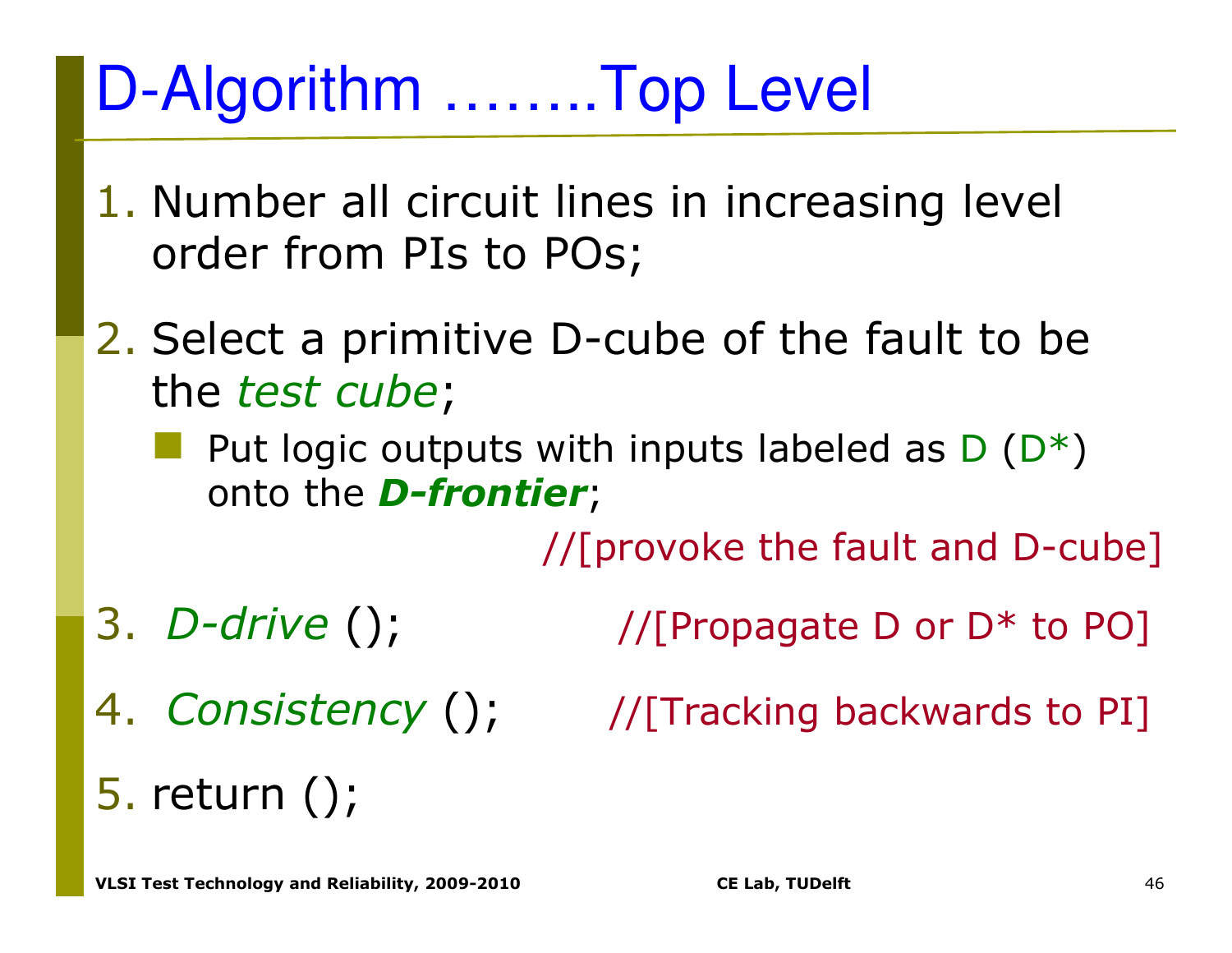### D-Algorithm ………….D-drive

while (untried fault effects on D-frontier)select next untried D-frontier gate for propagation;while (untried fault effect fanouts exist) select next untried fault effect fanout;generate next untried propagation D-cube;D-intersect selected cube with test cube;if (intersection fails or is undefined) continue;if (all propagation D-cubes tried & failed) break;if (intersection succeeded)add propagation D-cube to test cube -- recreate *D-frontier*;<br>Find all ferward <sup>8,</sup> backward implications of assignment: Find all forward & backward implications of assignment;save *D-frontier*, algorithm state, test cube, fanouts, fault;break;else if (intersection fails & D and D\* in test cube) *Backtrack* (); else if (intersection fails) break;

if (all fault effects unpropagatable) *Backtrack* ();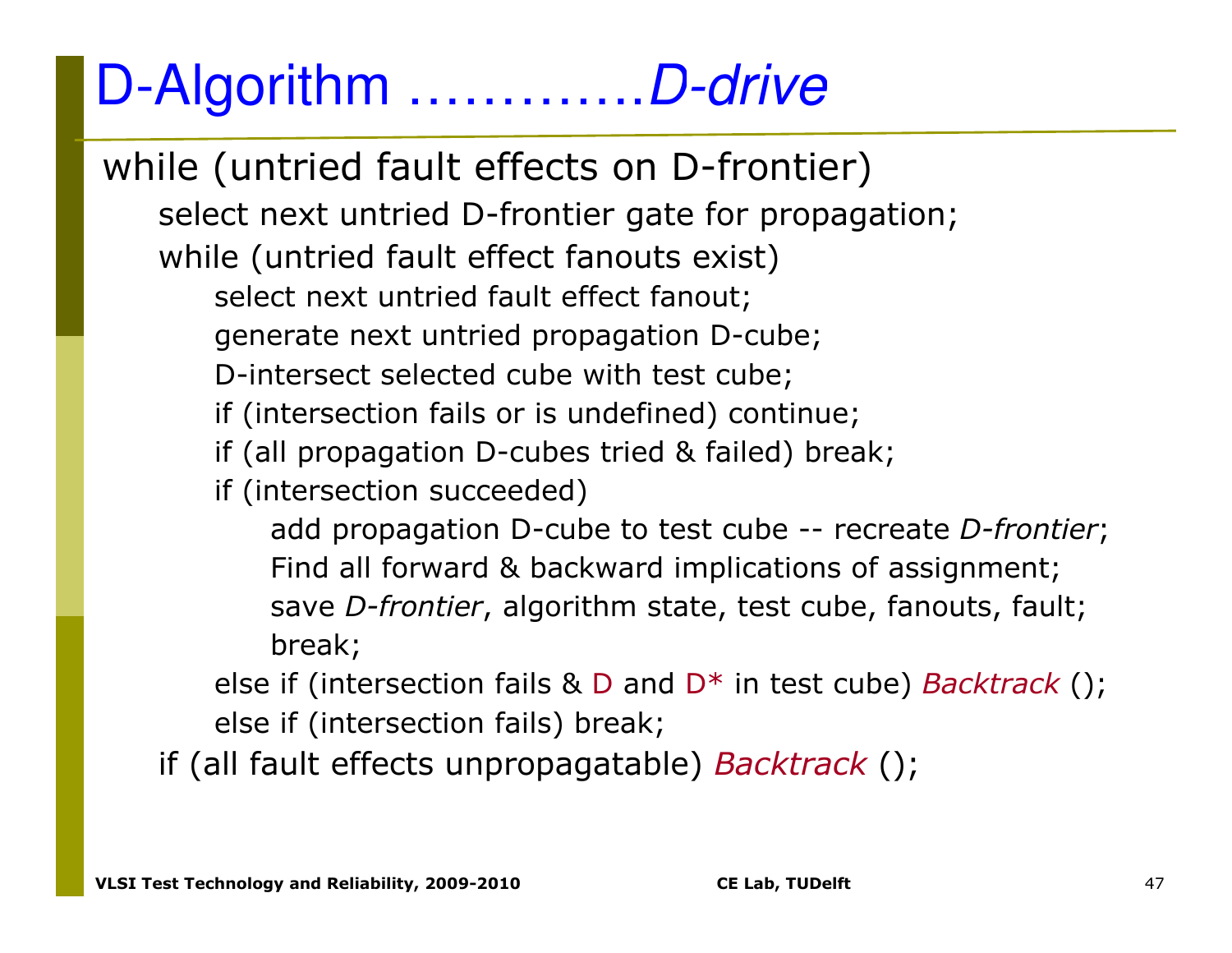## D-Algorithm……Consistency

*g* = coordinates of test cube with 1's & 0's; if (*g* is only PIs) fault testable & stop;for (each unjustified signal in *g*) Select highest # unjustified signal *z* in *g,* not a PI; if (inputs to gate *z* are both D and D\*) break; while (untried singular covers of gate *z*)select next untried singular cover;if (no more singular covers)If (no more stack choices) fault untestable & stop;<br>else if (untried alternatives in *Consistency*) else if (untried alternatives in *Consistency*) pop implication stack -- try alternate assignment; else*Backtrack* ();

*D-drive* ();

If (singular cover D-intersects with *z*) delete *z* from *g*, add inputs to singular cover to *g, find all forward and backward implications of new assignment,* and break;

If (intersection fails) mark singular cover as failed;

**VLSI Test Technology and Reliability, 2009-2010 CE Lab, TUDelft** <sup>48</sup>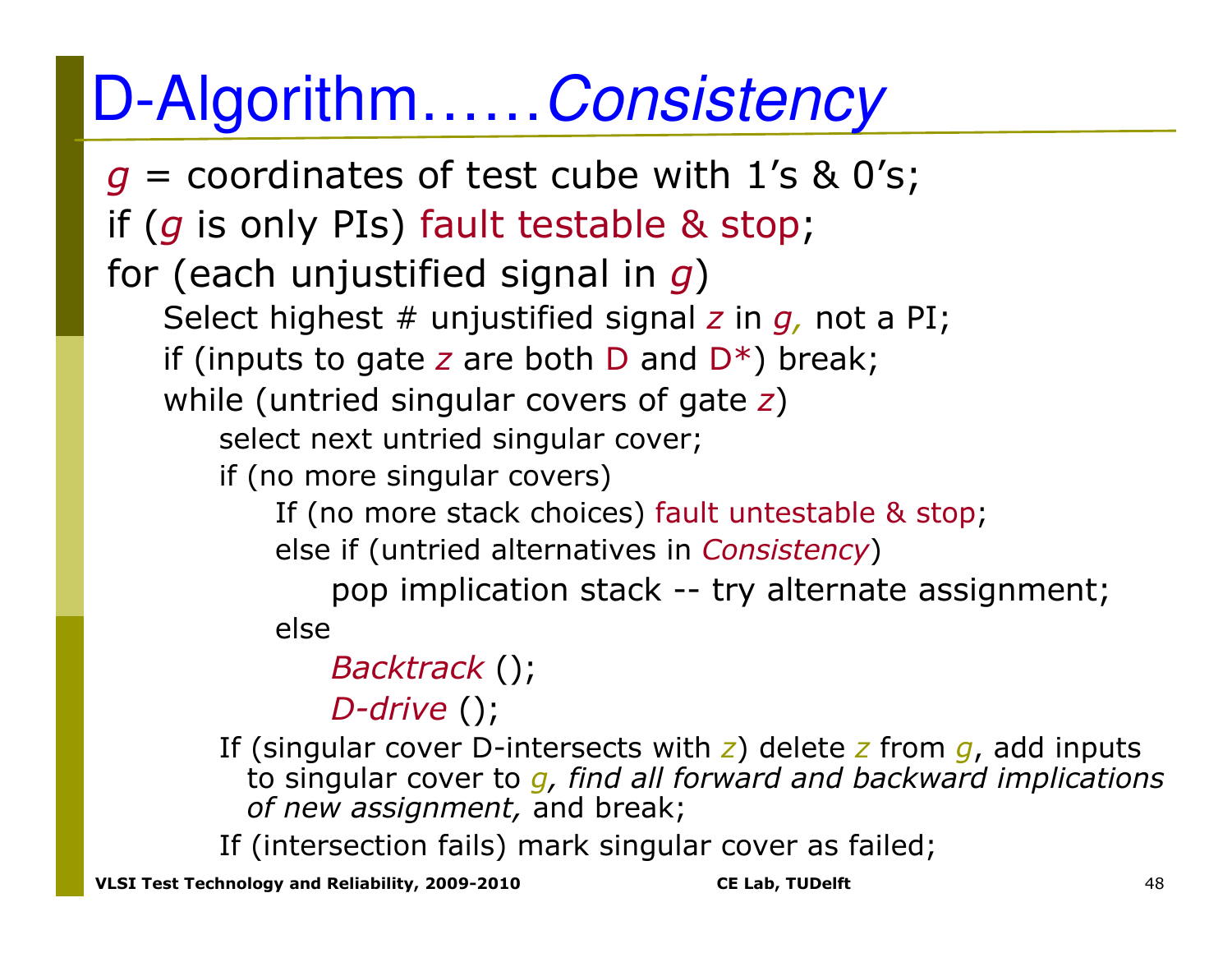if (PO exists with fault effect) *Consistency* (); else pop prior implication stack setting to try alternate assignment;

if (no untried choices in implication stack)fault untestable & stop ;

else return;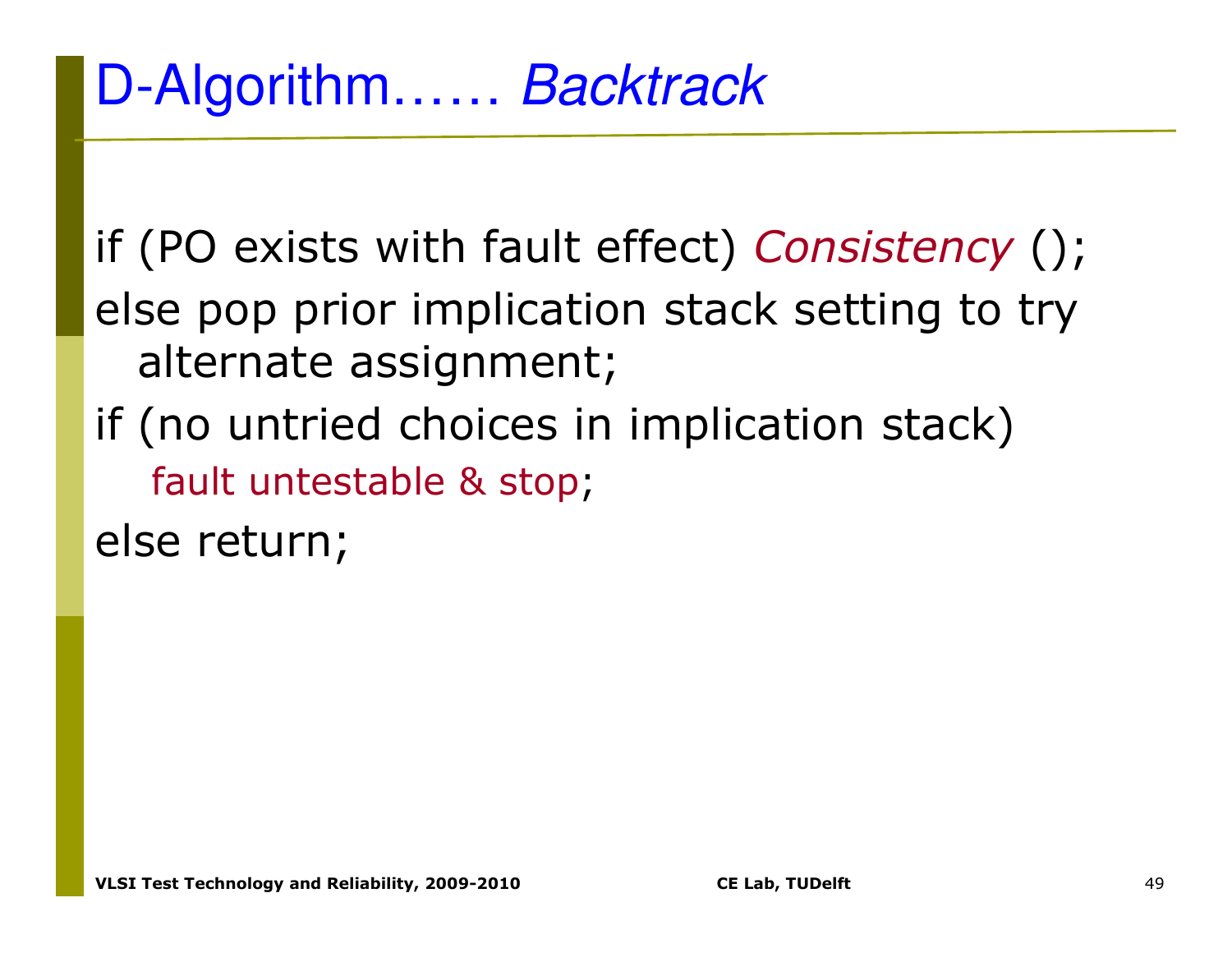# D-Algorithm…….. *Example1(1)*

### **O** Circuit Example 7.1 and Truth Table



| <u>Inputs</u>    |                           | <b>Output</b>    |                       |
|------------------|---------------------------|------------------|-----------------------|
| a                | $\boldsymbol{b}$          | C                | F                     |
| $\boldsymbol{0}$ | $\boldsymbol{\mathsf{Q}}$ | $\boldsymbol{0}$ | $\bullet$             |
| $\boldsymbol{0}$ | $\boldsymbol{0}$          |                  | $\boxed{\phantom{1}}$ |
| $\bullet$        | 1                         | $\boldsymbol{0}$ | $\bullet$             |
| $\boldsymbol{0}$ | 1                         | 1                | 1                     |
| 1                | $\boldsymbol{0}$          | $\boldsymbol{0}$ | $\boxed{\phantom{1}}$ |
| 1                | $\boldsymbol{0}$          |                  | $\boldsymbol{0}$      |
| 1                |                           | $\boxed{0}$      | $\bullet$             |
|                  |                           |                  |                       |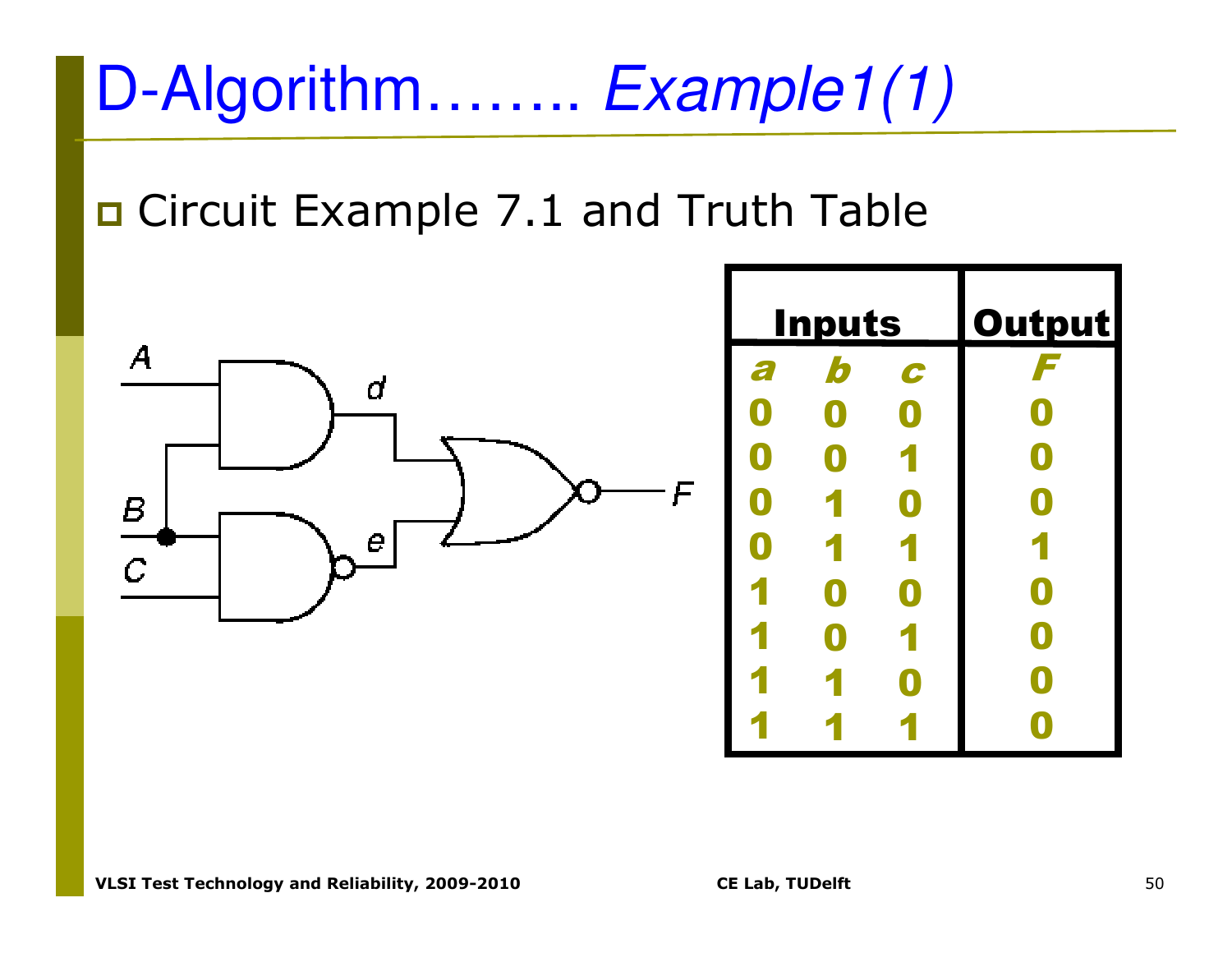# D-Algorithm…….. Example1(2)

 *Singular cover* **–**– Used<br>02 for **justifying** lines



 *Propagation D-cubes* **–**

Conditions under which difference between good/failing machines **propagates**

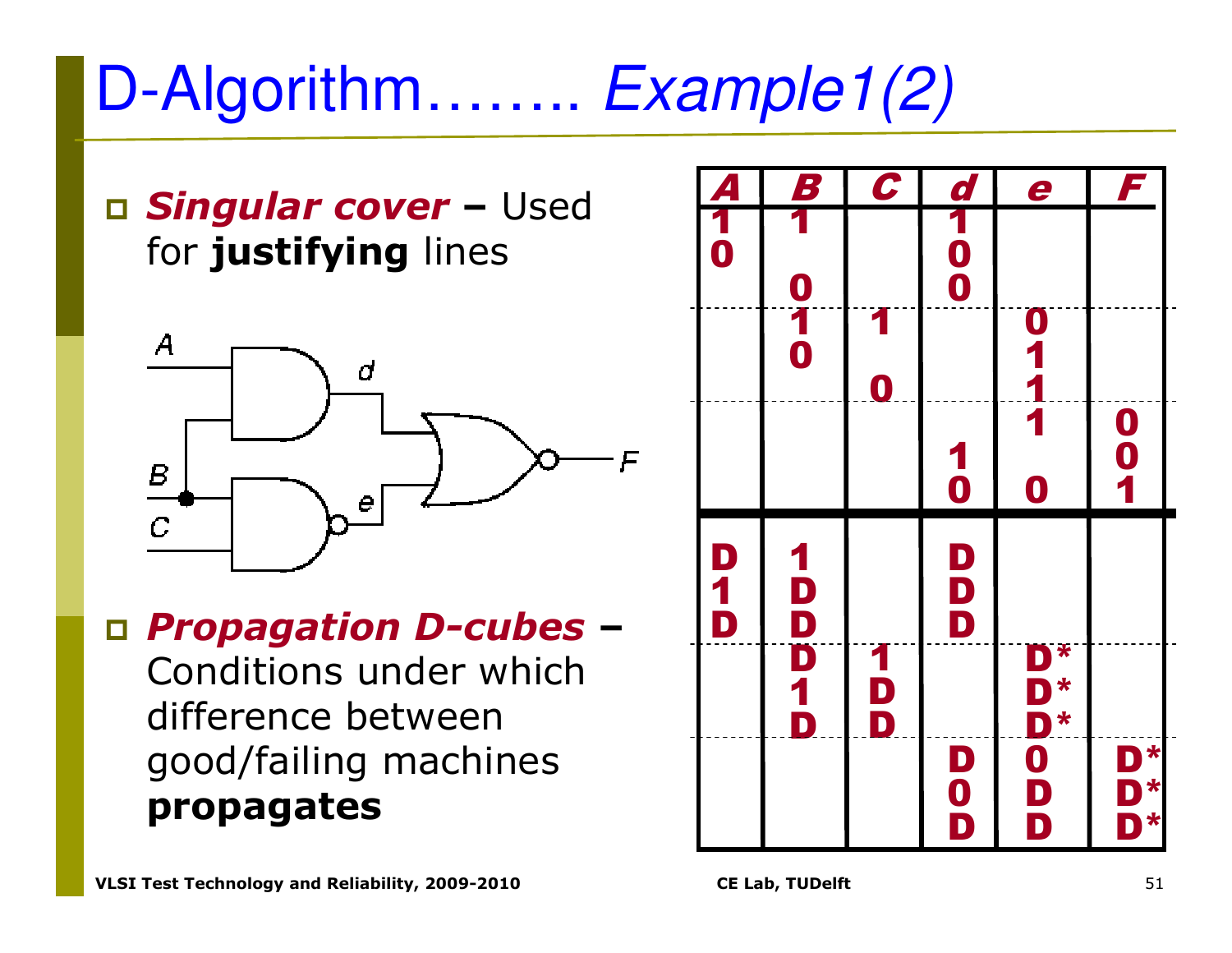# D-Algorithm…….. *Example1(3)*

■ Steps for Fault d sa0



|              | Step A B C d e F | Cube type              |
|--------------|------------------|------------------------|
| $\mathbf 1$  |                  | PDF of AND gate        |
| $\mathbf{2}$ | DOD*             | Prop. D-cube for NOR   |
| 3            | 11               | Singular Cover of NAND |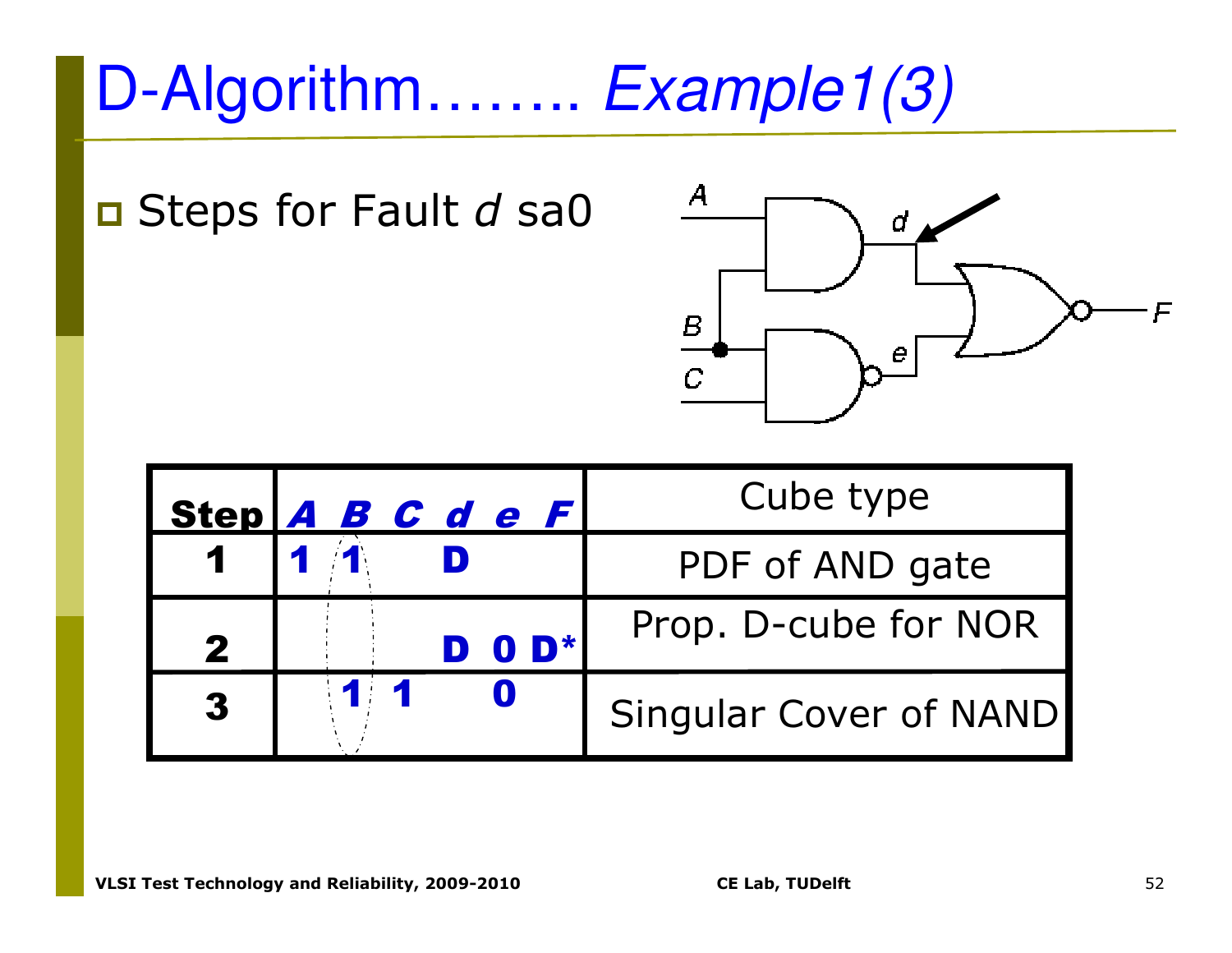D-Algorithm........ Example2(1)

**Example 7.2 Fault A sa0** 

**E Step 1:** Select a primitive D-cube of the fault - Set  $A = 1$ 

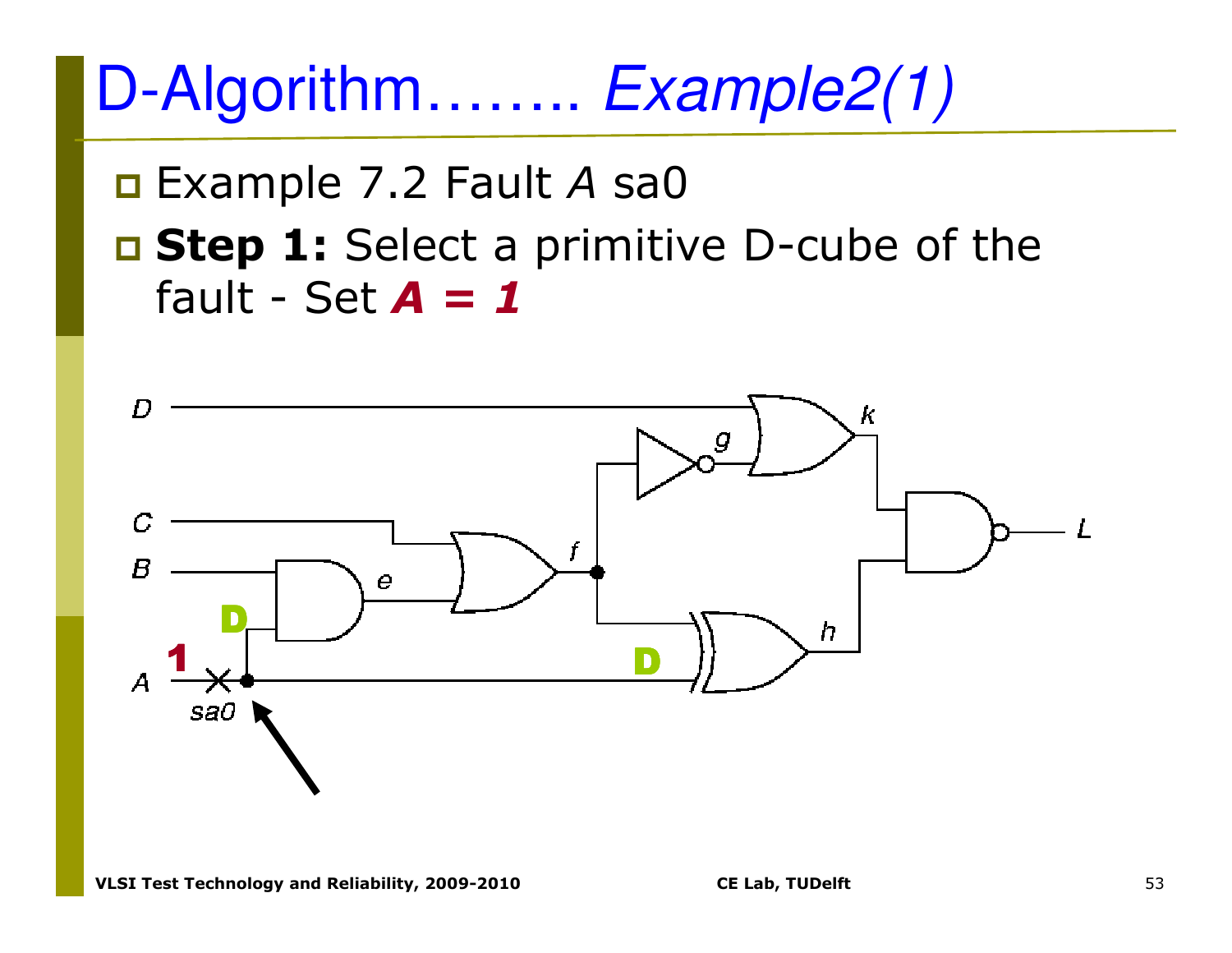

# **Step 2:** *D-Drive* **– Set** *f =*  **0**

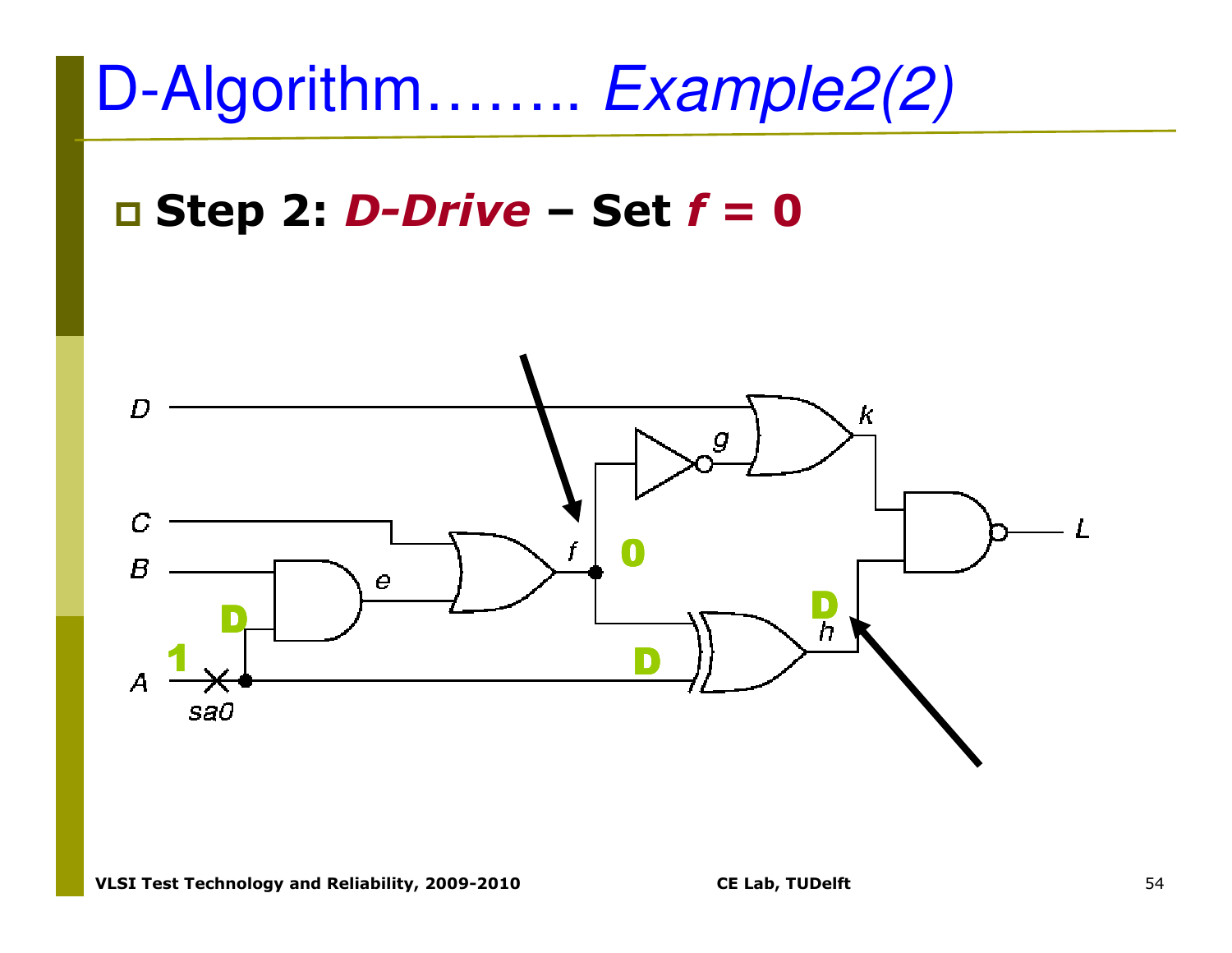# D-Algorithm…….. Example2(3)

# **Step 3:** *D-Drive* **– Set** *k =*  **1**

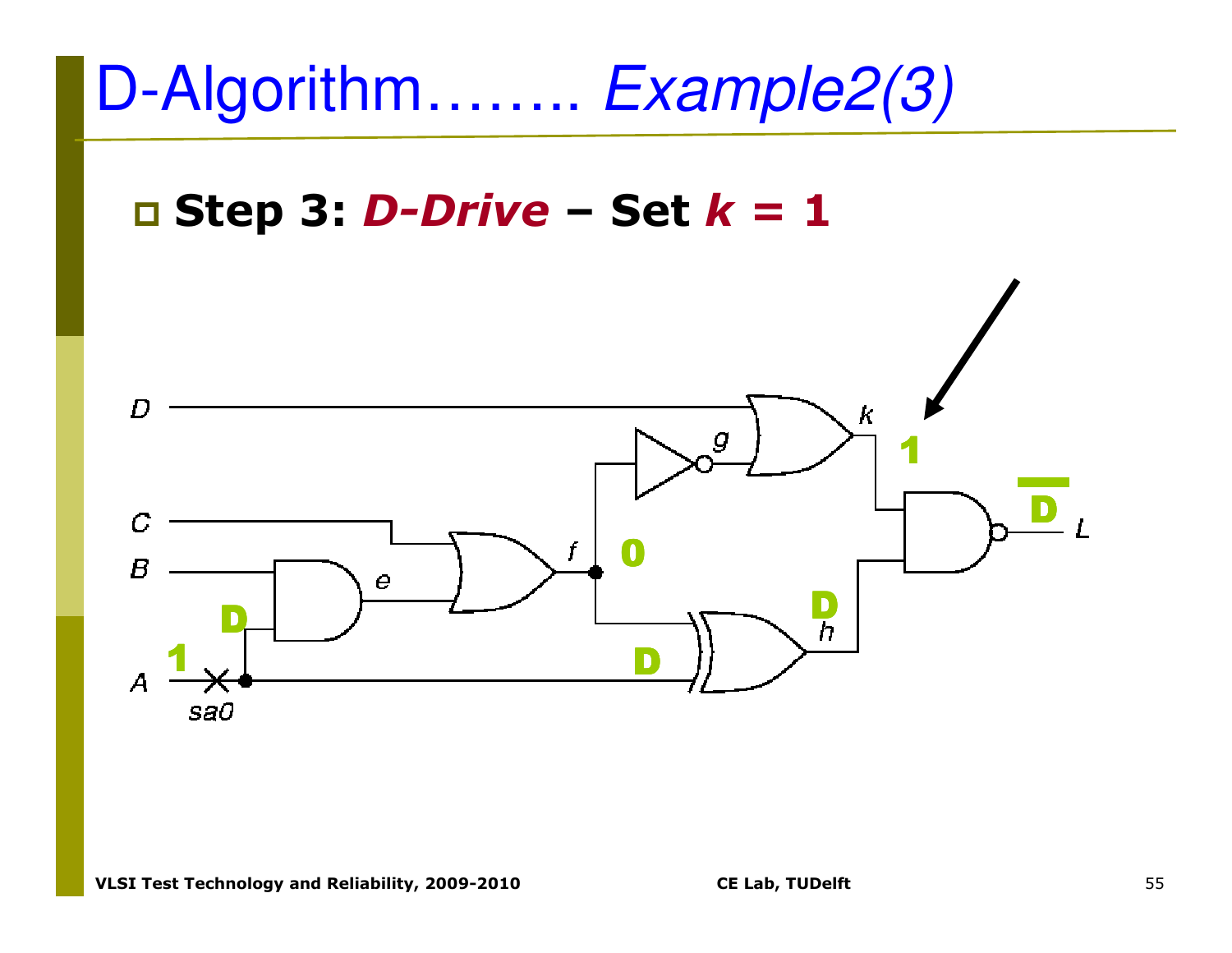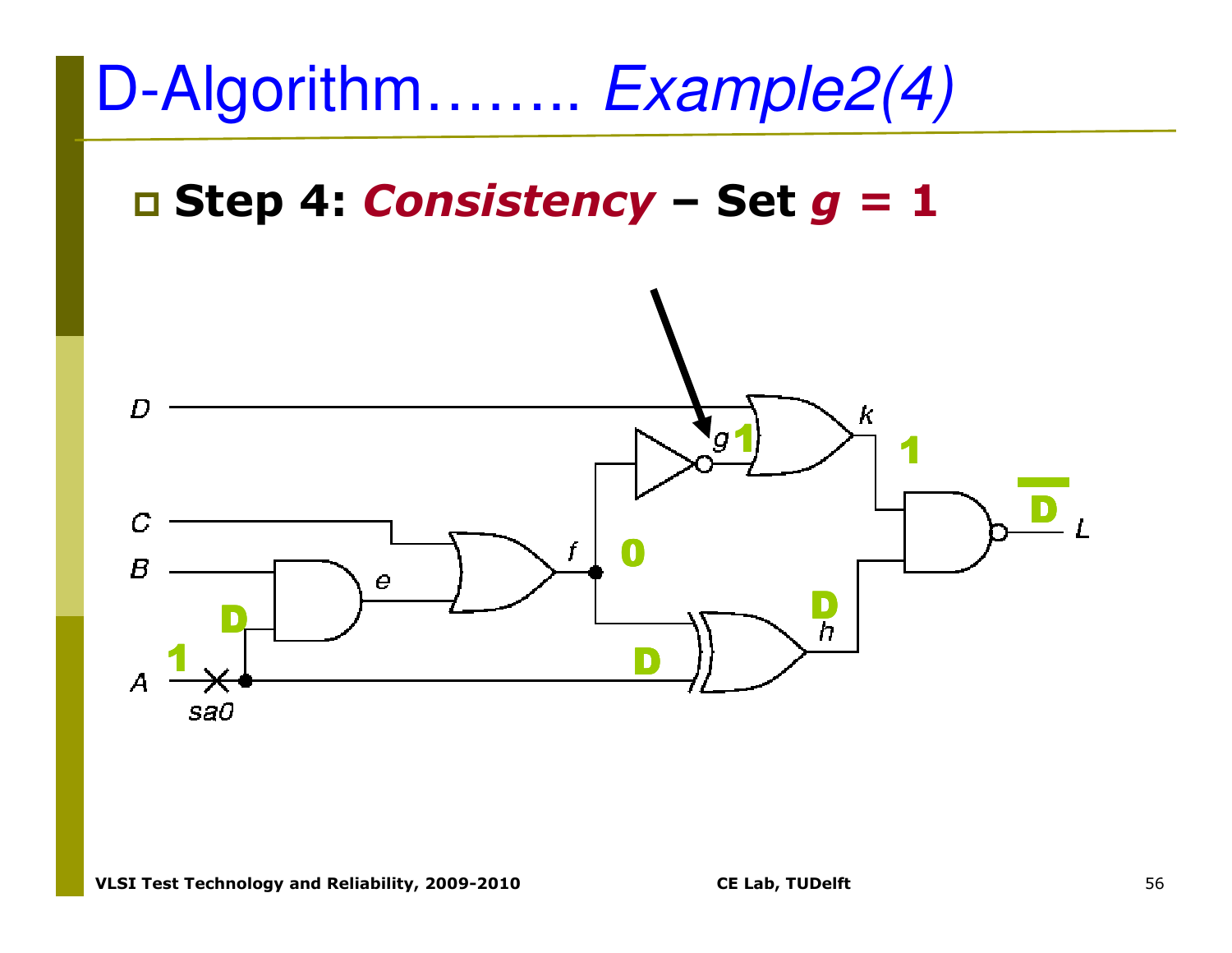# D-Algorithm…….. Example2(5)

#### **Step 5:** *Consistency* **–***f =*  **0 Already set**

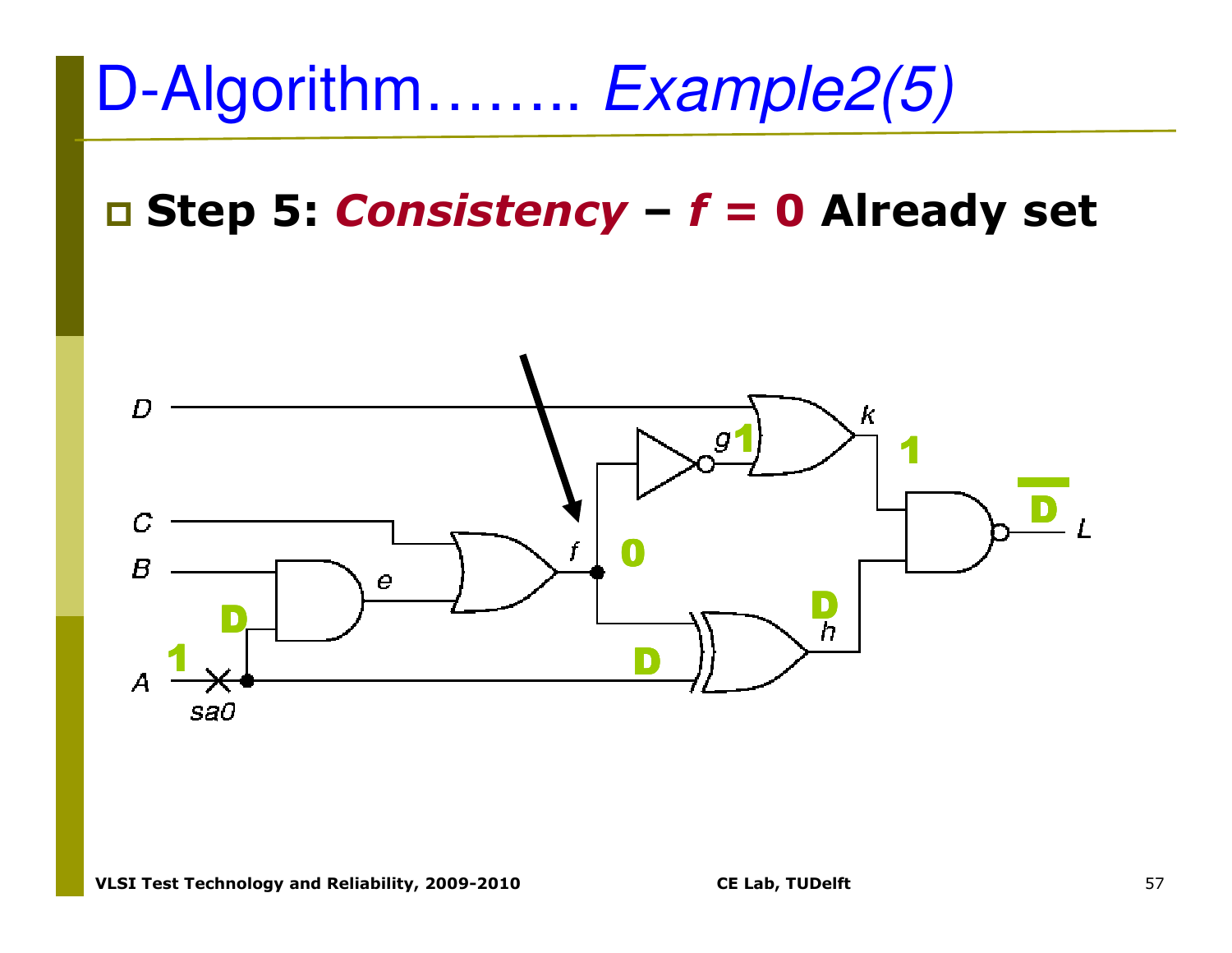# D-Algorithm…….. Example2(6)

# **Step 6:** *Consistency* **– Set** *c=* **0, Set***e***=0**

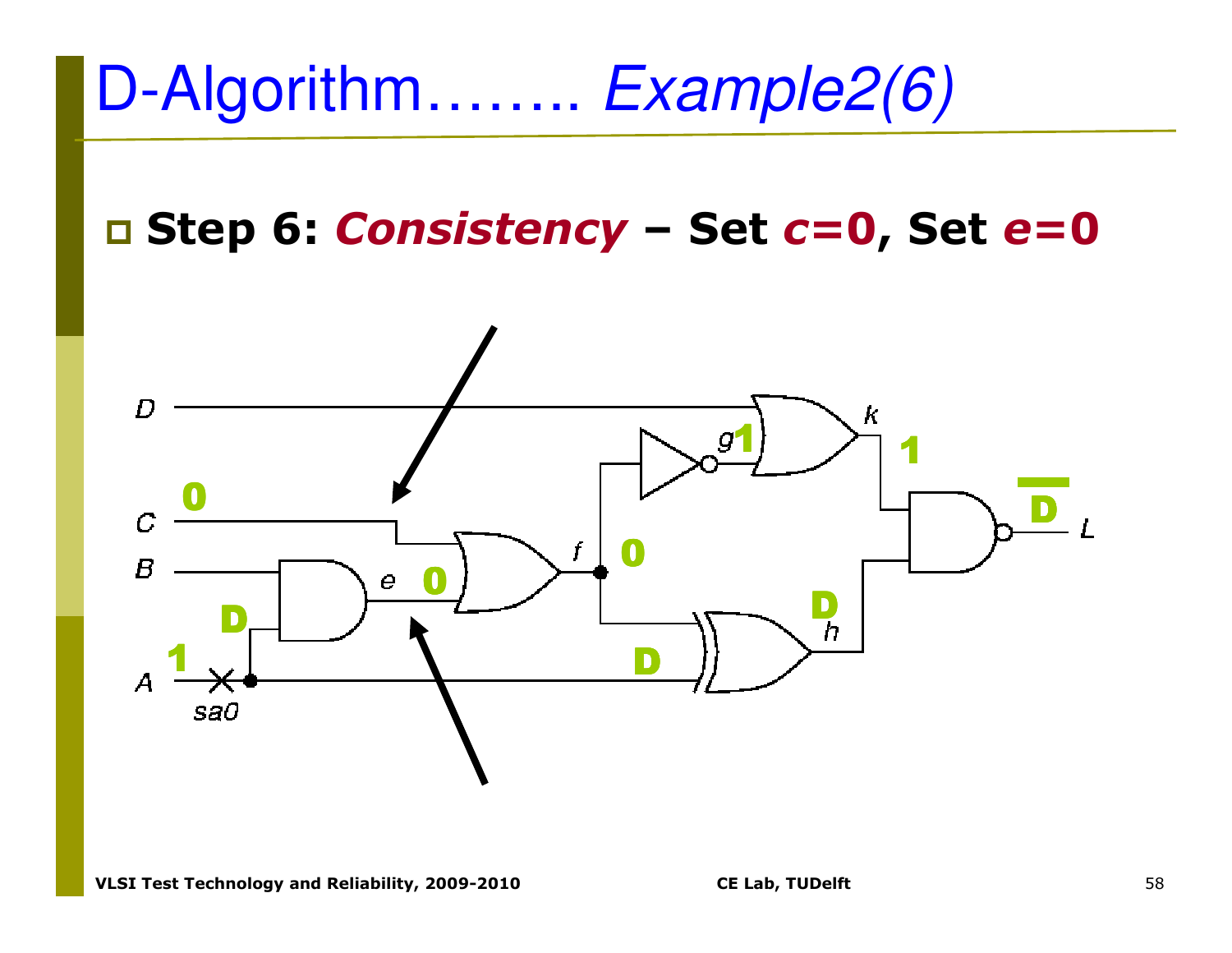## D-Algorithm…….. Example2(7)

### **Step 7:** *Consistency* **– Set** *B =*  **0***No more line to justify: pattern found*



#### - *Test cube*: *A, B, C, D, e, f, g, h, k, L* -*TC7=D00X001D1D\**

**VLSI Test Technology and Reliability, 2009-2010 CE Lab, TUDelft** <sup>59</sup>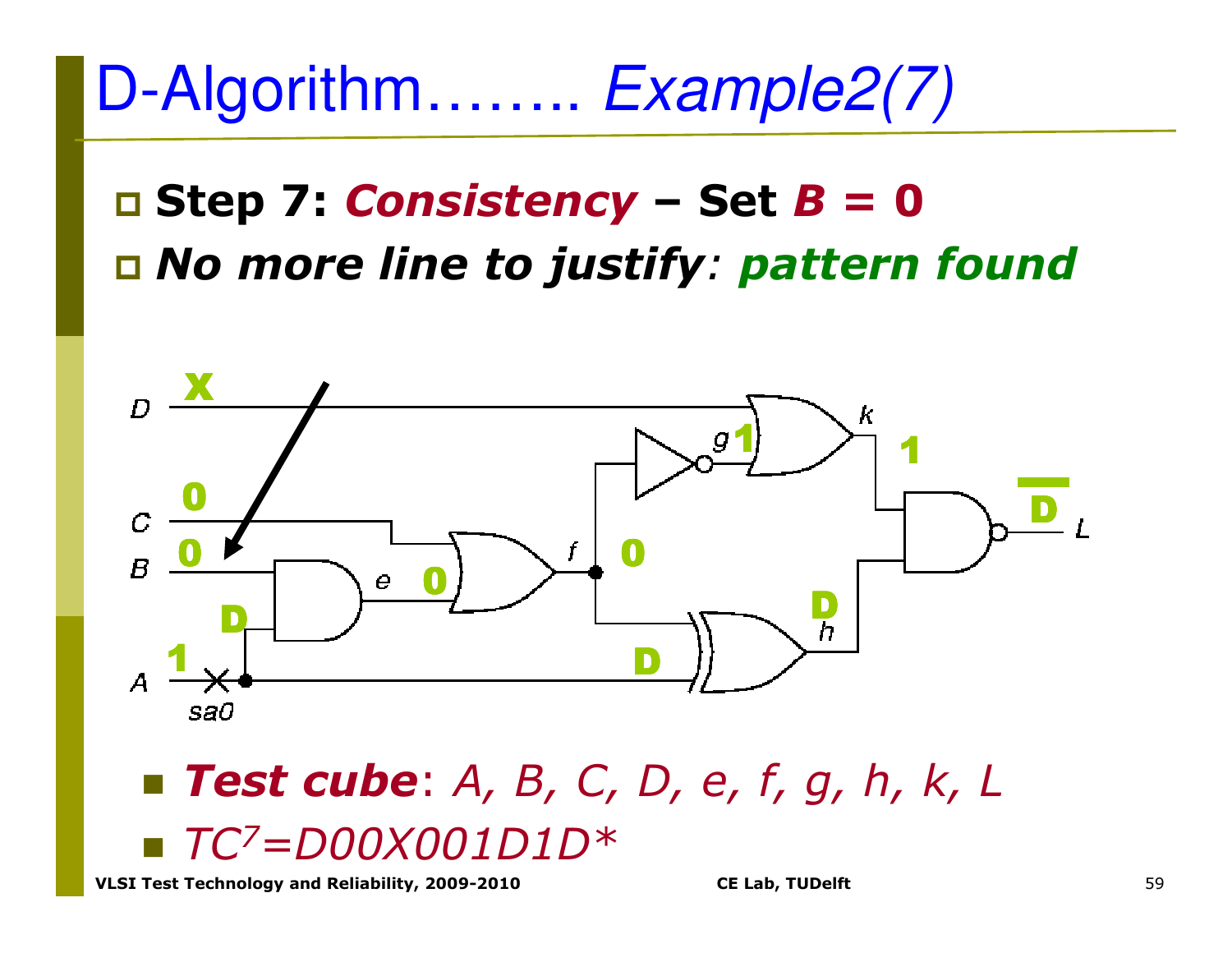### PODEM…………….Motivation

- **O IBM introduced semiconductor DRAM** memory into its mainframes – late 1970's
- **D** Memory had error correction and translation circuits – improved reliability
	- D-ALG unable to test these circuits
		- ■Search too undirected
		- n Large XOR-gate trees
		- n Must set all external inputs to define output
	- **Needed a better ATPG tool**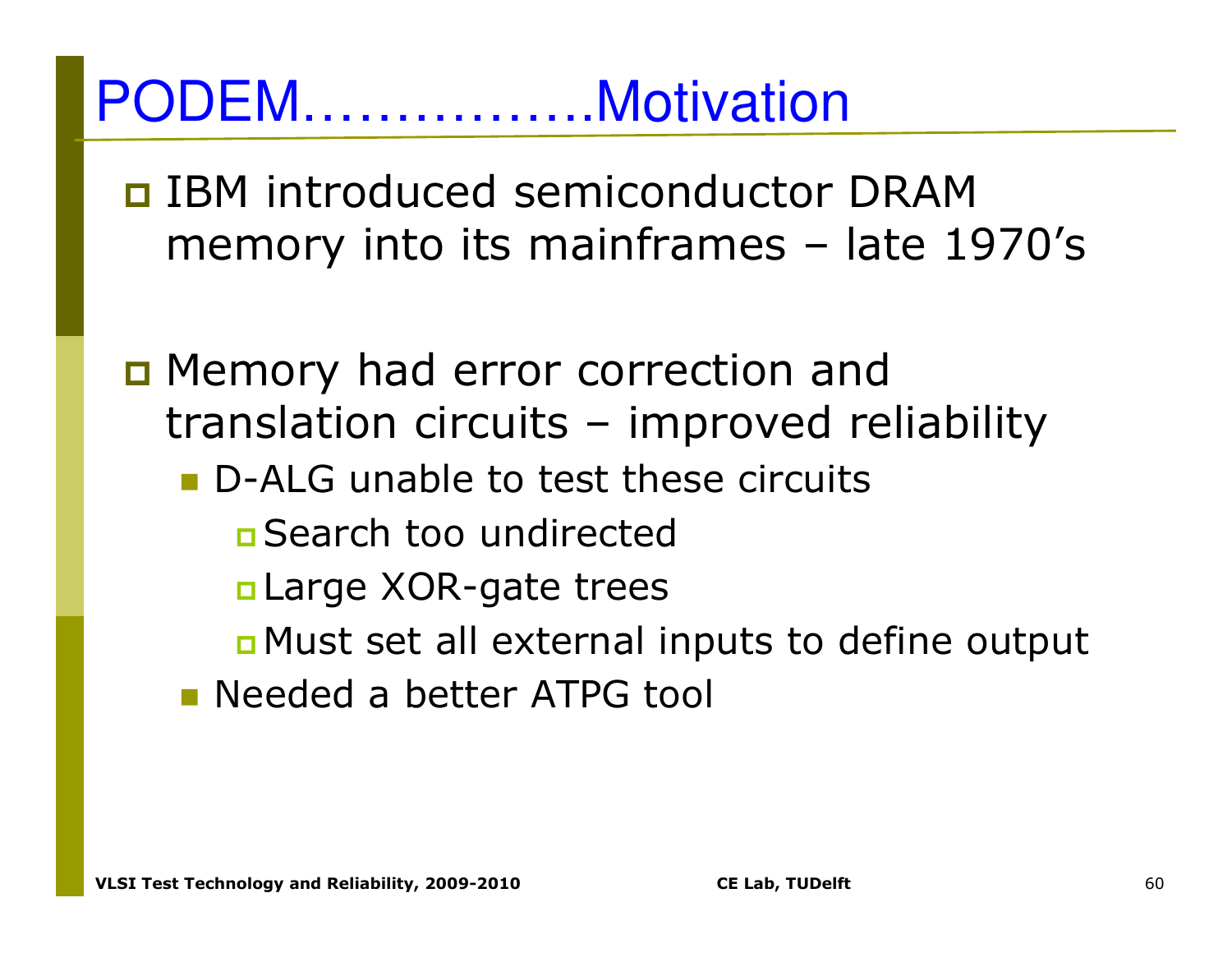# PODEM………Goel IBM (1981)

## **New concepts introduced:**

- **Expand binary decision tree only around Lines** primary inputs
	- **<u>n</u> Reduction from 2<sup>n</sup> to 2<sup>#PI</sup> (n: # of logic gates)**
- Use *X-PATH-CHECK* to test whether

*D-frontier* still there

- **n** *Objectives*: bring ATPG closer to propagating D (D\*) to PO
- *Backtracing*

**<u>D</u>**Use # of levels or CC measures to assign PI objectives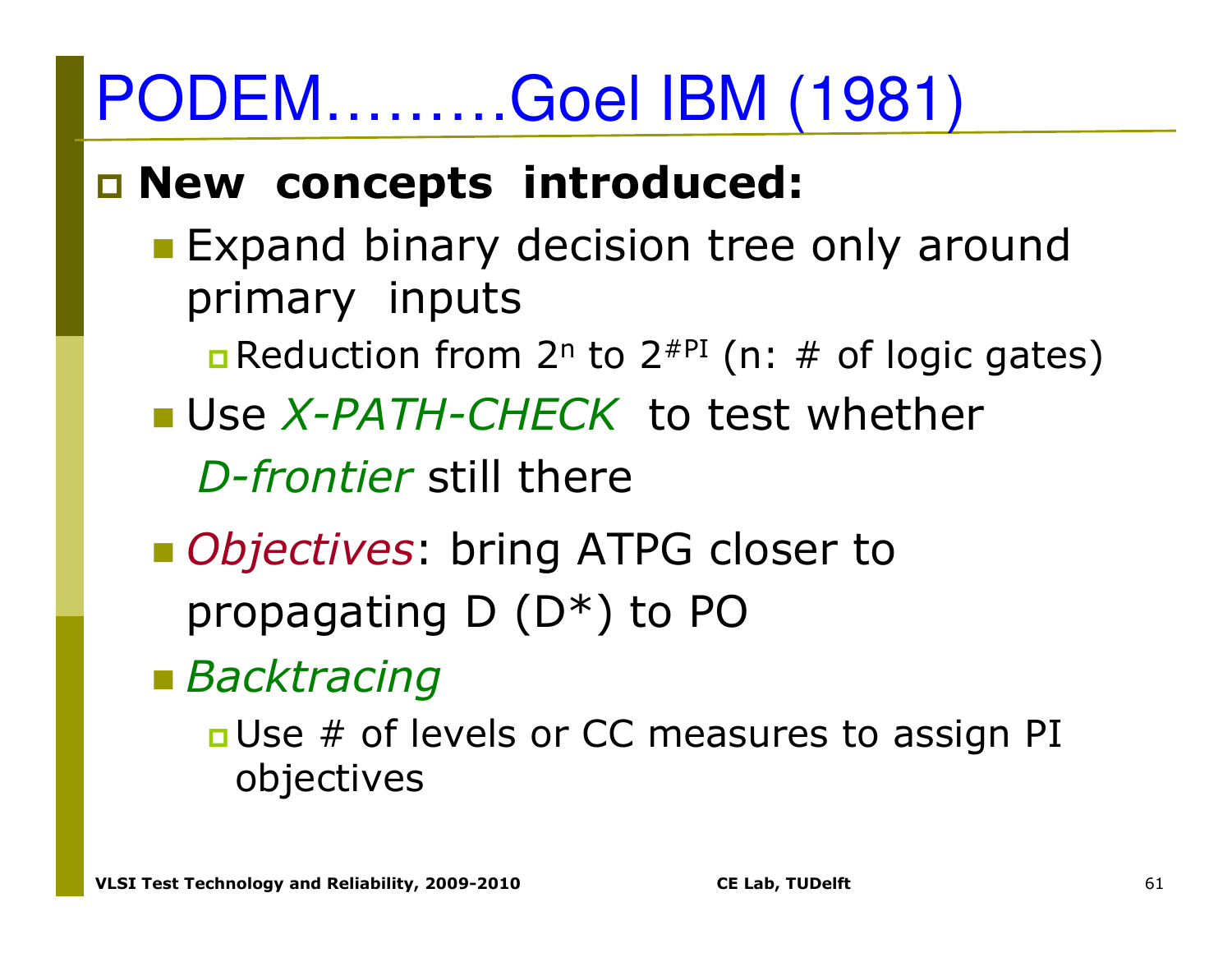# PODEM……. High-Level Flow

- 1.Assign binary value to unassigned PI
- 2.Determine implications of all PIs
- 3.Test Generated? If so, done.
- 4.Test possible with additional assigned PIs? If maybe, go to Step 1
- 5.Is there untried combination of values on assigned PIs? If not, exit: untestable fault
- 6.Set untried combination of values on assigned PIs using objectives and backtrace. Then, go to Step 2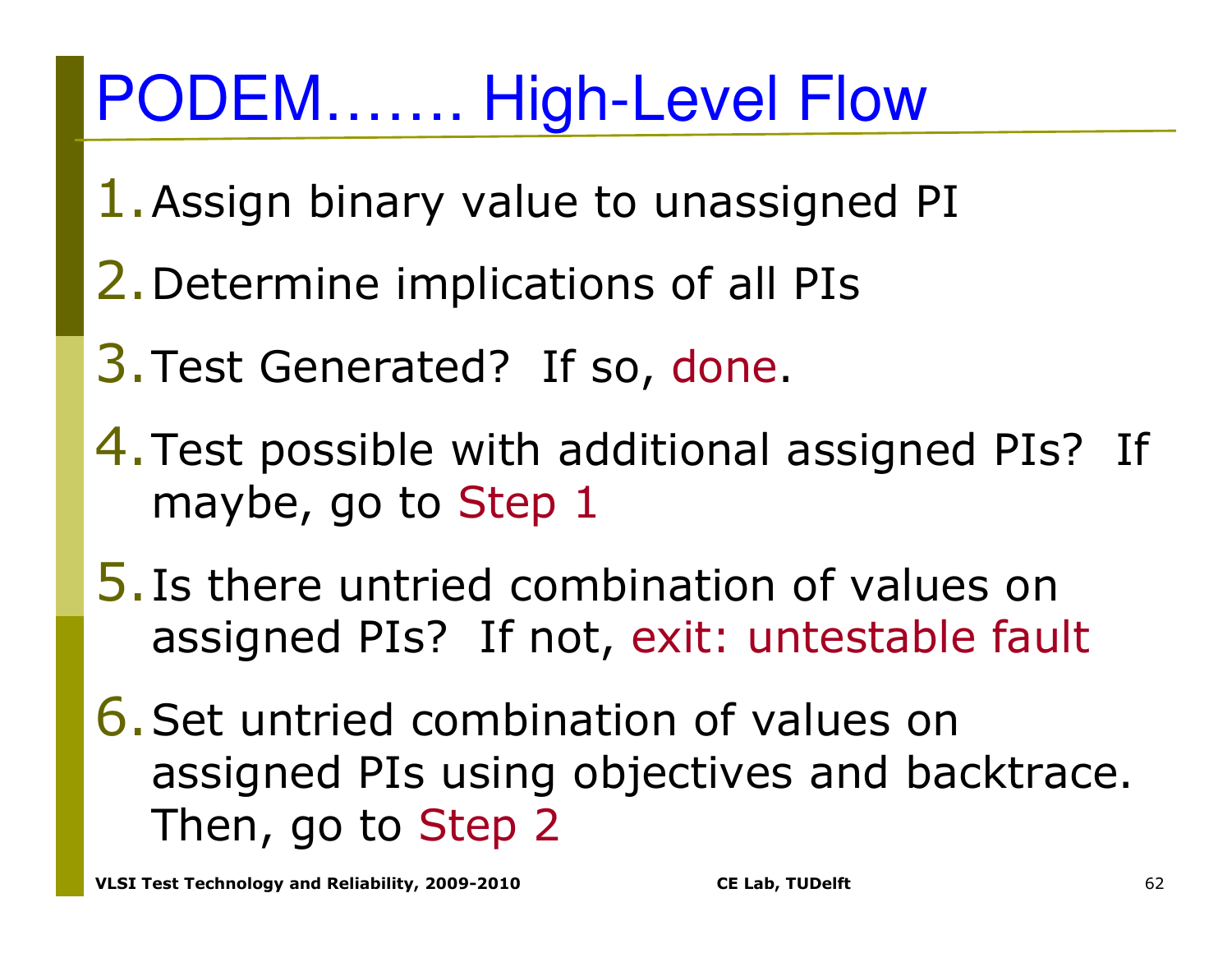#### **PODEM......** Example(1)

#### $\Box$  Example 7.3

Step 1: Select path  $s - Y$  for fault propagation; not s-u-v-Z (level distance from PO is 1 versus 2)

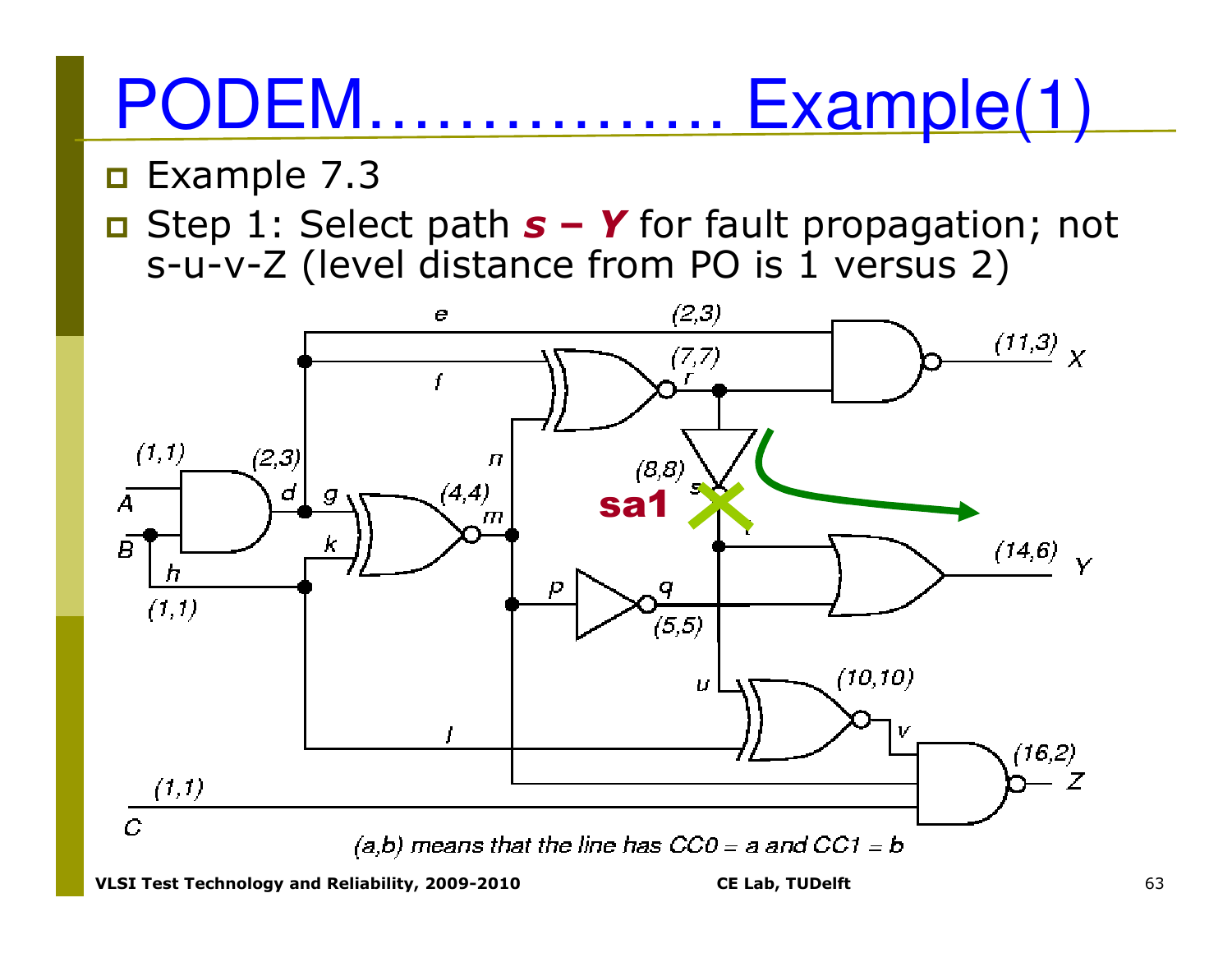#### **PODEM......** Example(2) **Step 2:**

□ Initial objective: Set *r* to 1 to sensitize fault

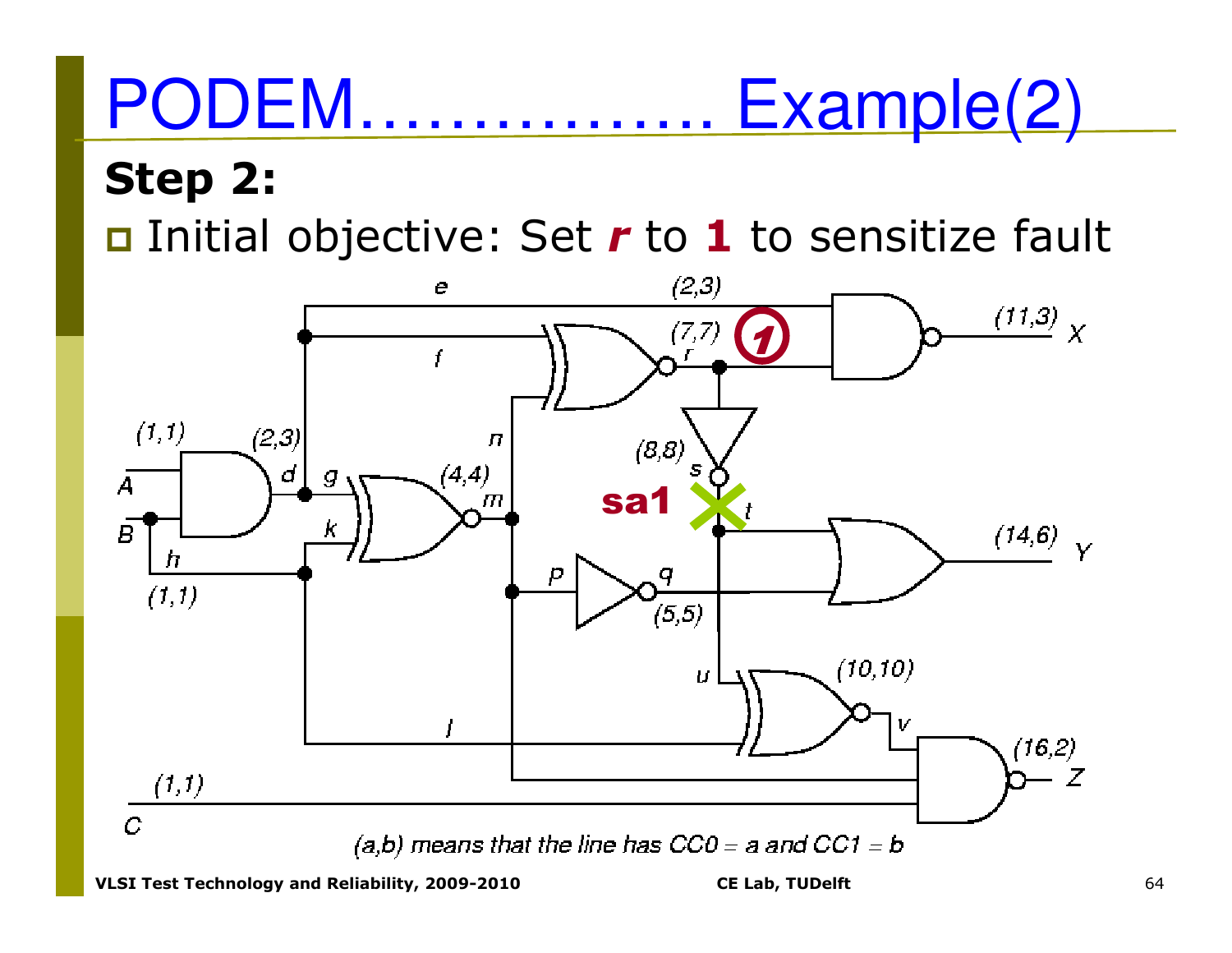# PODEM................ Example(3)

#### □ Step 3: Backtrace from r

 $\Rightarrow$  Intermediate objectives: Set n to 0, m to 0, g to 0 and d to 0

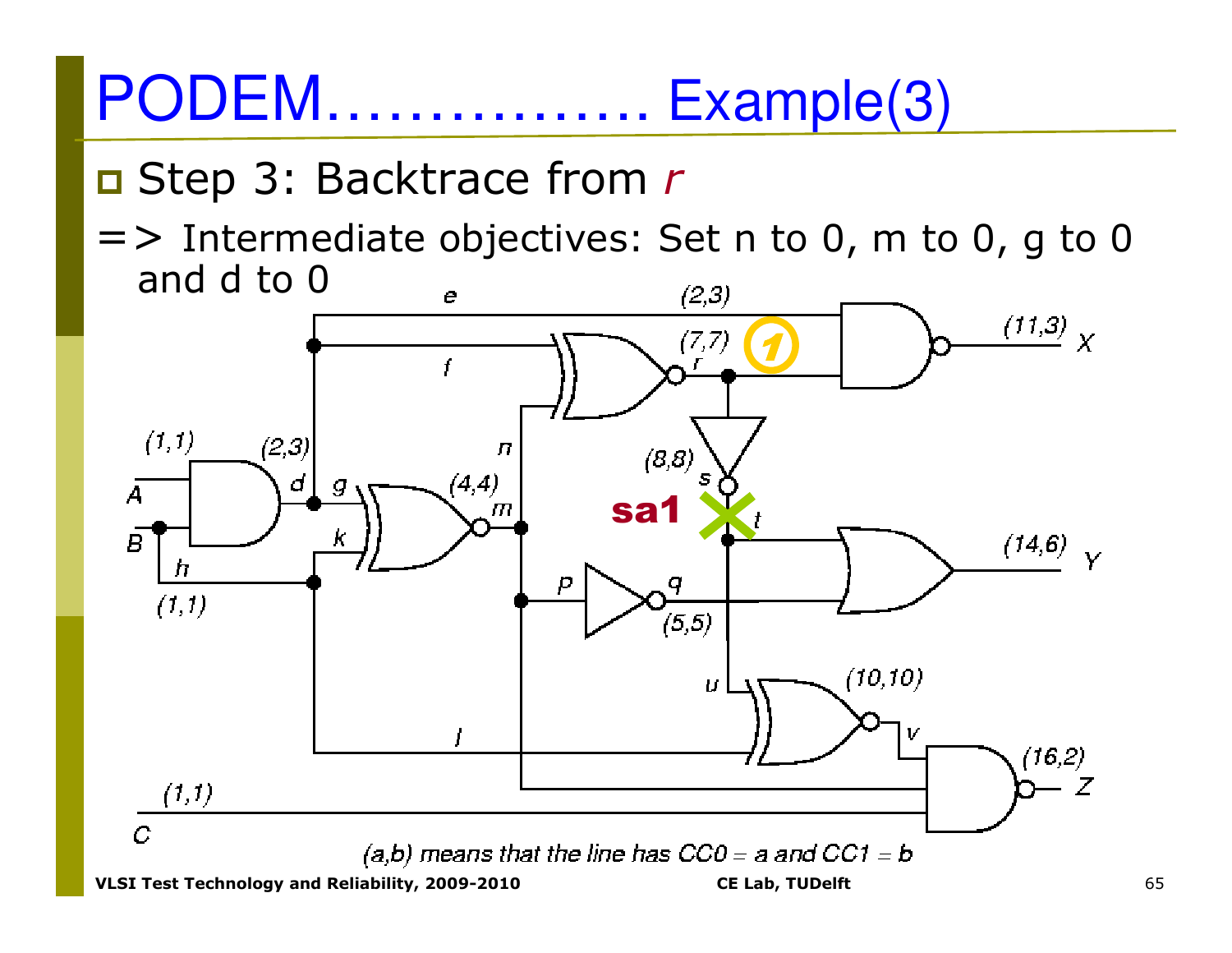#### PODEM...... Example(4)

#### $\Box$  **Step 4:** Set  $A = 0$  in implication stack

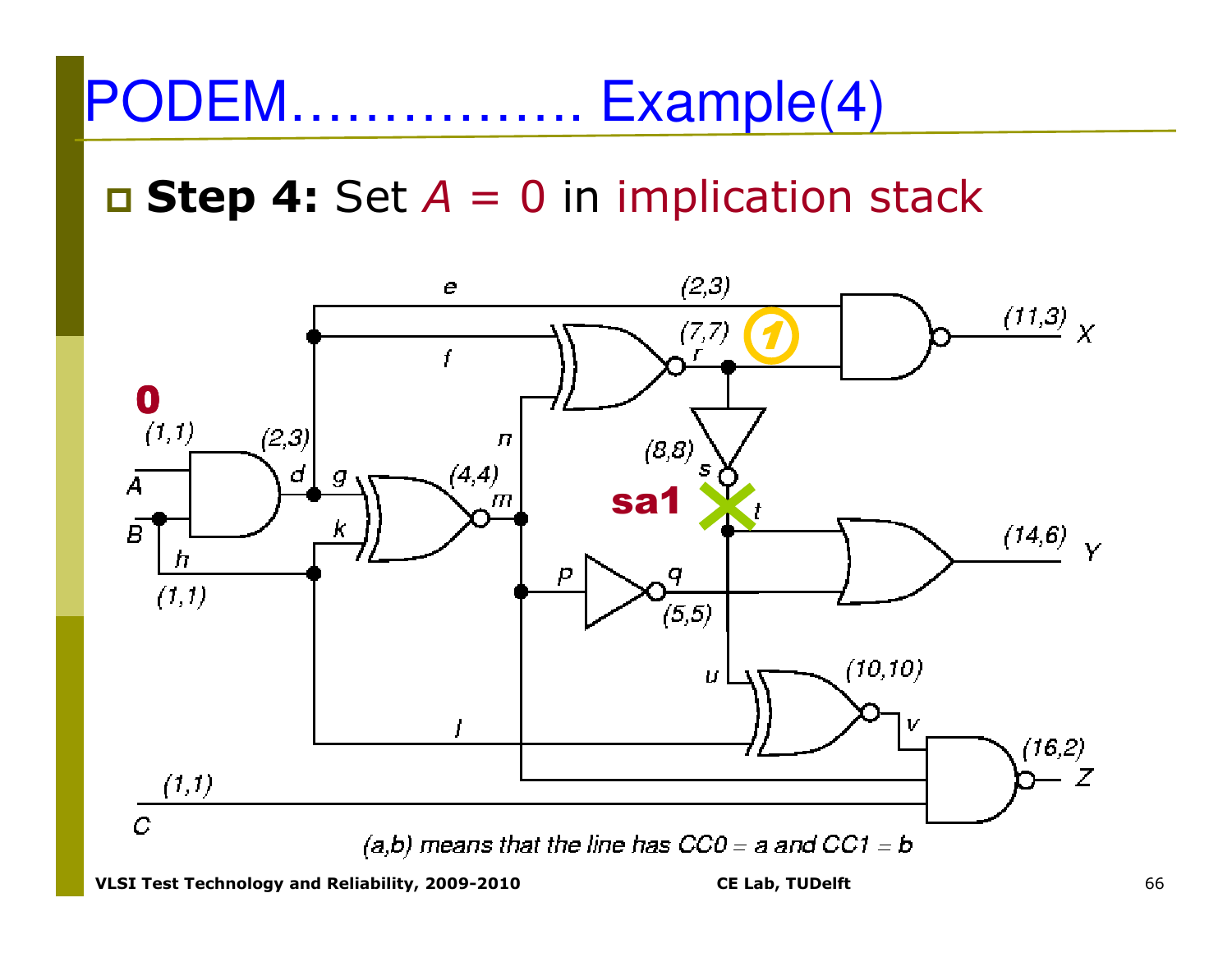#### PODEM.. Example(5)

#### **D** Step 5: Forward implications:  $d = 0$ ,  $X = 1$

Does not define r (s-a-1)

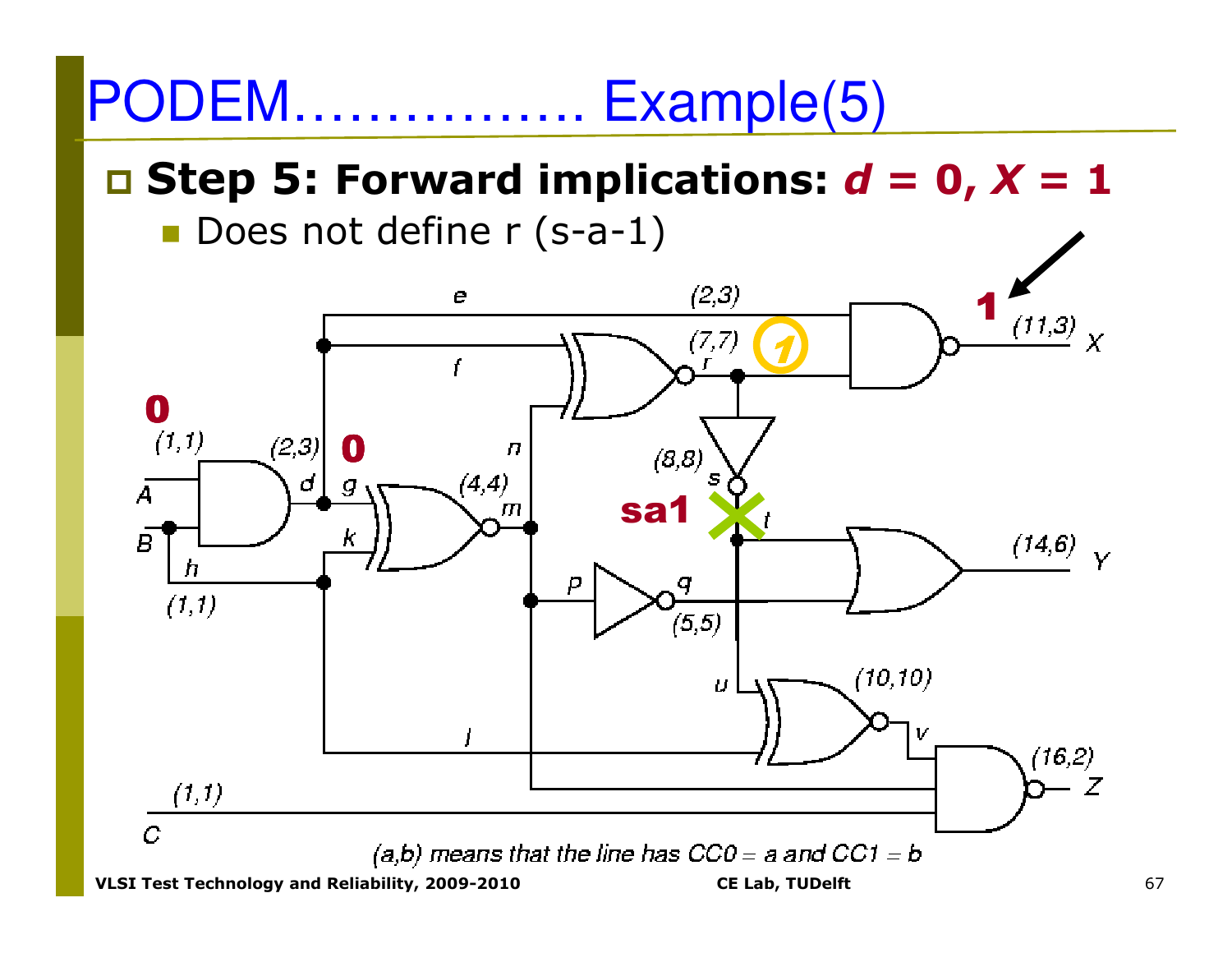#### PODEM...... Example(6)

#### □ Step 6: Initial objective: set r to 1

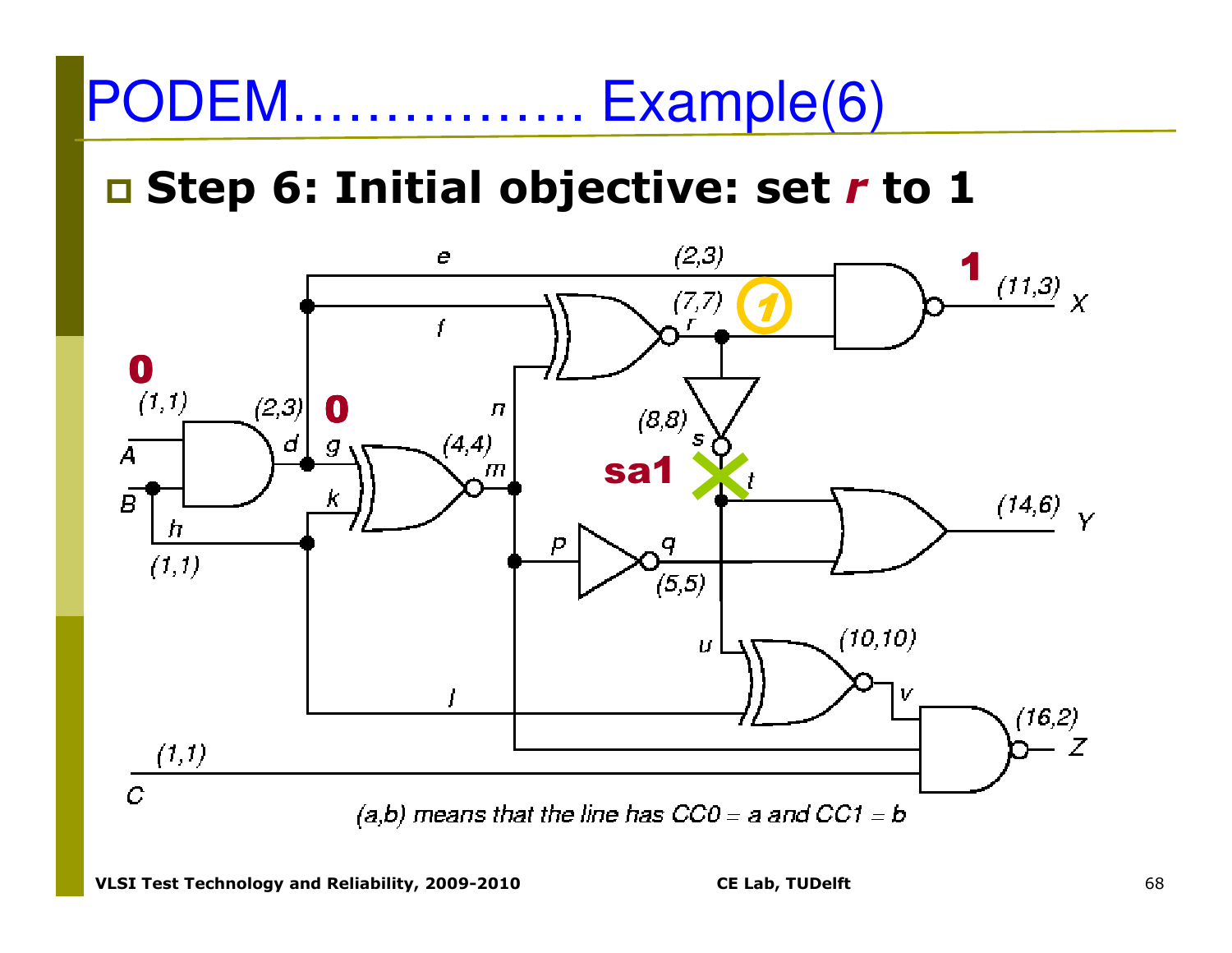#### **PODEM...** Example(7)

#### □ Step 7: Backtrace from r again

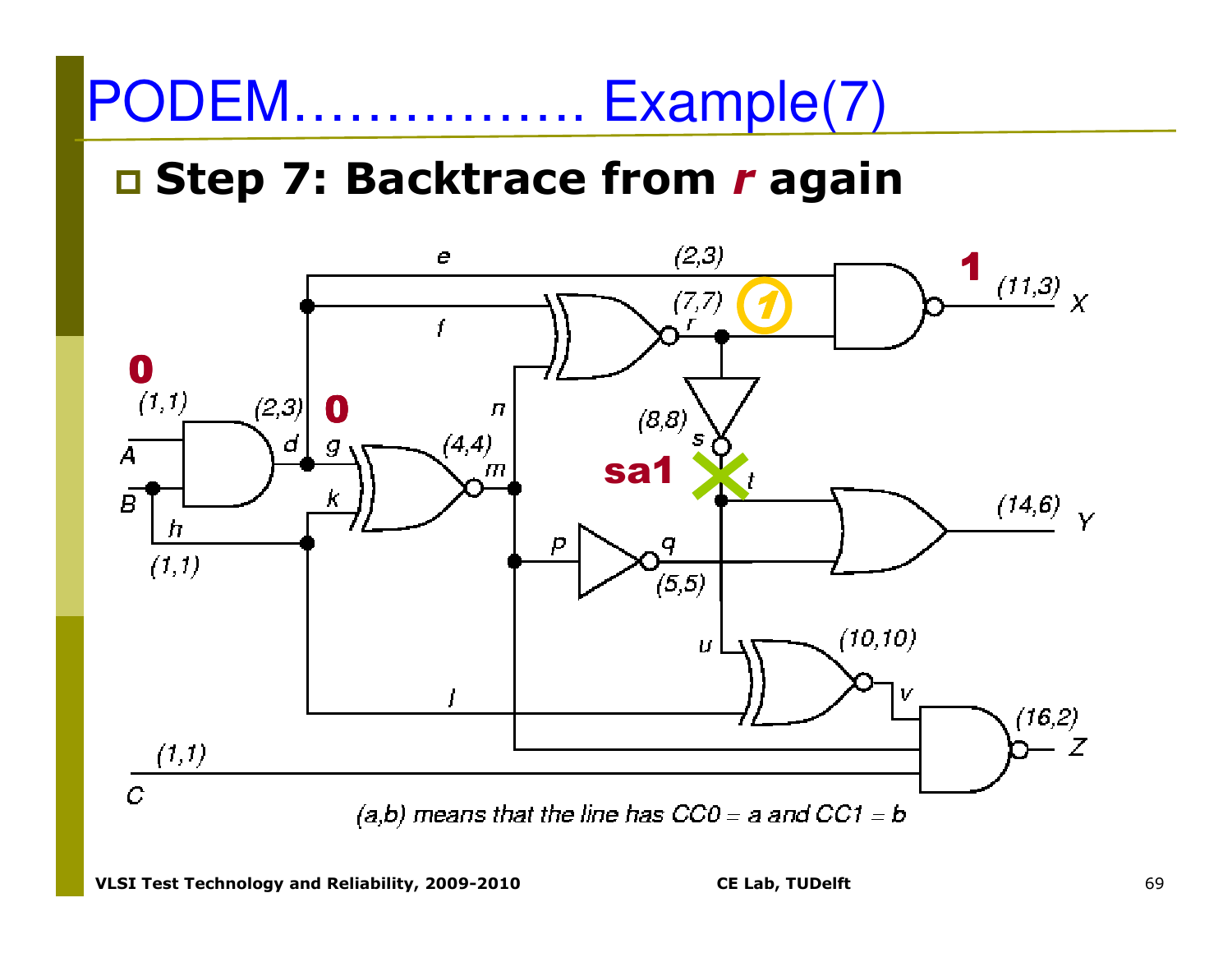#### PODEM.. Example(8)

#### $\Box$  Step 8: Set *B* to 1.

 $\Box$  **Implications in stack:**  $A = 0$ ,  $B = 1$ 

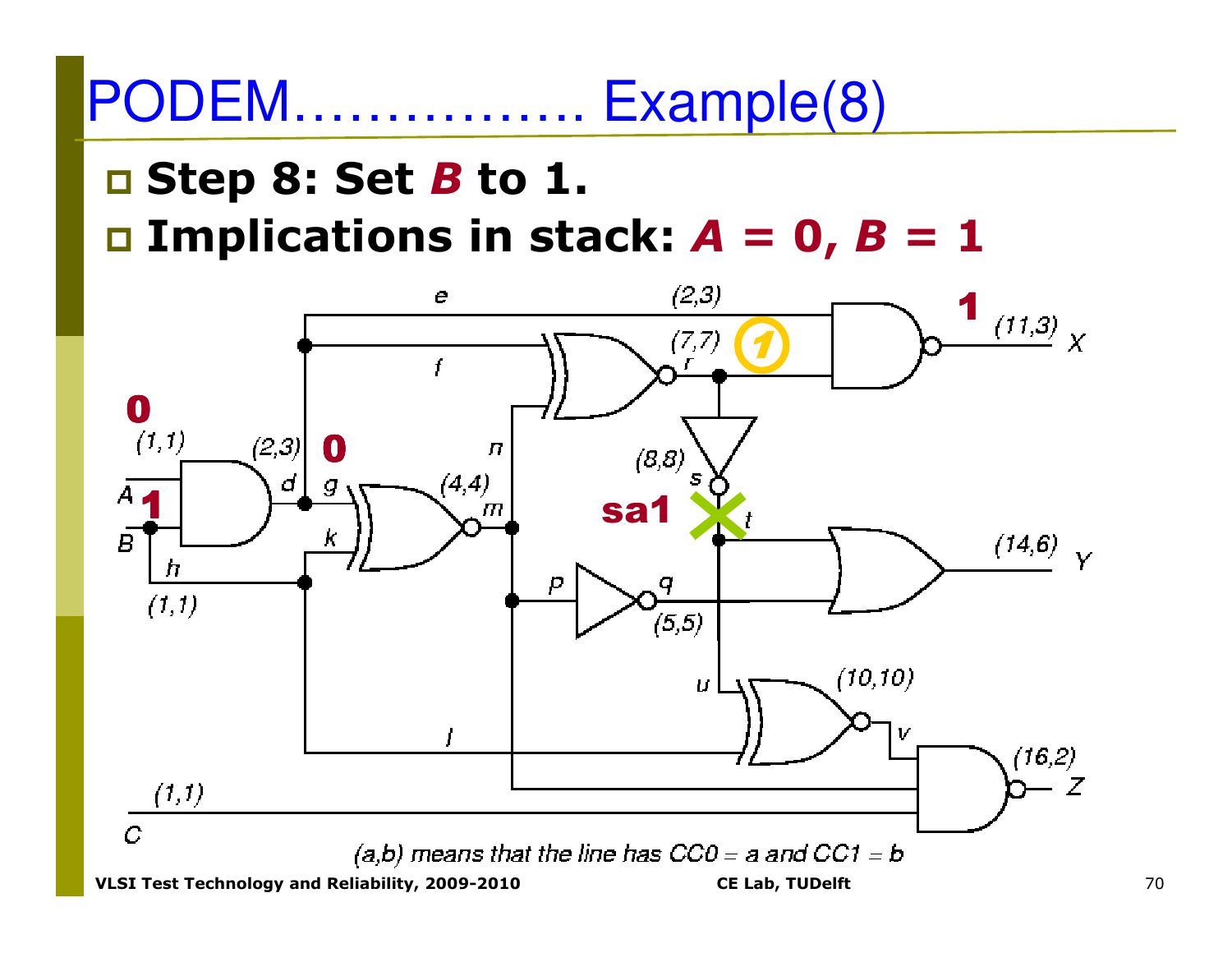#### PODEM.. Example(9)

#### $\Box$  **Step 9:** Forward implications:  $k=1$ ,  $m=0$ ,  $r=1$ ,  $q=1, Y=1, s=D^*, u=D^*, v^*=D, Z=1$

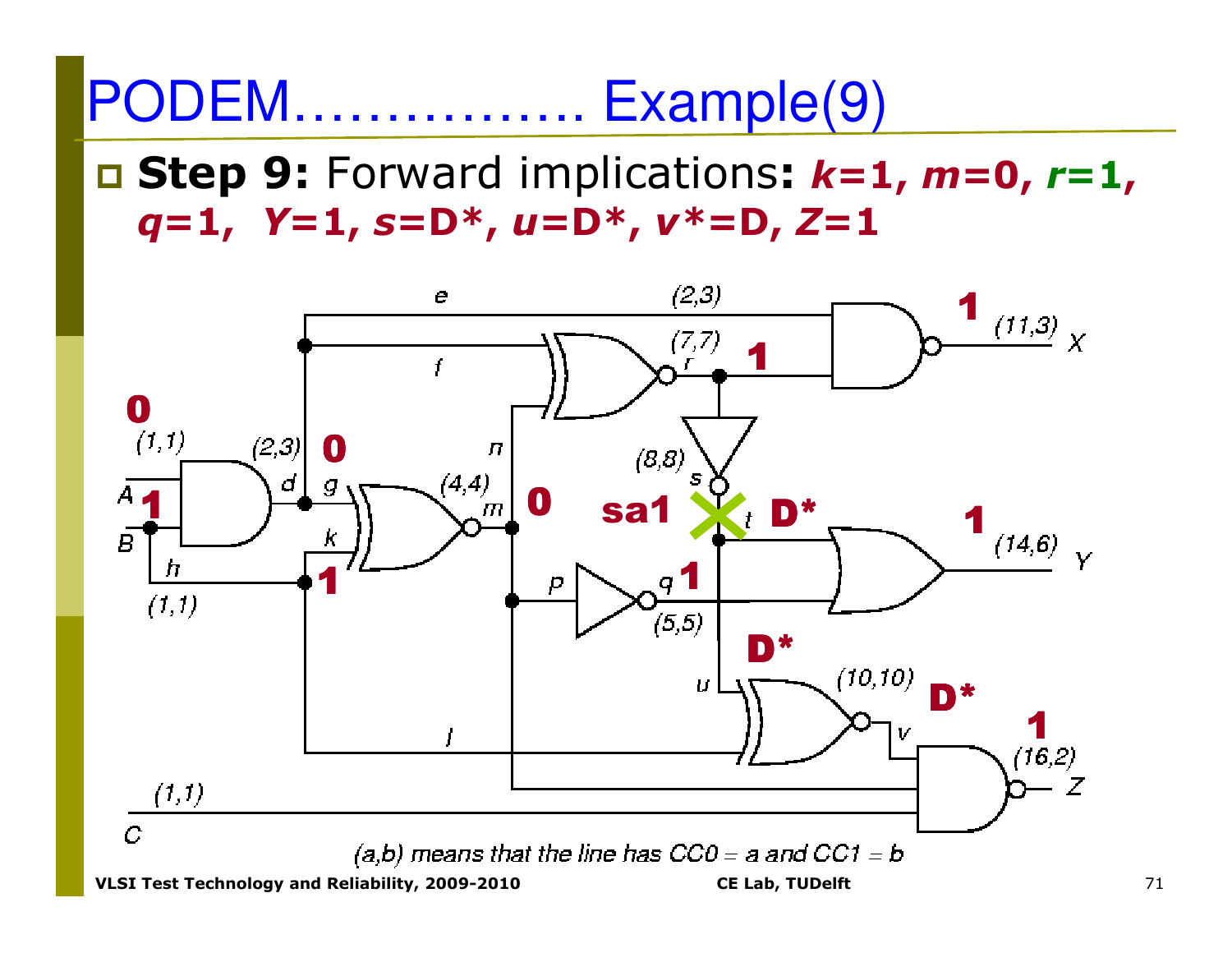PODEM...... Example(10)

**Step 10: X-PATH-CHECK shows paths s-Y** and  $s-u-v-Z$  blocked (*D-frontier* disappeared)

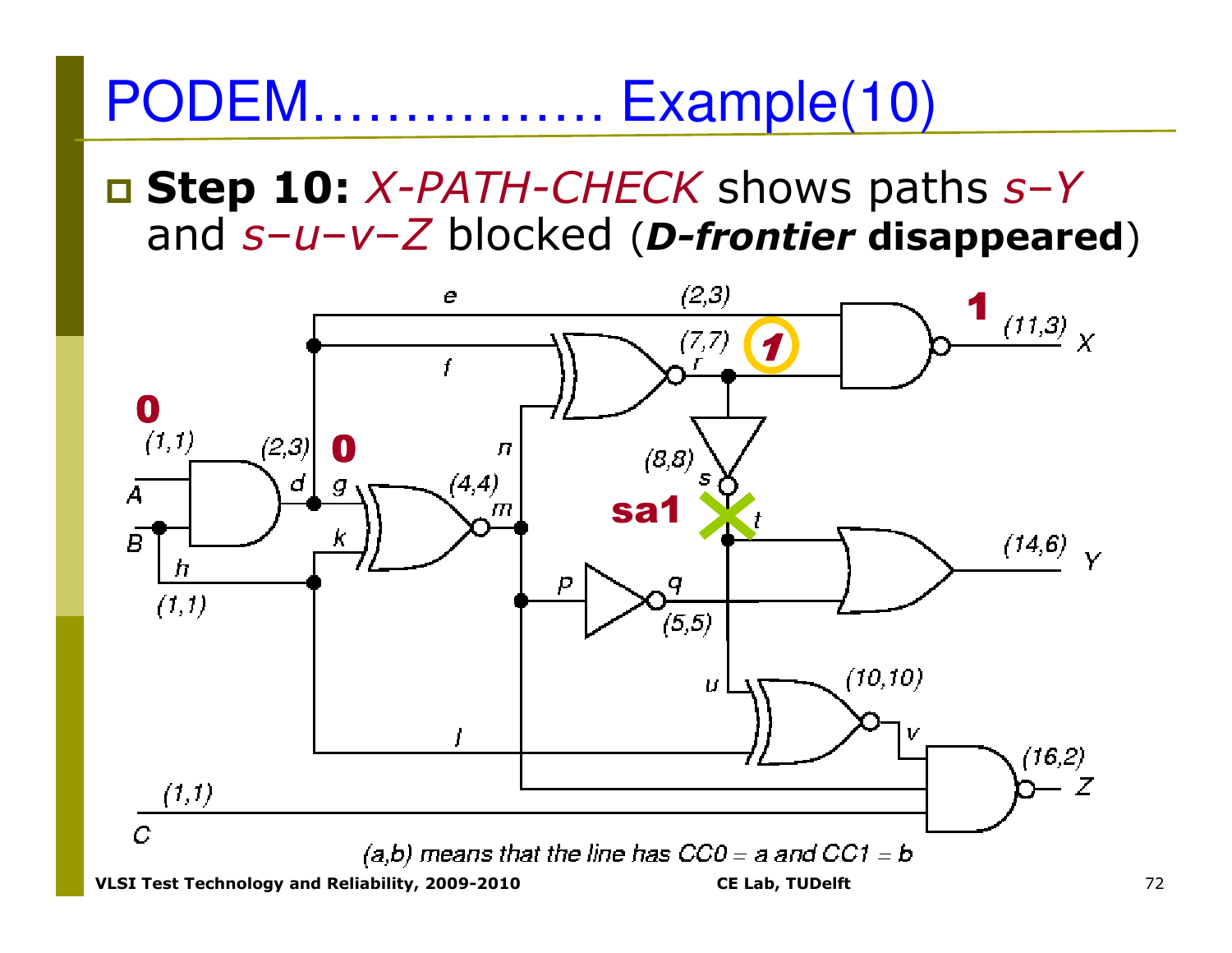#### PODEM....... Example(11)

#### $\Box$  **Step11:** Set  $B = 0$  (alternate assignment)

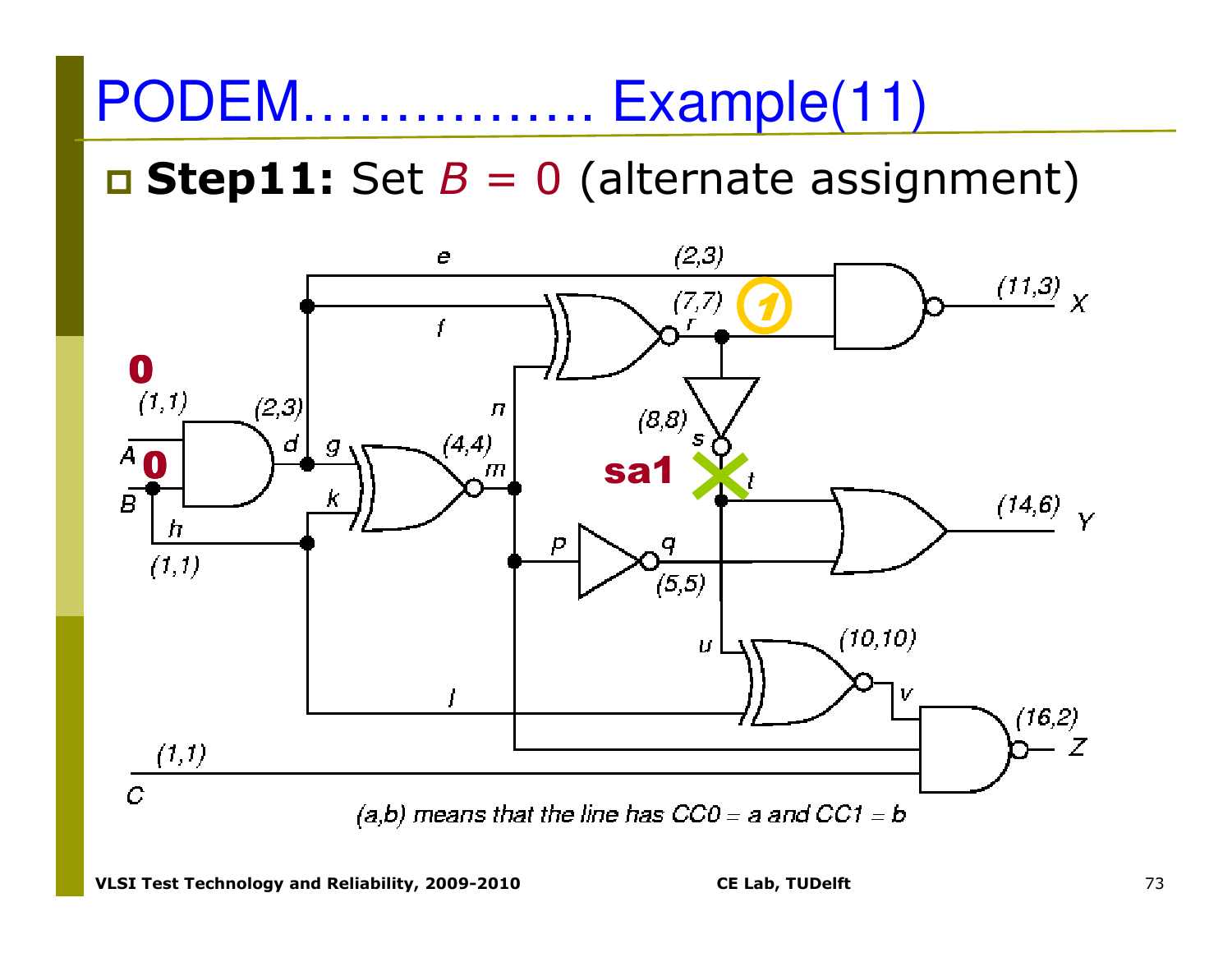# PODEM……………. Example(12)

 **Step 12:** Forward implications: *d*=0, *X*=1, *m*=1, *<sup>r</sup>***=0**, *s*=1, *q*=0, *Y*=1, *v*=0, *Z*=1. Fault not sensitized.

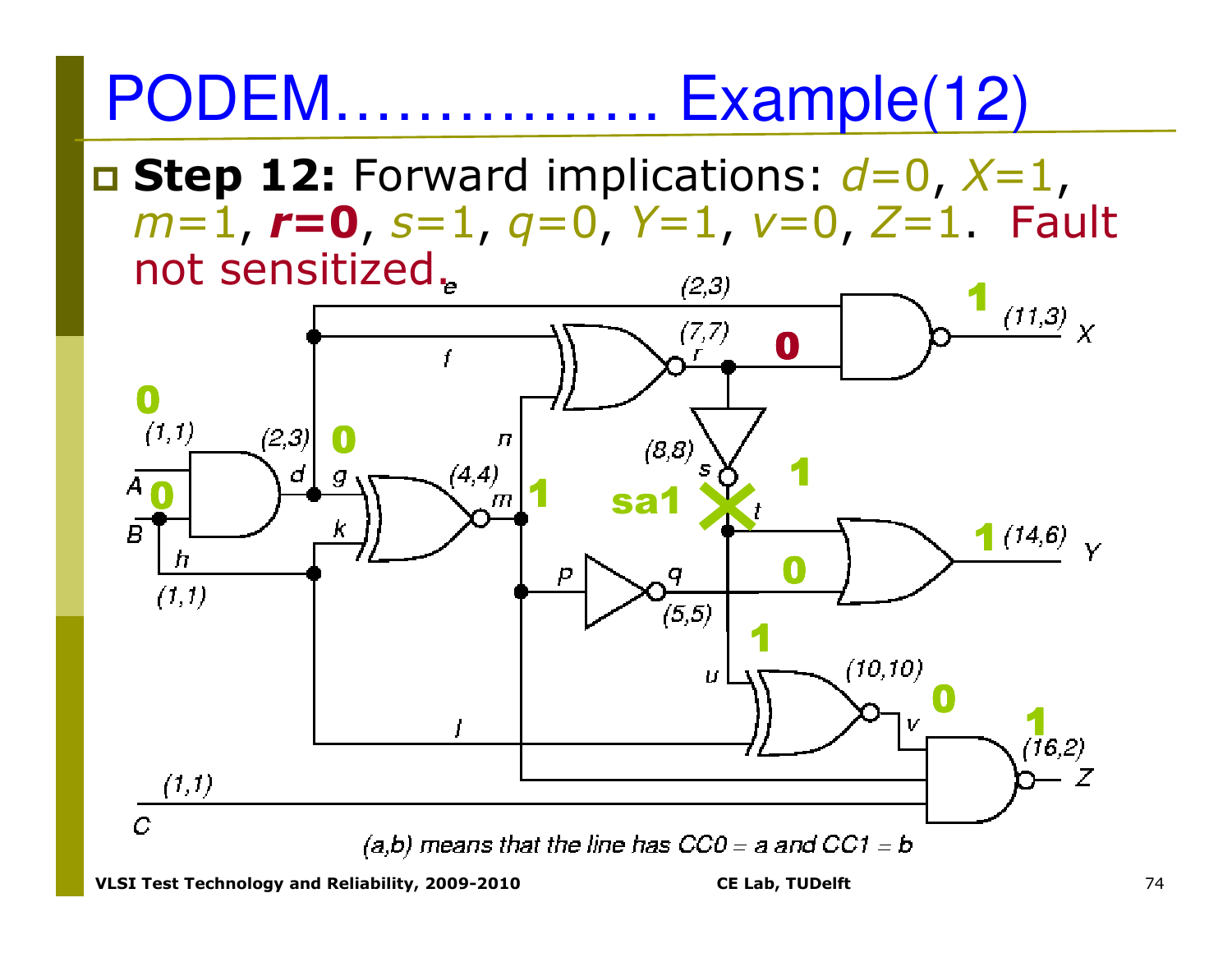#### **PODEM............** Example(13)

 $\Box$  **Step 13: Set**  $A = 1$  (alternate assignment) No implications possible -> Backtrace r

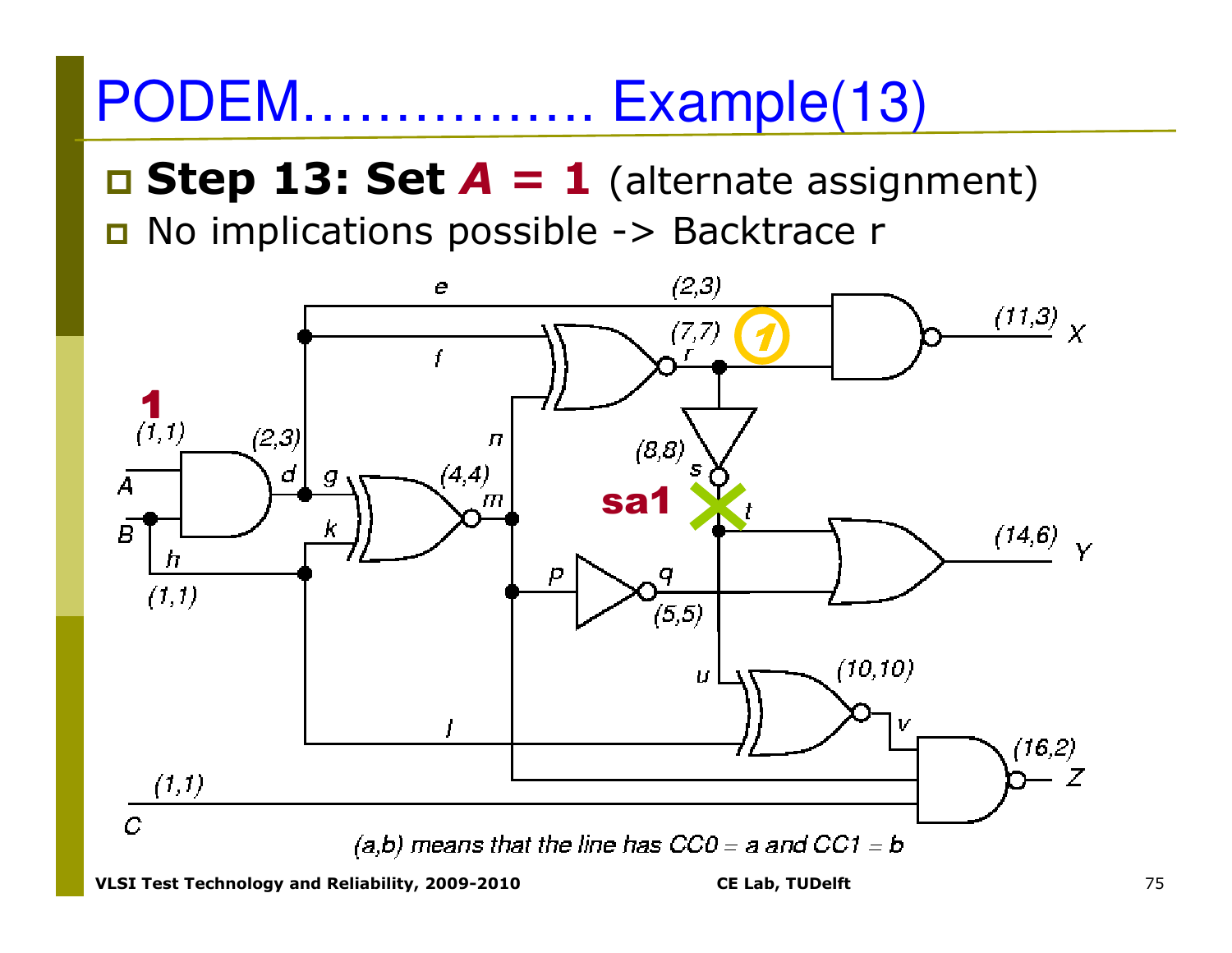#### PODEM....... Example(14)

#### □ Step 14: Backtrace from r again

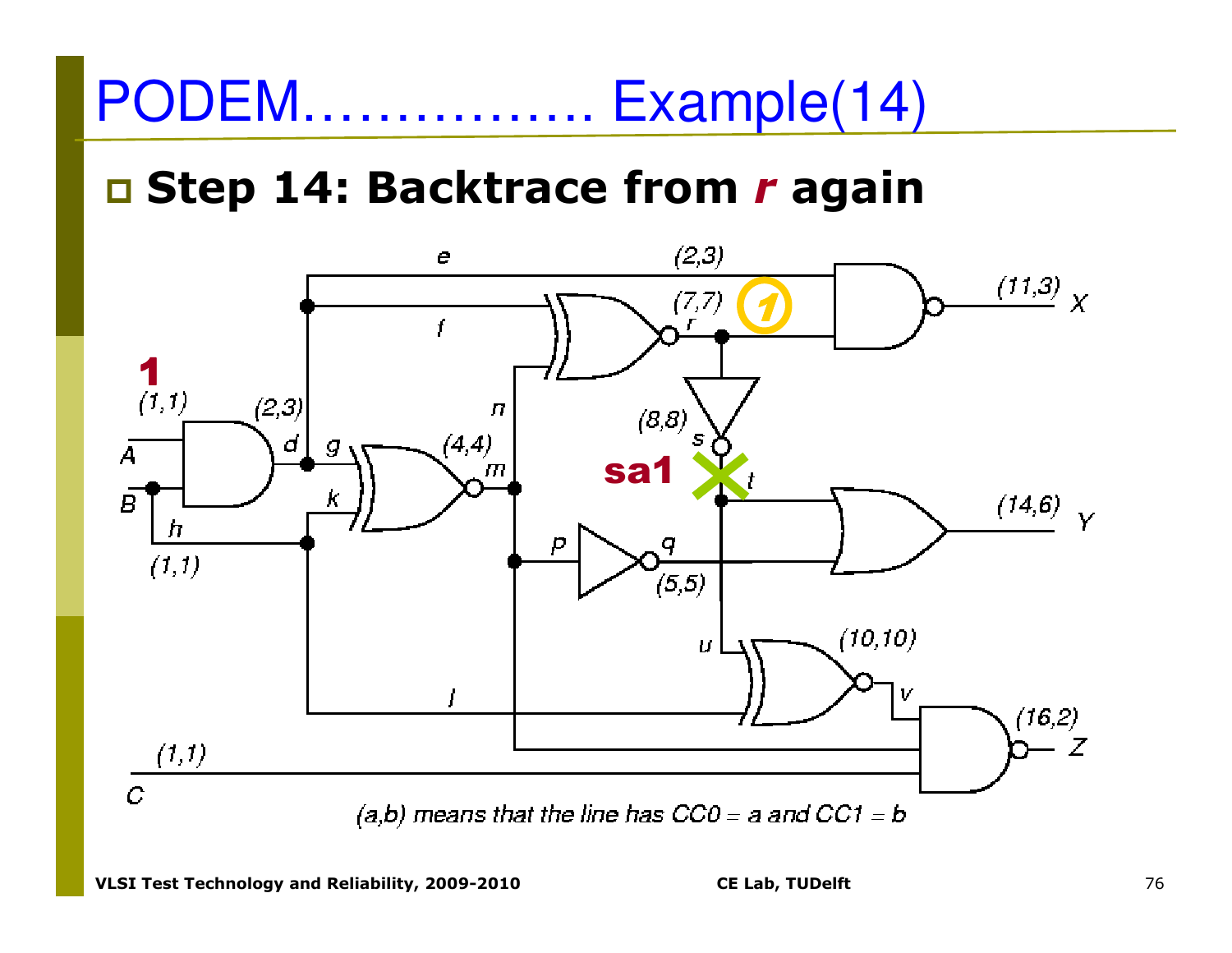**PODEM............** Example(15)

 $\Box$  **Step 15: Set B = 0. Implications in** stack:  $A = 1$ ,  $B = 0$ 

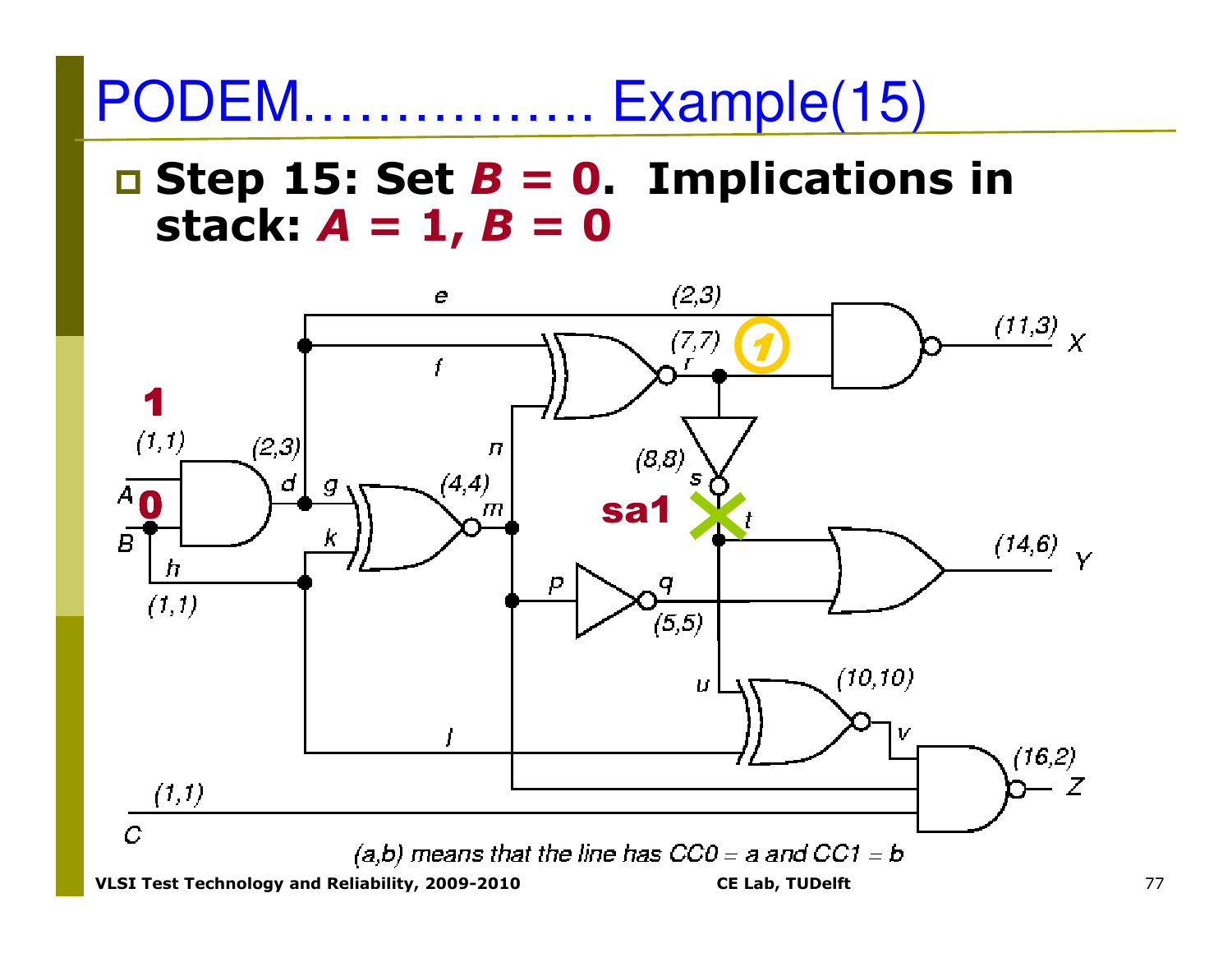# PODEM……………. Example(16)

- **Step 16:** Forward implications: d=0, X=1, m=1, **r = 0**. **Conflict**: **fault not sensitized.** 
	- **-> Backtrack**

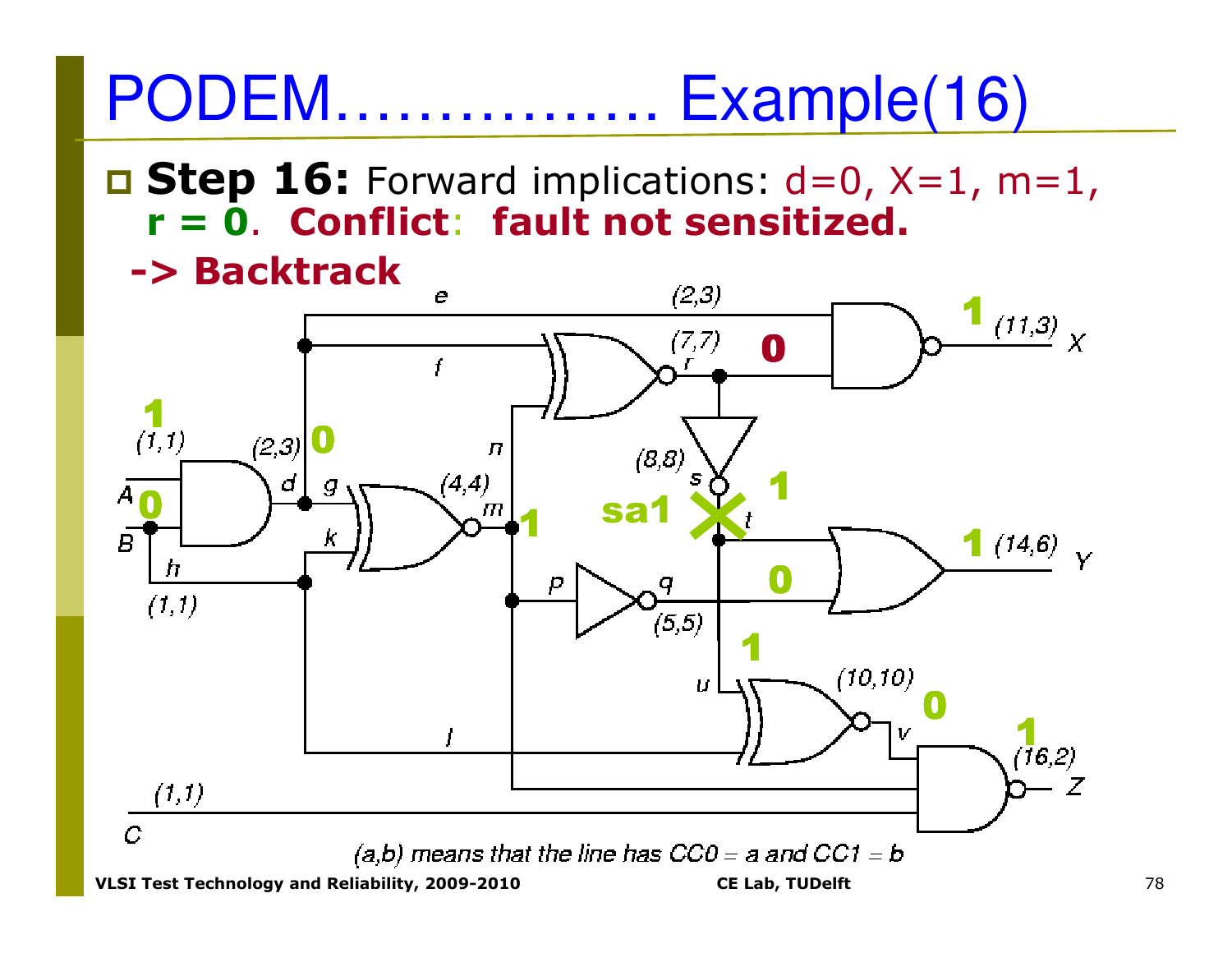#### $\Box$  **Step 17: Set B = 1** (alternate assignment)

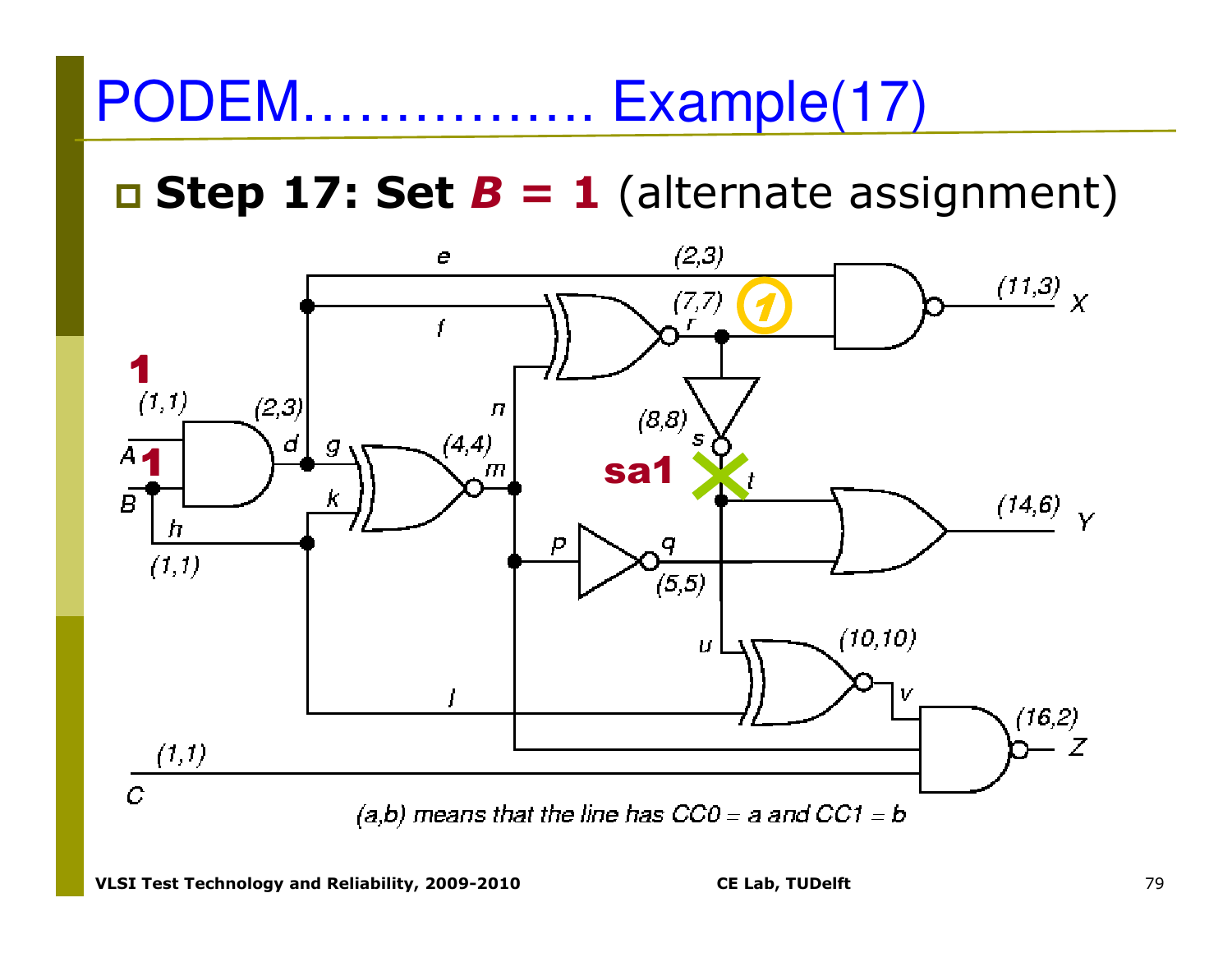#### **PODEM.............** Example(18)

### $\Box$  **Step 18: Forward implications:**  $d=1$ ,  $m=1$ ,  $r=1$ ,  $q=0$ ,  $s=D^*$ ,  $v=D^*$ ,  $X=0$ ,  $Y=D^*$

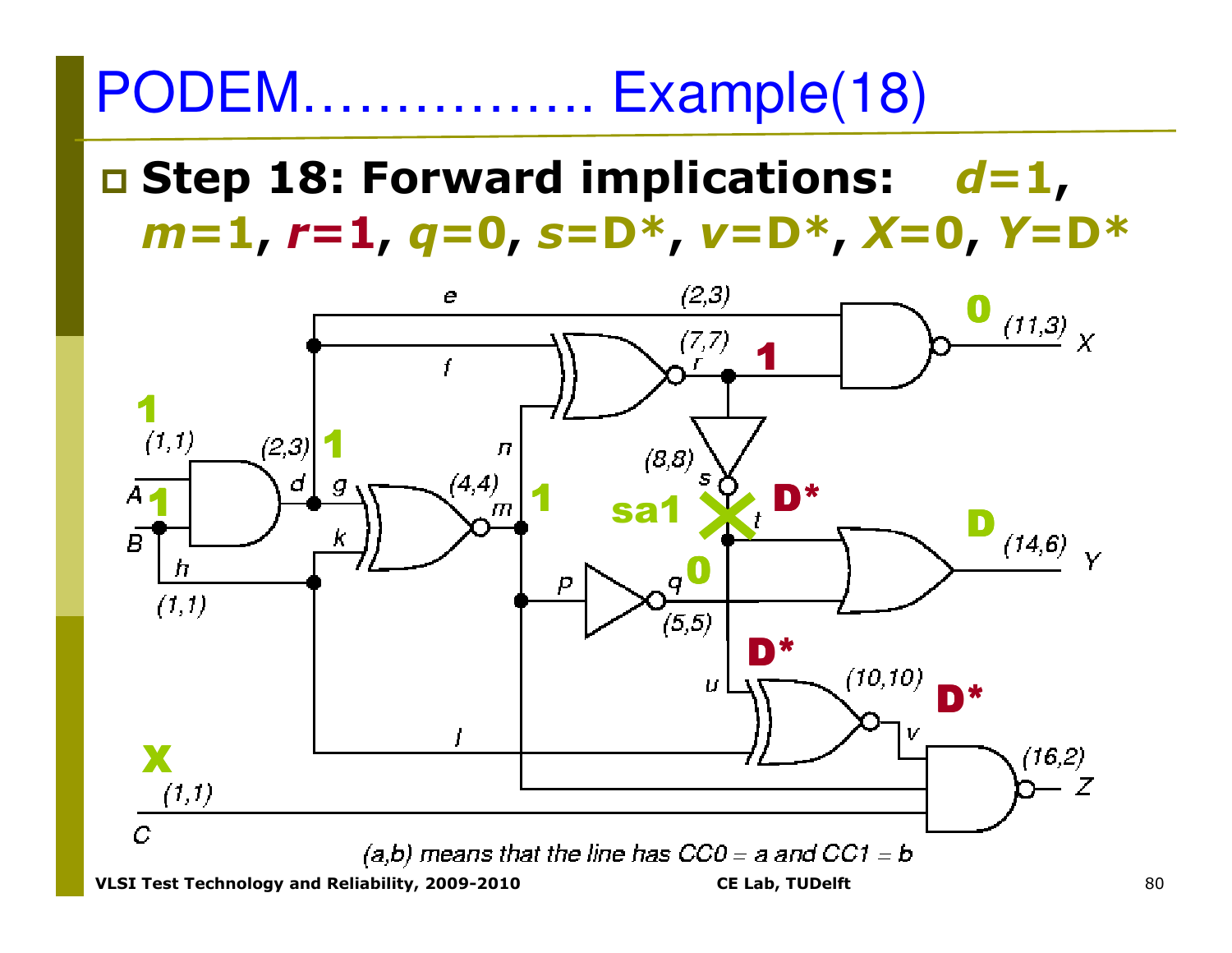## PODEM …………Algorithm

```
while (no fault effect at POs)if (xpathcheck (D-frontier)
       (l, vl) = Objective(fault, vfault);
(pi, 
vpi) = Backtrace
(l, 
                                vl);Imply(pi, vpi);

if (PODEM(fault, 
vfault) == SUCCESS) return (SUCCESS);
(pi, 
vpi) = Backtrack ();
       Imply(pi, vpi);

if (PODEM(fault, 
vfault) == SUCCESS) return (SUCCESS);
Imply(pi, "X");

return (FAILURE);
else if (implication stack exhausted)return (FAILURE);else Backtrack ();
return (SUCCESS);
```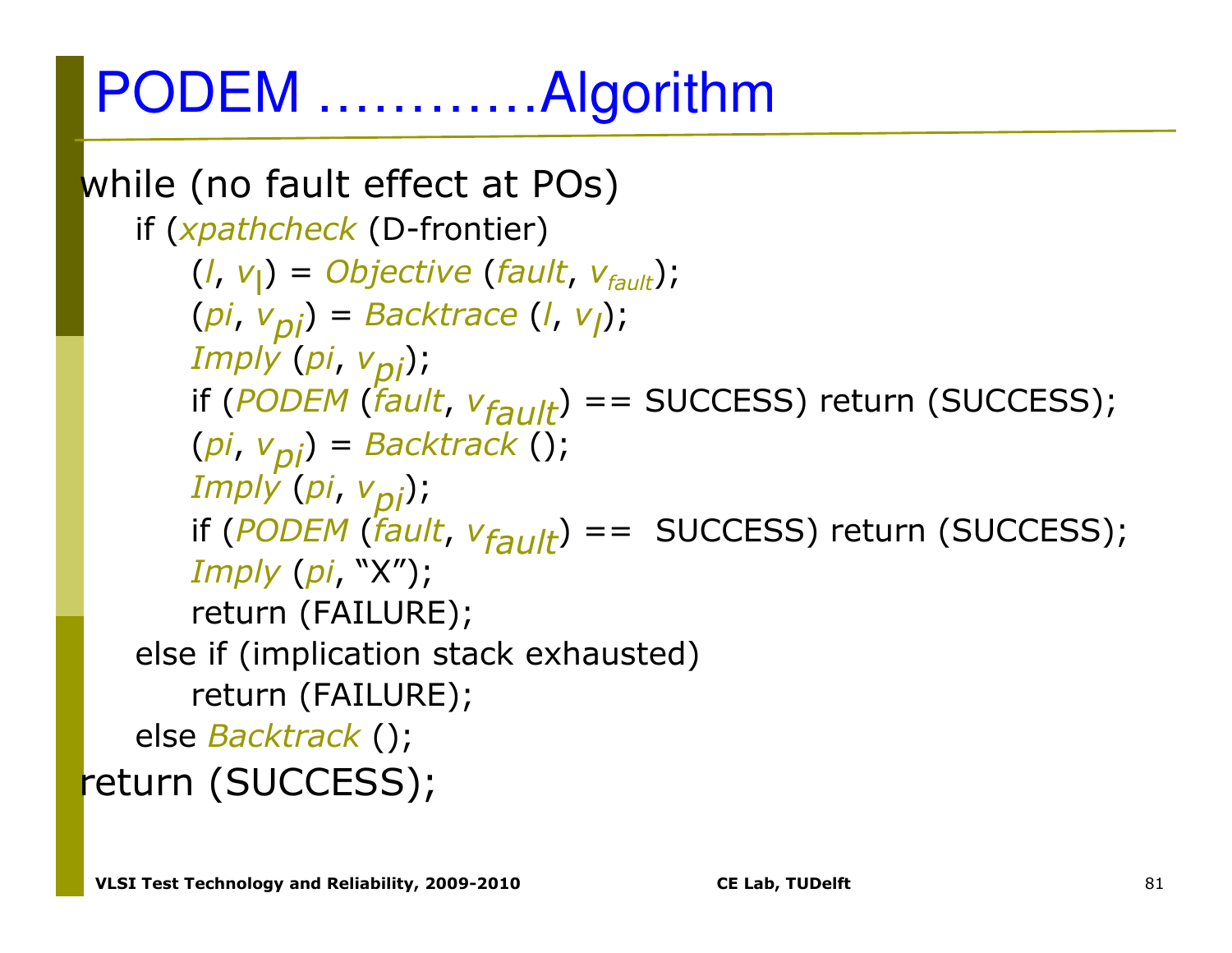## Summary classical ATPG algorithms

# **D-ALG** – First complete ATPG algorithm<br>D-Cube

- *D-Cube*
- *D-Calculus*
- *Implications* forward and backward
- -*Implication stack*
- *Backup*
- □ PODEM<br>—
	- **Expand decision tree only around PIs**
	- Use *X-PATH-CHECK* to see if *D-frontier* exists
	- *Objectives* -- bring ATPG closer to getting  $D(D^*)$  to PO
	- *Backtracing*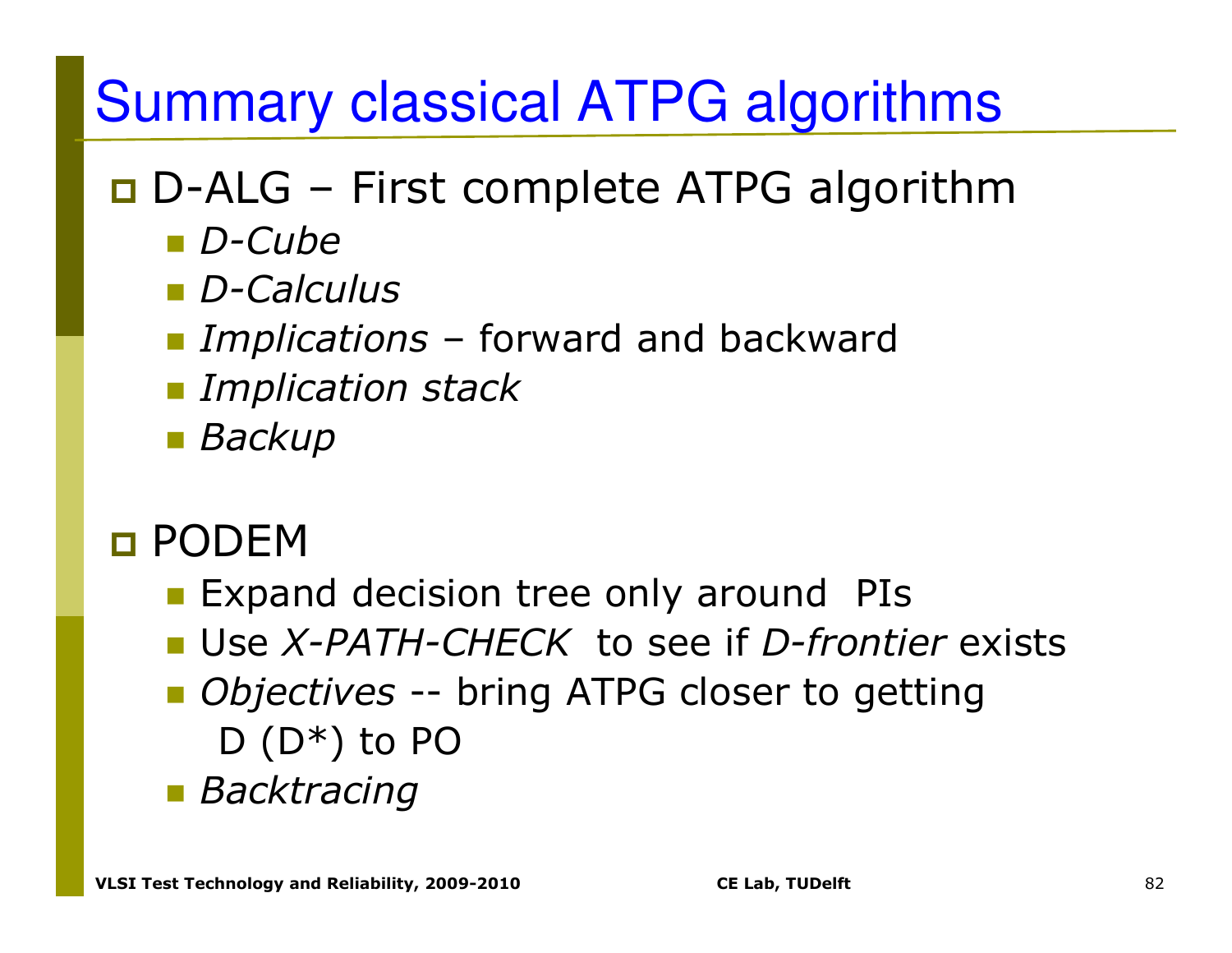## Advanced combinational ATPG

- FAN *Multiple Backtrace* (1983)
- TOPS *Dominators* (1987)
- SOCRATES *Learning* (1988)
- Legal Assignments (1990)
- EST *Search space learning* (1991)
- **BDD Test generation (1991)**
- *Implication Graphs* and *Transitive Closure* (1988 - 97)
- *Recursive Learning* (1995)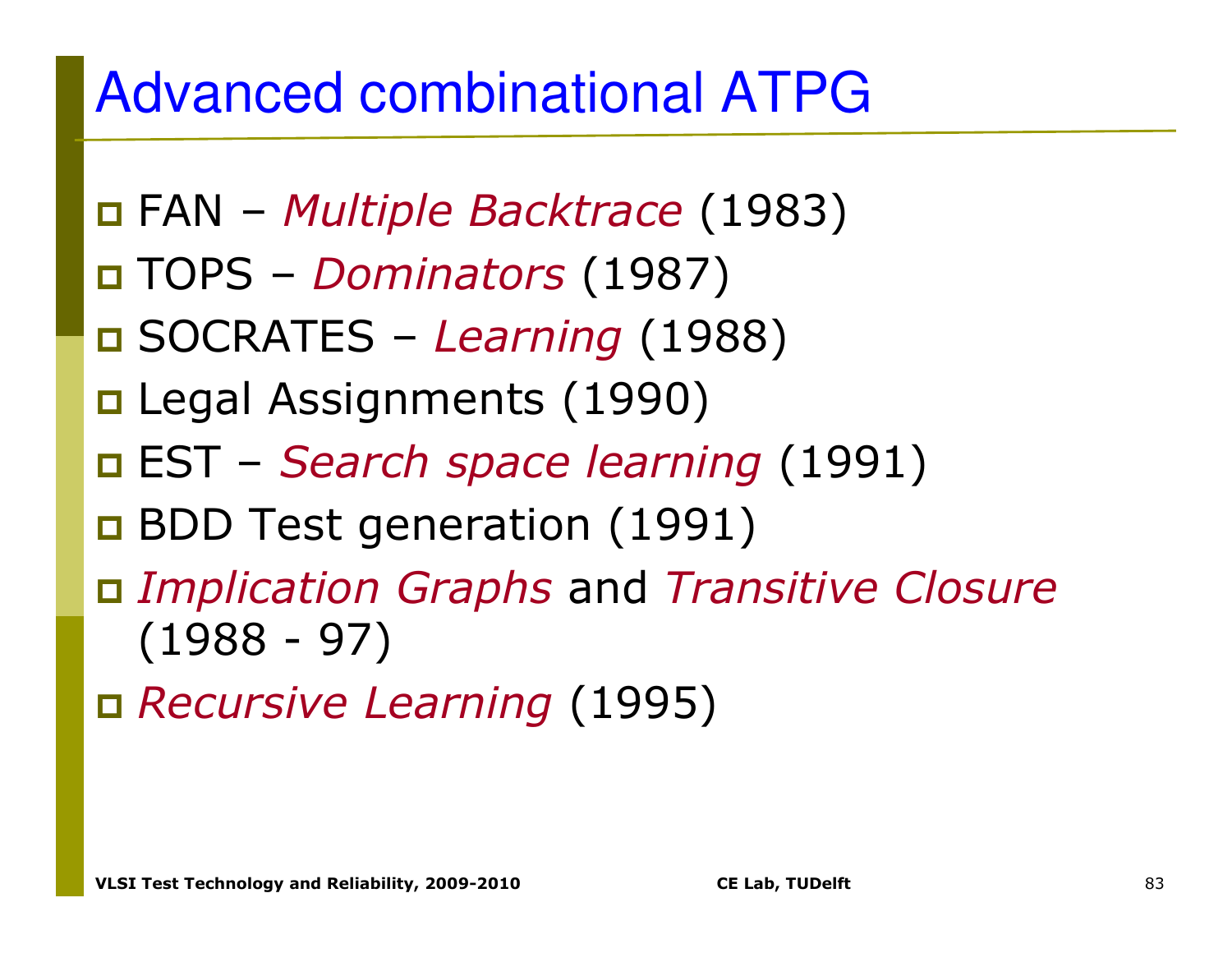## Advanced comb. ATPG…..….FAN

# FAN(1983)

- **EXTERG** Further limit the ATPG space and accelerate Backtracing
- Use **immediate implications** of uniquelydetermined signals
- **Unique sensitization**
- **E** Assign values to **headlines** (instead of PI)
- **Multiple Backtrace**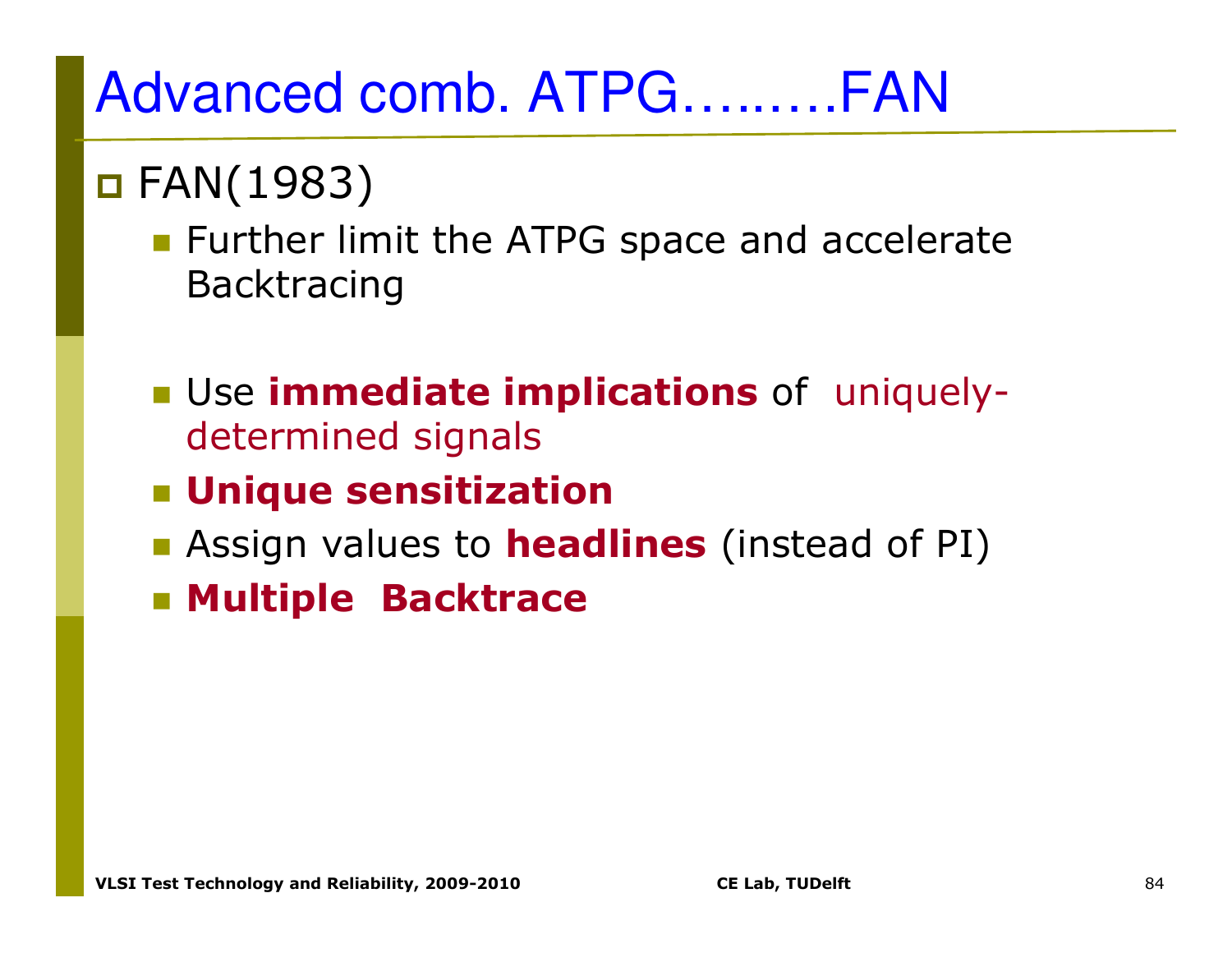### **u** Use immediate implications of uniquelydetermined signals

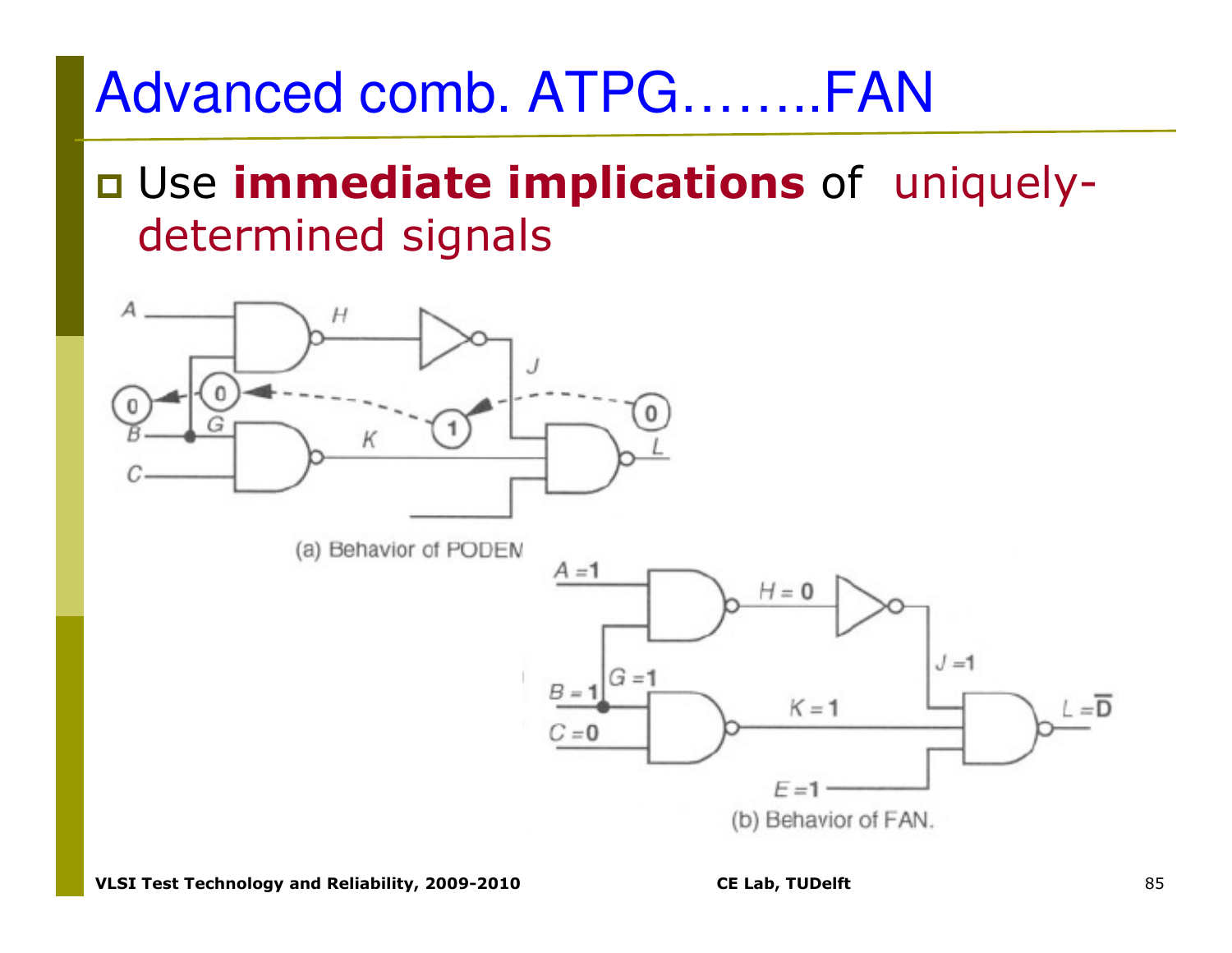### □ Unique sensitization

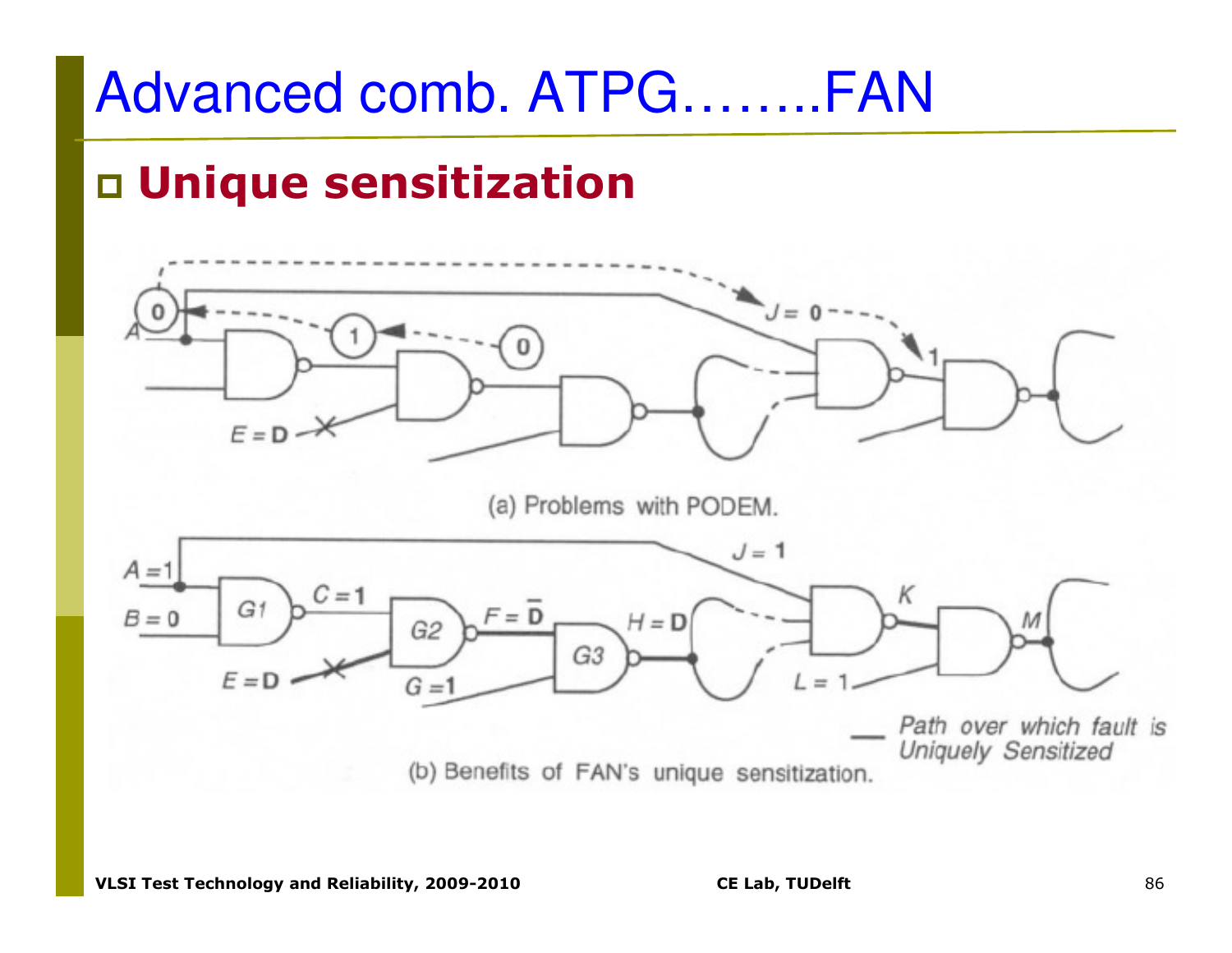a Assign values to **headlines** (instead of PI)



(b) PODEM decision tree.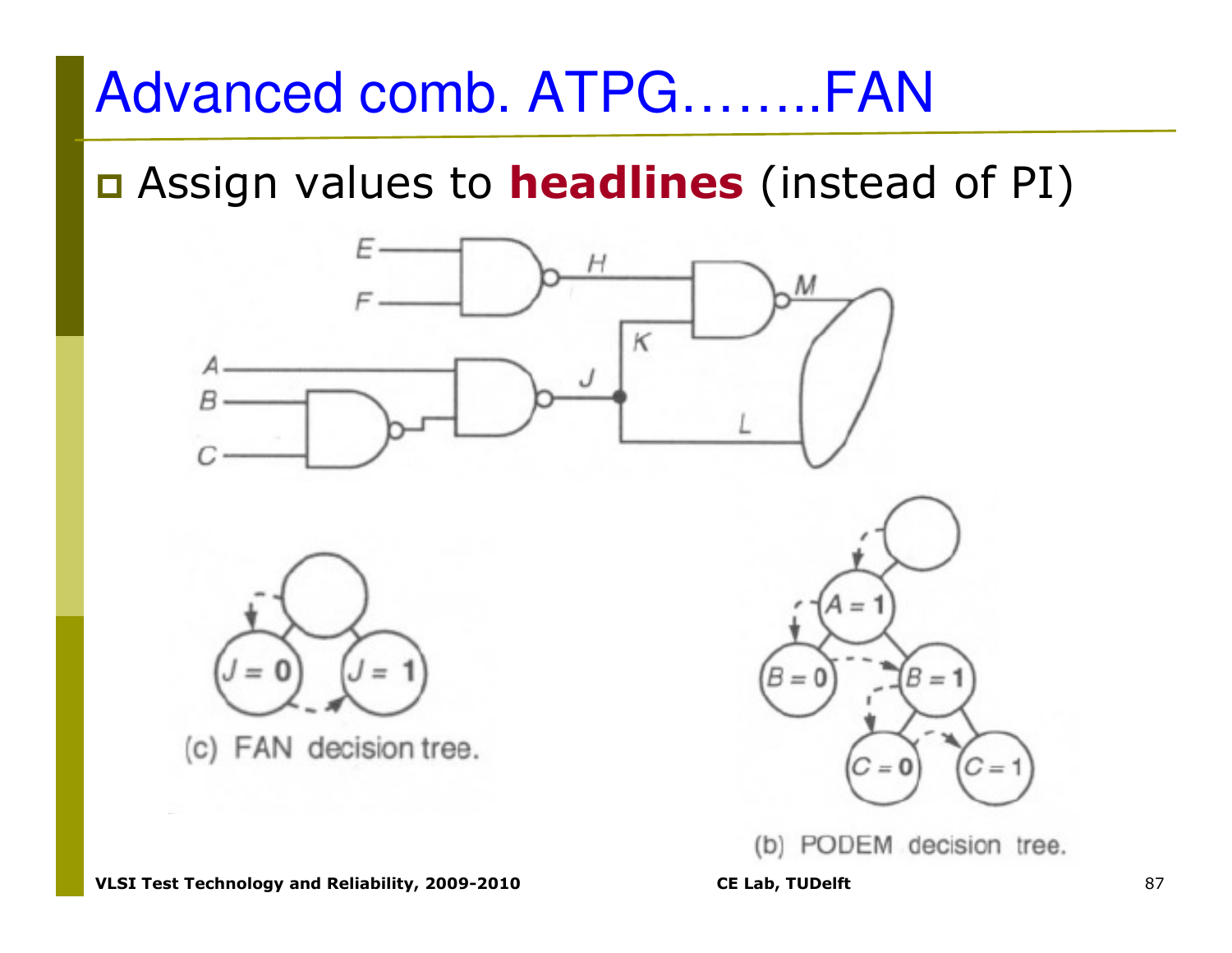#### □ Multiple Backtrace